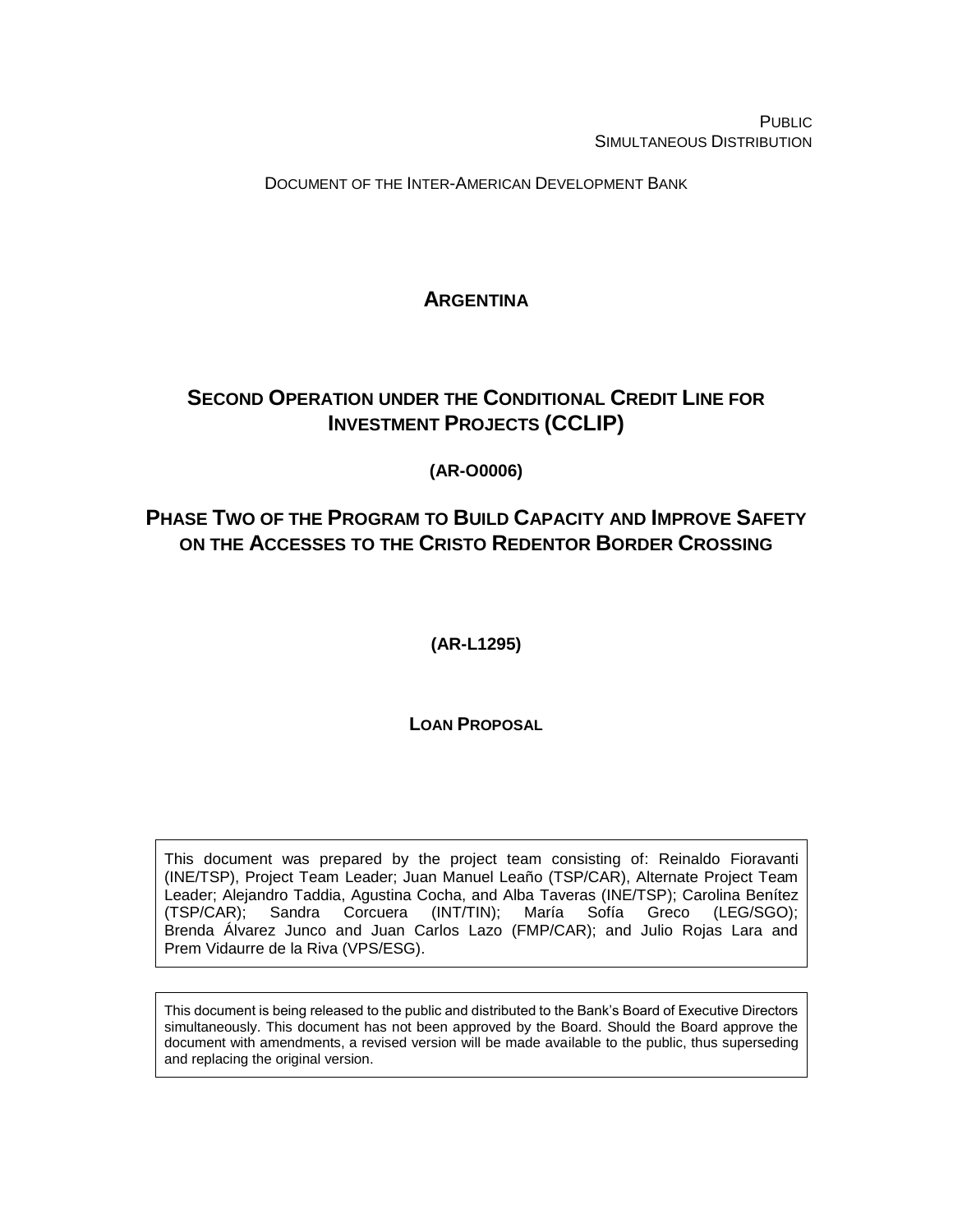## **CONTENTS**

## PROJECT SUMMARY

| $\mathbf{L}$ |                      |  |
|--------------|----------------------|--|
|              | А.<br>В.<br>C.       |  |
| Ш.           |                      |  |
|              | А.<br>В.<br>C.<br>D. |  |
| III.         |                      |  |
|              | А.<br>В.             |  |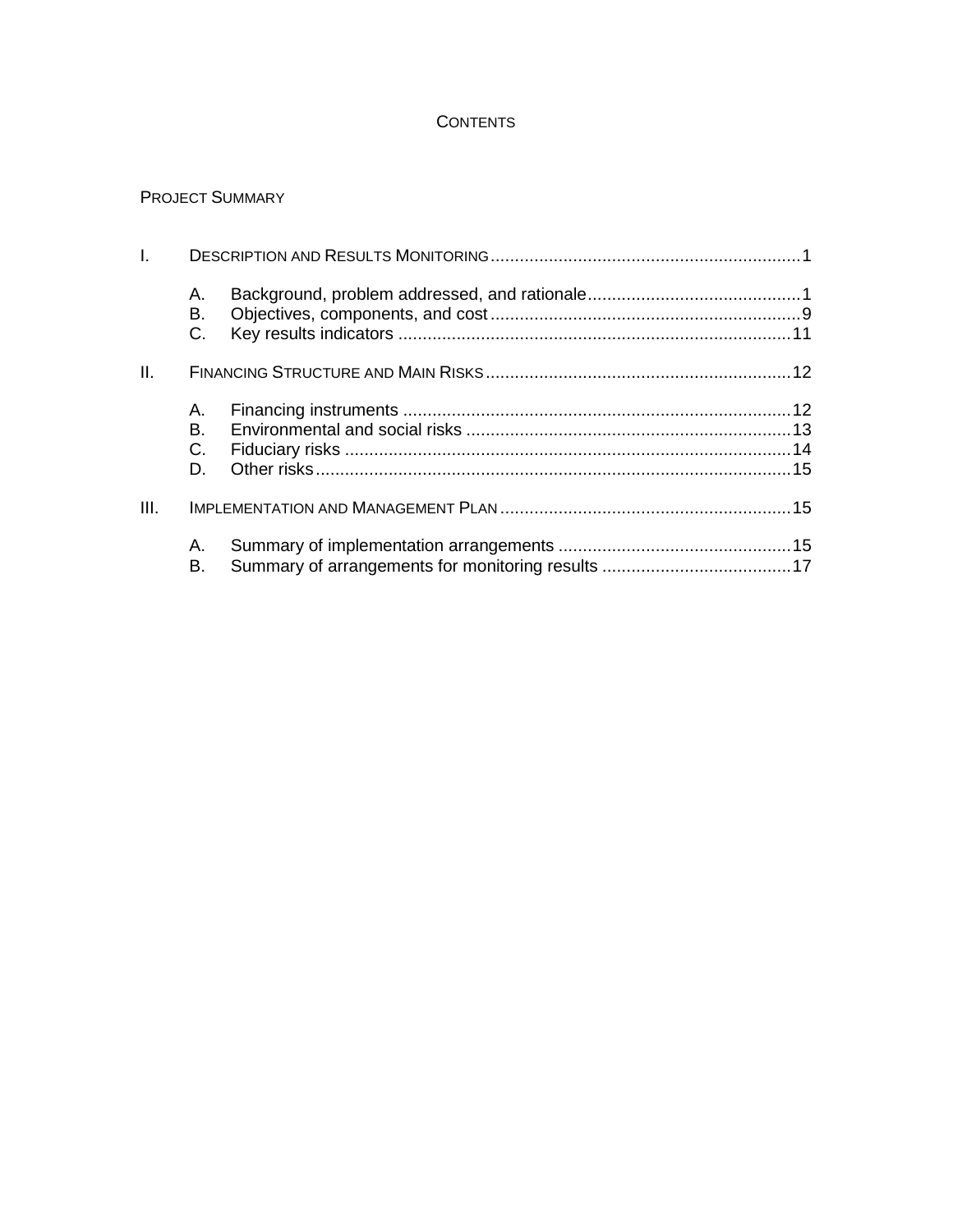#### **ANNEXES**

#### **PRINTED ANNEXES**

| Annex I   | <b>Summary Development Effectiveness Matrix</b> |
|-----------|-------------------------------------------------|
| Annex II  | <b>Results Matrix</b>                           |
| Annex III | <b>Fiduciary Agreements and Requirements</b>    |

#### **LINKS**

#### **REQUIRED**

- 1. [Multiyear execution plan and annual work plan](http://idbdocs.iadb.org/wsdocs/getDocument.aspx?DOCNUM=EZSHARE-30346992-3)
- 2. [Monitoring and evaluation plan](http://idbdocs.iadb.org/wsdocs/getDocument.aspx?DOCNUM=EZSHARE-30346992-10)
- 3. [Environmental and social management report](http://idbdocs.iadb.org/wsdocs/getDocument.aspx?DOCNUM=EZSHARE-30346992-21)
- 4. [Procurement plan](http://idbdocs.iadb.org/wsdocs/getDocument.aspx?DOCNUM=EZSHARE-30346992-2)

### **OPTIONAL**

- 1. [Program economic evaluation](http://idbdocs.iadb.org/wsdocs/getDocument.aspx?DOCNUM=EZSHARE-30346992-19)
- 2. [Technical analysis of the Argentine road sector](http://idbdocs.iadb.org/wsdocs/getDocument.aspx?DOCNUM=EZSHARE-30346992-22)
- 3. [Technical studies for the works](http://idbdocs.iadb.org/wsdocs/getDocument.aspx?DOCNUM=EZSHARE-30346992-11)
- 4. [Supplementary environmental impact assessment](http://idbdocs.iadb.org/wsdocs/getDocument.aspx?DOCNUM=EZSHARE-781727023-6)
- 5. [Regional integration annex](http://idbdocs.iadb.org/wsdocs/getDocument.aspx?DOCNUM=EZSHARE-30346992-5)
- 6. [Argentina-Chile binational connectivity study](http://idbdocs.iadb.org/wsdocs/getDocument.aspx?DOCNUM=EZSHARE-30346992-8)
- 7. [Cristo Redentor border crossing optimization study](http://idbdocs.iadb.org/wsdocs/getDocument.aspx?DOCNUM=EZSHARE-30346992-7)
- 8. [Environmental impact assessment](http://idbdocs.iadb.org/wsdocs/getDocument.aspx?DOCNUM=EZSHARE-781727023-5)
- 9. [Joint Report on Multilateral Development Banks' Climate Finance](http://idbdocs.iadb.org/wsdocs/getDocument.aspx?DOCNUM=EZSHARE-30346992-6)
- 10. [Road safety annex](http://idbdocs.iadb.org/wsdocs/getDocument.aspx?DOCNUM=EZSHARE-30346992-14)
- 11. [Technology annex](http://idbdocs.iadb.org/wsdocs/getDocument.aspx?DOCNUM=EZSHARE-30346992-9)
- 12. [Public consultation plan](http://idbdocs.iadb.org/wsdocs/getDocument.aspx?DOCNUM=EZSHARE-781727023-7)
- 13. [Cristo Redentor Border Crossing Agreement](http://idbdocs.iadb.org/wsdocs/getDocument.aspx?DOCNUM=EZSHARE-30346992-15) (signed)
- 14. [Management control system](http://idbdocs.iadb.org/wsdocs/getDocument.aspx?DOCNUM=EZSHARE-30346992-20)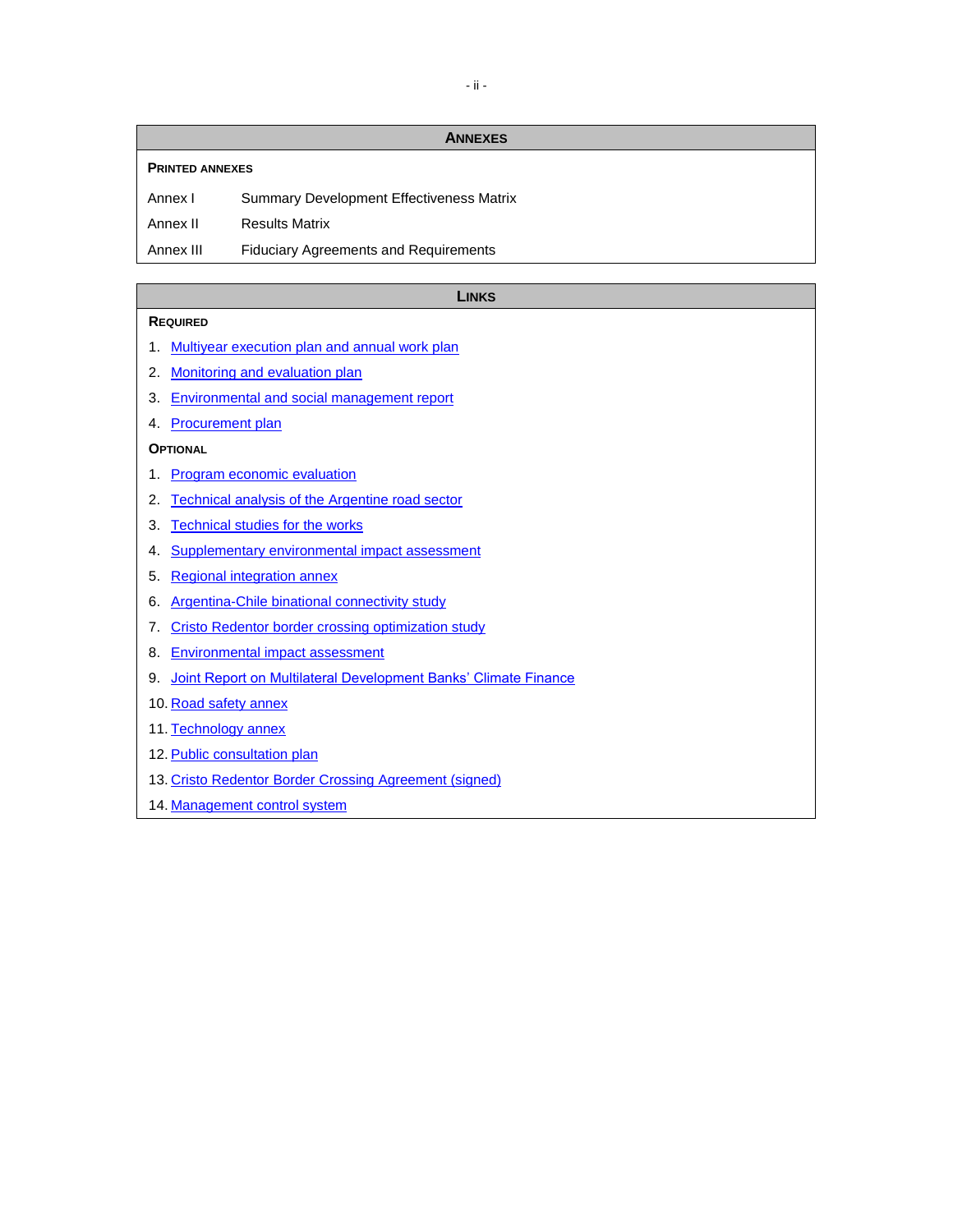### **ABBREVIATIONS**

| Consejo Sudamericano de Infraestructura y Planeamiento [South                                                              |
|----------------------------------------------------------------------------------------------------------------------------|
|                                                                                                                            |
|                                                                                                                            |
| Dirección Nacional de Vialidad [Argentine Highway Administration]                                                          |
|                                                                                                                            |
|                                                                                                                            |
| Gerencia Ejecutiva de Administración y Finanzas [Administration and                                                        |
|                                                                                                                            |
|                                                                                                                            |
|                                                                                                                            |
|                                                                                                                            |
|                                                                                                                            |
| for the Integration of South American Regional Infrastructure]                                                             |
|                                                                                                                            |
|                                                                                                                            |
|                                                                                                                            |
|                                                                                                                            |
|                                                                                                                            |
| System for Execution Units of Projects with External Financing                                                             |
| Auditoría General de la Nación [Office of the Auditor General]<br>Subgerencia de Coordinación de Programas y Proyectos BID |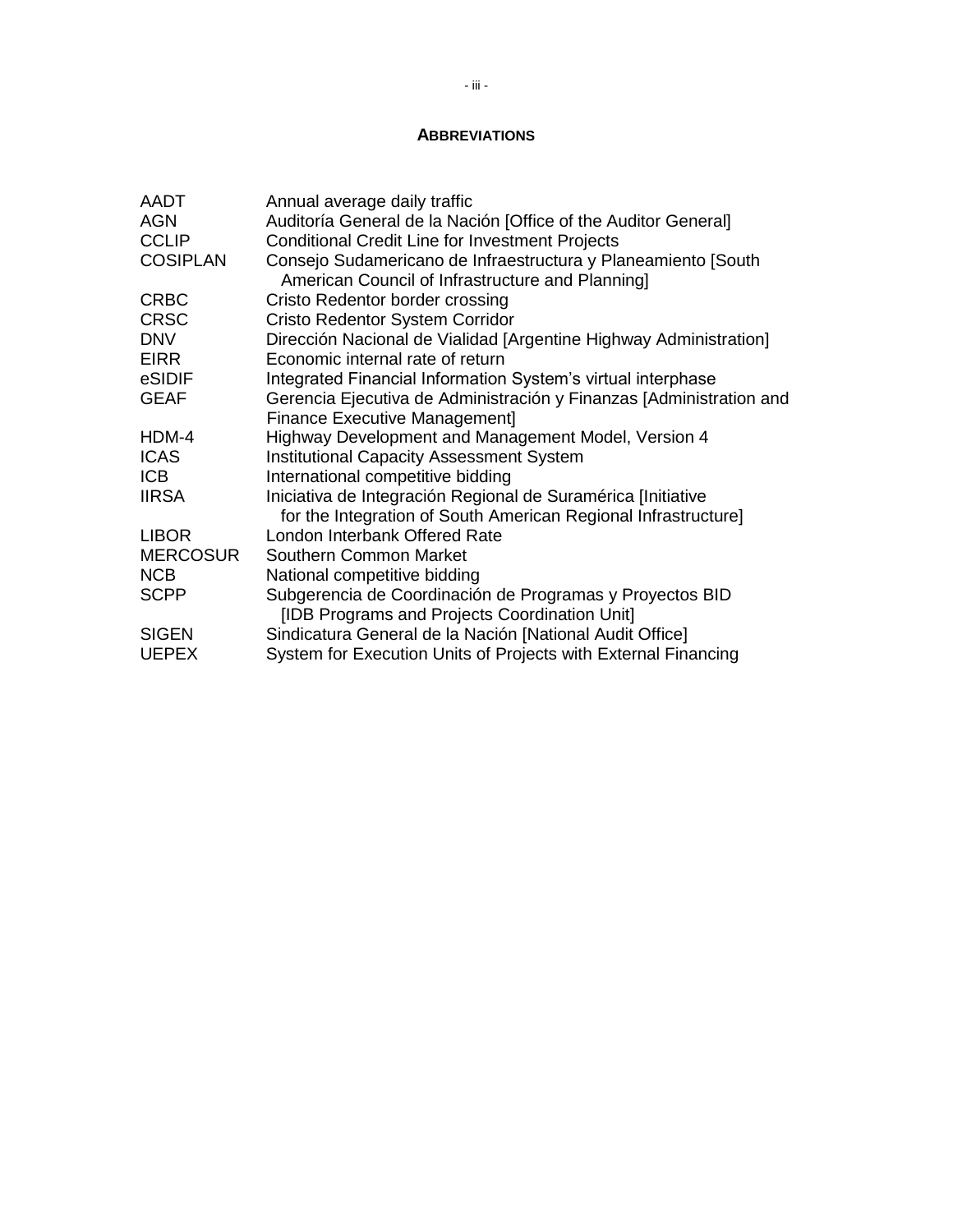### **PROGRAM SUMMARY**

### **A[RGENTINA](#page-0-0) SECOND O[PERATION UNDER THE](#page-0-1) CONDITIONAL CREDIT LINE FOR INVESTMENT PROJECTS (CCLIP)**

### **[\(AR-O0006\)](#page-0-1)**

### **PHASE TWO OF THE PROGRAM TO BUILD CAPACITY AND IMPROVE SAFETY ON THE A[CCESSES TO THE](#page-0-1) CRISTO R[EDENTOR](#page-0-1) BORDER CROSSING [\(AR-L1295\)](#page-0-2)**

| <b>Financial Terms and Conditions</b>                                                                                                                                                                                                                                                                                                                                                                                                                                                                                                                                                                                                                                                                                                                                                                                                                                                                                                                                                                                                                                                                                                                                                                                                                                                                                                                                                                                                                                                                                                                                                                                                                                                                                                                                                                                 |               |                                 |                           |                                 |            |                             |  |  |  |
|-----------------------------------------------------------------------------------------------------------------------------------------------------------------------------------------------------------------------------------------------------------------------------------------------------------------------------------------------------------------------------------------------------------------------------------------------------------------------------------------------------------------------------------------------------------------------------------------------------------------------------------------------------------------------------------------------------------------------------------------------------------------------------------------------------------------------------------------------------------------------------------------------------------------------------------------------------------------------------------------------------------------------------------------------------------------------------------------------------------------------------------------------------------------------------------------------------------------------------------------------------------------------------------------------------------------------------------------------------------------------------------------------------------------------------------------------------------------------------------------------------------------------------------------------------------------------------------------------------------------------------------------------------------------------------------------------------------------------------------------------------------------------------------------------------------------------|---------------|---------------------------------|---------------------------|---------------------------------|------------|-----------------------------|--|--|--|
|                                                                                                                                                                                                                                                                                                                                                                                                                                                                                                                                                                                                                                                                                                                                                                                                                                                                                                                                                                                                                                                                                                                                                                                                                                                                                                                                                                                                                                                                                                                                                                                                                                                                                                                                                                                                                       |               | Flexible Financing Facility (a) |                           |                                 |            |                             |  |  |  |
| <b>Borrower: Argentine Republic</b>                                                                                                                                                                                                                                                                                                                                                                                                                                                                                                                                                                                                                                                                                                                                                                                                                                                                                                                                                                                                                                                                                                                                                                                                                                                                                                                                                                                                                                                                                                                                                                                                                                                                                                                                                                                   |               | <b>Amortization period:</b>     |                           |                                 | 23.5 years |                             |  |  |  |
|                                                                                                                                                                                                                                                                                                                                                                                                                                                                                                                                                                                                                                                                                                                                                                                                                                                                                                                                                                                                                                                                                                                                                                                                                                                                                                                                                                                                                                                                                                                                                                                                                                                                                                                                                                                                                       |               | <b>Disbursement period:</b>     |                           |                                 | 6 years    |                             |  |  |  |
| Executing agency: Dirección Nacional de Vialidad [Argentine                                                                                                                                                                                                                                                                                                                                                                                                                                                                                                                                                                                                                                                                                                                                                                                                                                                                                                                                                                                                                                                                                                                                                                                                                                                                                                                                                                                                                                                                                                                                                                                                                                                                                                                                                           |               |                                 | Grace period:             |                                 |            | 7 years (b)                 |  |  |  |
| Highway Administration] (DNV), a decentralized agency of the                                                                                                                                                                                                                                                                                                                                                                                                                                                                                                                                                                                                                                                                                                                                                                                                                                                                                                                                                                                                                                                                                                                                                                                                                                                                                                                                                                                                                                                                                                                                                                                                                                                                                                                                                          |               |                                 | Interest rate:            |                                 |            | LIBOR-based                 |  |  |  |
| Ministry of Transportation                                                                                                                                                                                                                                                                                                                                                                                                                                                                                                                                                                                                                                                                                                                                                                                                                                                                                                                                                                                                                                                                                                                                                                                                                                                                                                                                                                                                                                                                                                                                                                                                                                                                                                                                                                                            |               |                                 | <b>Credit fee:</b>        |                                 |            | (c)                         |  |  |  |
| <b>Source</b>                                                                                                                                                                                                                                                                                                                                                                                                                                                                                                                                                                                                                                                                                                                                                                                                                                                                                                                                                                                                                                                                                                                                                                                                                                                                                                                                                                                                                                                                                                                                                                                                                                                                                                                                                                                                         | Amount (US\$) | $\%$                            |                           | Inspection and supervision fee: |            | (c)                         |  |  |  |
| <b>IDB (Ordinary Capital):</b>                                                                                                                                                                                                                                                                                                                                                                                                                                                                                                                                                                                                                                                                                                                                                                                                                                                                                                                                                                                                                                                                                                                                                                                                                                                                                                                                                                                                                                                                                                                                                                                                                                                                                                                                                                                        | 324,300,000   | 61                              |                           | Weighted average life:          |            | 15.25 years                 |  |  |  |
| Local:                                                                                                                                                                                                                                                                                                                                                                                                                                                                                                                                                                                                                                                                                                                                                                                                                                                                                                                                                                                                                                                                                                                                                                                                                                                                                                                                                                                                                                                                                                                                                                                                                                                                                                                                                                                                                | 207,600,000   | 39                              |                           |                                 |            |                             |  |  |  |
| Total:                                                                                                                                                                                                                                                                                                                                                                                                                                                                                                                                                                                                                                                                                                                                                                                                                                                                                                                                                                                                                                                                                                                                                                                                                                                                                                                                                                                                                                                                                                                                                                                                                                                                                                                                                                                                                | 531,900,000   | 100                             | <b>Approval currency:</b> |                                 |            | <b>United States dollar</b> |  |  |  |
|                                                                                                                                                                                                                                                                                                                                                                                                                                                                                                                                                                                                                                                                                                                                                                                                                                                                                                                                                                                                                                                                                                                                                                                                                                                                                                                                                                                                                                                                                                                                                                                                                                                                                                                                                                                                                       |               |                                 |                           |                                 |            |                             |  |  |  |
| <b>Program at a Glance</b><br>Objective of the operation: The overall objective of the Conditional Credit Line for Investment Projects (CCLIP) is to help enhance<br>cross-border integration between Chile and Argentina by reducing travel times and transportation costs on the Cristo Redentor<br>System Corridor (CRSC) through the provision of transportation infrastructure and a border integration system to facilitate regional<br>connectivity.<br>The specific objective of the second operation is to improve service quality on the CRSC by reducing travel times and transportation<br>costs. This will be achieved by expanding the Caracoles Tunnel, retrofitting the Cristo Redentor Tunnel, constructing bypass roads<br>in urban areas, implementing rehabilitation of works, expanding capacity, improving road safety, and implementing a corridor<br>management system.<br>Special contractual conditions precedent to the first disbursement: The Ministry of Finance and the DNV will have signed a<br>subsidiary agreement for the transfer of the loan proceeds and the execution of program activities (paragraph 3.3).<br>Special contractual execution conditions: Prior to the commencement of each of the works, the DNV will have submitted<br>evidence to the Bank of: (i) the release of 30% of the route for each of the works; (ii) the designation or hiring of a leader for each<br>of the works; and (iii) the designation or hiring of works inspectors (paragraph 3.4). See also the environmental and social<br>contractual conditions in Annex B of the environmental and social management report (required link 3).<br>Special contractual condition: The deadline for the physical start of the works for the second operation will be four years<br>(paragraph 3.5). |               |                                 |                           |                                 |            |                             |  |  |  |
| <b>Exceptions to Bank policies: None.</b>                                                                                                                                                                                                                                                                                                                                                                                                                                                                                                                                                                                                                                                                                                                                                                                                                                                                                                                                                                                                                                                                                                                                                                                                                                                                                                                                                                                                                                                                                                                                                                                                                                                                                                                                                                             |               | <b>Strategic Alignment</b>      |                           |                                 |            |                             |  |  |  |
|                                                                                                                                                                                                                                                                                                                                                                                                                                                                                                                                                                                                                                                                                                                                                                                                                                                                                                                                                                                                                                                                                                                                                                                                                                                                                                                                                                                                                                                                                                                                                                                                                                                                                                                                                                                                                       |               |                                 |                           |                                 |            |                             |  |  |  |
| Challenges <sup>(d)</sup> :                                                                                                                                                                                                                                                                                                                                                                                                                                                                                                                                                                                                                                                                                                                                                                                                                                                                                                                                                                                                                                                                                                                                                                                                                                                                                                                                                                                                                                                                                                                                                                                                                                                                                                                                                                                           | SI            | г                               | PI                        | ⊽                               | EI         | ⊽                           |  |  |  |
| Crosscutting topics <sup>(e)</sup> :                                                                                                                                                                                                                                                                                                                                                                                                                                                                                                                                                                                                                                                                                                                                                                                                                                                                                                                                                                                                                                                                                                                                                                                                                                                                                                                                                                                                                                                                                                                                                                                                                                                                                                                                                                                  | GD            | П                               | CC                        | ⊽                               | IC         | П                           |  |  |  |
| (a)<br>Under the Flexible Financing Facility (document FN-655-1), the borrower has the option of requesting changes to the amortization<br>schedule, as well as currency and interest rate conversions. The Bank will take operational and risk management considerations into<br>account when reviewing such requests.                                                                                                                                                                                                                                                                                                                                                                                                                                                                                                                                                                                                                                                                                                                                                                                                                                                                                                                                                                                                                                                                                                                                                                                                                                                                                                                                                                                                                                                                                               |               |                                 |                           |                                 |            |                             |  |  |  |

<sup>(b)</sup> Under the flexible repayment options of the Flexible Financing Facility, changes in the grace period are permitted provided that they do not entail any extension of the original weighted average life of the loan and the last payment date as documented in the loan contract.

(c) The credit fee and inspection and supervision fee will be established periodically by the Board of Executive Directors as part of its review of the Bank's lending charges, in accordance with the applicable policies.

 $<sup>(d)</sup>$  SI (Social Inclusion and Equality); PI (Productivity and Innovation); and EI (Economic Integration).</sup>

(e) GD (Gender Equality and Diversity); CC (Climate Change and Environmental Sustainability); and IC (Institutional Capacity and Rule of Law).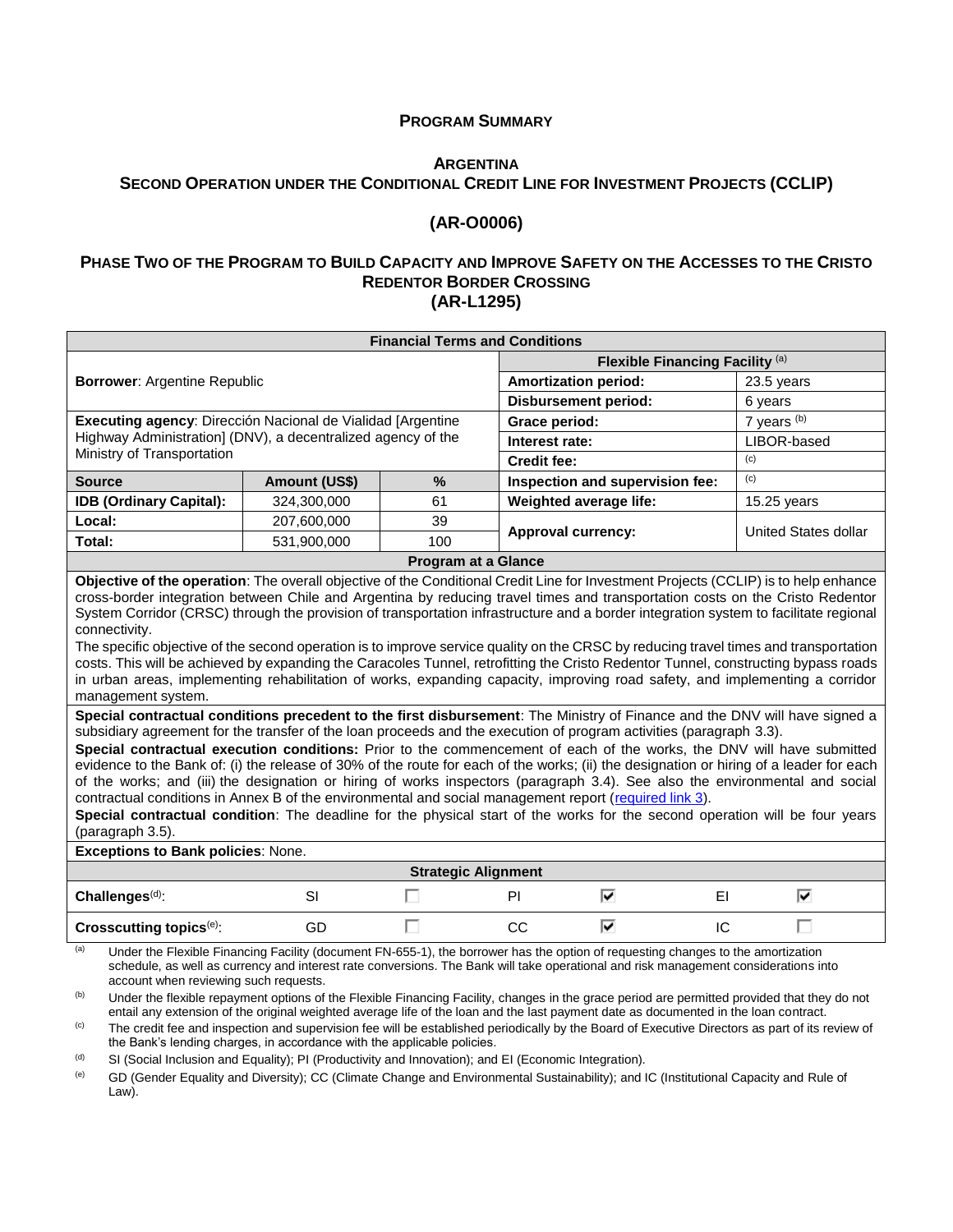## **I.** DESCRIPTION AND RESULTS MONITORING

## **A. Background, problem addressed, and rationale**

- 1.1 **General context.** Argentina and Chile share the longest international land border in South America, much of it delineated by 5,150 kilometers of the Andes mountain chain. Both countries have played a leading role in South American integration over the past few decades. Given the importance of physical integration, they have recently developed regional integration strategies [\(optional link](http://idbdocs.iadb.org/wsdocs/getDocument.aspx?DOCNUM=EZSHARE-30346992-5) 5) to plan and strengthen their infrastructure and to optimize and coordinate border management processes.
- 1.2 **Specific context.** Currently, there are 26 international border crossings between Chile and Argentina. Some of them are undergoing projects to enhance connectivity. These projects include the Agua Negra Pass International Tunnel Structuring Program (paragraph 1.18), for which the Bank approved a loan in 2016 to finance preinvestment studies in both countries (operations 3867/OC-RG and 3868/OC-RG) and a Conditional Credit Line for Investment Projects (CCLIP) in 2017 to finance the tunnel works (operations 4338/OC-RG and 4339/OC-RG).
- 1.3 **The Cristo Redentor border crossing (CRBC)** is the crossing between Argentina and Chile with the highest volume of heavy-vehicle traffic, with trucks accounting for 40% of that volume (797 per day). The CRBC connects the Argentine province of Mendoza to the Chilean Region V of Valparaíso. Freight transport through the CRBC totals 5.26 million tons annually and accounts for 77% of all highway trade with Chile.<sup>1</sup> By volume, 70% of the freight crossing the CRBC originates in Argentina, 15% in Chile, and 15% in other countries of MERCOSUR (Southern Common Market), underscoring this border crossing's critical role in regional and international integration.
- 1.4 Located at 3,300 meters above sea level, the CRBC consists of the Caracoles and Cristo Redentor tunnels. It is accessed on the Argentine side via National Route 7, which traverses 208 kilometers of mountainous terrain in the Cuyo region (Figure 1). Access on the Chilean side is provided by Route 60, which cuts across Region V of Valparaíso and passes through 13 municipalities (Figure 1). This corridor, consisting of the access roads in both countries plus the tunnels, is known as the Cristo Redentor system corridor (CRSC).

<sup>1</sup> Development Bank of Latin America, 2007.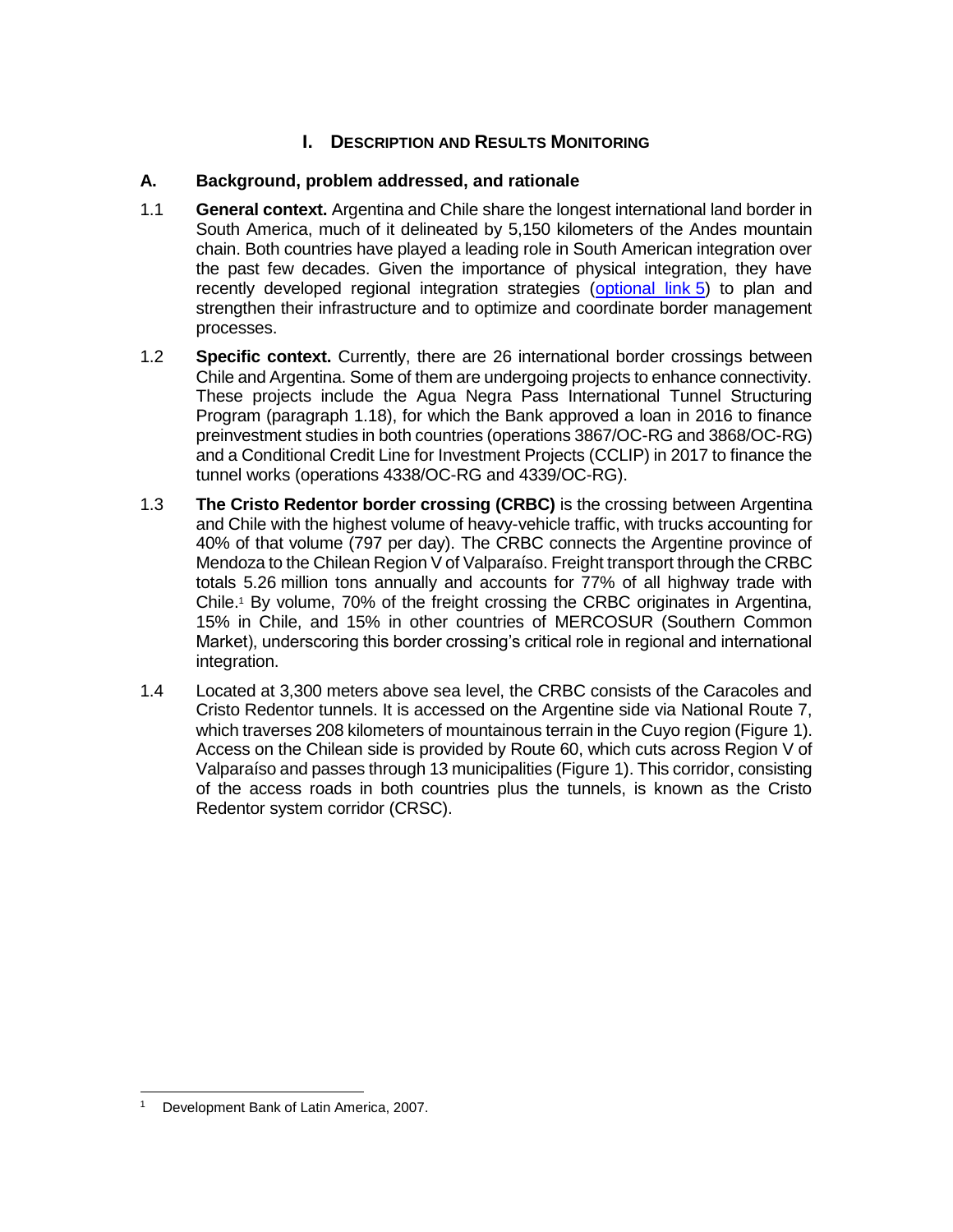

**Figure 1. Map of the CRSC**

Source: Prepared by the project team.

- 1.5 The CRBC was identified by the Consejo Sudamericano de Infraestructura y Planeamiento [South American Council of Infrastructure and Planning] (COSIPLAN) in the Integration Priority Project Agenda as a priority border crossing of the MERCOSUR-Chile Interoceanic Corridor [\(optional link](http://idbdocs.iadb.org/wsdocs/getDocument.aspx?DOCNUM=EZSHARE-30346992-5) 5). The Argentine and Chilean governments, seeking to improve the CRSC's physical connectivity, established the CRSC Integration Committee in January 2016 at the request of the presidents of both countries, and with ratification by the respective foreign ministries, to prioritize and coordinate investments in the CRSC. The Bank is also supporting this effort with technical cooperation operations<sup>2</sup> to conduct studies on expanding the tunnels' capacity and to optimize the CRBC's control systems [\(optional link](http://idbdocs.iadb.org/wsdocs/getDocument.aspx?DOCNUM=EZSHARE-30346992-20) 14).
- 1.6 **Diagnostic assessment of the problem.** The CRSC's serviceability is frequently disrupted by weather events $3$  and heavy congestion, especially in urban areas $4$  and at border posts,<sup>5</sup> reducing the efficiency of freight and passenger transport. A significant number of traffic accidents, many of them serious or fatal, occur on the

 $\overline{2}$ <sup>2</sup> Operations ATN/OC-15803-RG; ATN/OC-10620-RG [\(optional link](http://idbdocs.iadb.org/wsdocs/getDocument.aspx?DOCNUM=EZSHARE-30346992-8) 6); and ATN/OC-14926-RG.

 $3$  Between 40 and 50 days per year due to snowstorms and snow accumulation.

<sup>4</sup> In the cities of Mendoza, San Martín, Uspallata, and Luján de Cuyo.

<sup>&</sup>lt;sup>5</sup> Due to weaknesses in developing and coordinating the control processes of agencies at the border crossing, as well as deficiencies in building infrastructure, wait times can be 7 to 10 hours.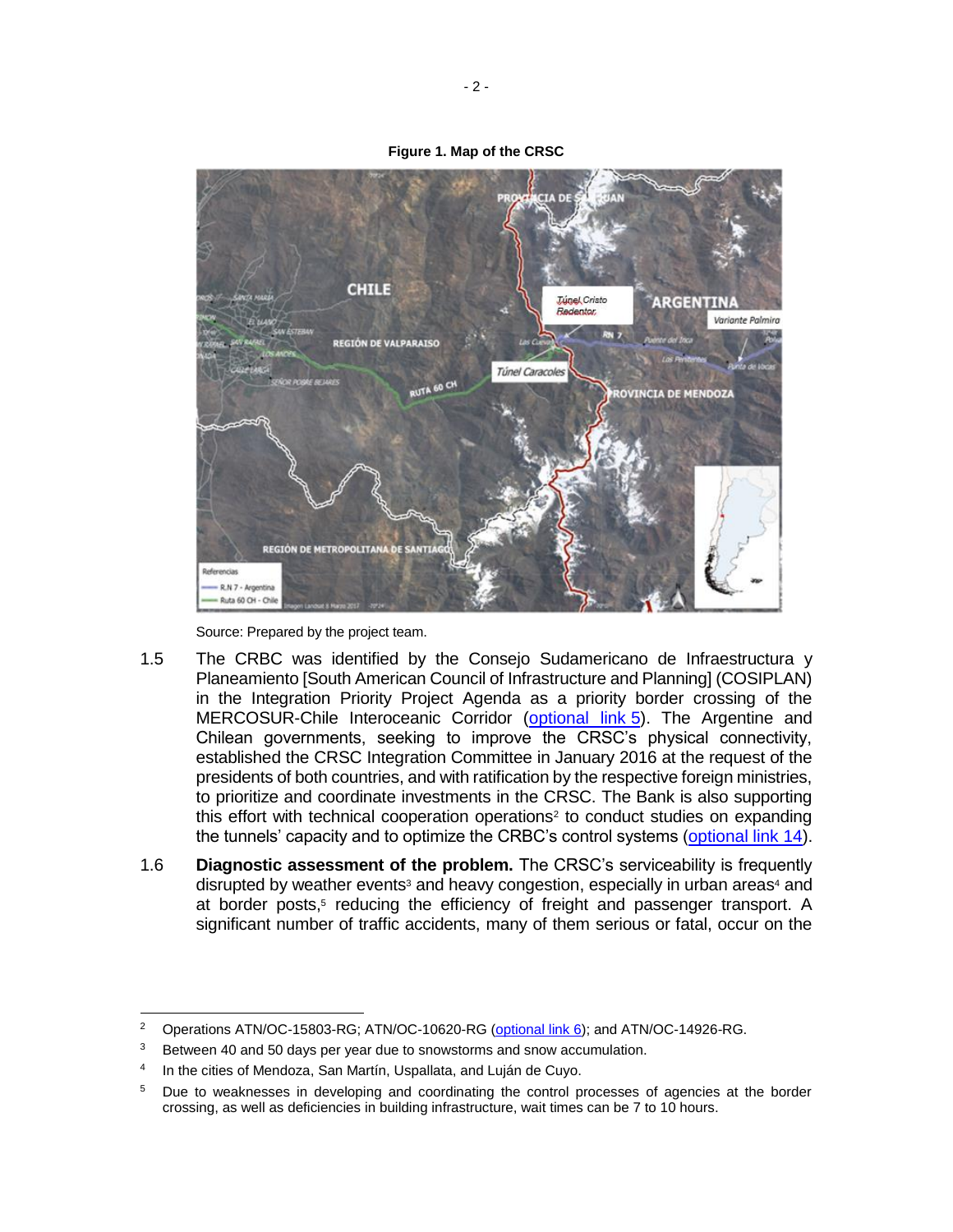corridor as well. $6$  The leading causes of these problems include: (i) increased demand for, and a high proportion of, heavy vehicles,<sup>7</sup> resulting in a need to expand capacity;<sup>8</sup> (ii) an excessive number of dangerous curves, requiring realignment of curves, expansions with a third lane, and paved shoulders;<sup>9</sup> (iii) competition between corridor traffic and urban traffic on some segments, requiring urban bypass roads to divide this flow;<sup>10</sup> (iv) a lack of barriers to prevent disruptions caused by rockslides and avalanches<sup>11</sup> that cut off traffic flow, with the resulting risk to users; (v) the fact that the Cristo Redentor Tunnel only has a single lane in each direction (3.5 meters per lane) with no evacuation passageways, posing a danger when traffic accidents occur, and the Caracoles Tunnel—which runs parallel to the Cristo Redentor Tunnel—is only 5 meters wide and currently out of service; (vi) pavement defects  $(e.g.,$  undulations and deformations) in the tunnels<sup>12</sup> and on road segments, with 88.6% of the corridor's length in poor or average condition and requiring rehabilitation to improve surface conditions; (vii) problems with border post access and border control management,<sup>13</sup> requiring improved management of border posts and optimized waiting times for passengers; (viii) lack of winter operations that make the route passable when it snows; and (ix) lack of driver information systems, which facilitate the issuing of alerts and warnings.

1.7 **Interventions proposed for the CRSC.** To mitigate the problems affecting transportation quality, interventions are planned on the Argentine side to improve road capacity and safety by expanding the Caracoles Tunnel to enable vehicle traffic; realigning the Cristo Redentor Tunnel; constructing bypass roads, passing lanes, snow sheds, and slope-protection works; using the "Safe Roads" design standard<sup>14</sup> with paved shoulders; and realigning dangerous curves. Other planned investments are: (i) improving border post access; and (ii) implementing management systems for tunnels and the road corridor, and a driver information

 6 In 2015, a total of 65 accidents occurred on National Route 7 between Provincial Route 41 and the Chilean border, leaving 7 people dead and 32 seriously injured. Of these 65 accidents, 20 were caused when vehicles left the road and overturned due to poor road conditions.

 $7$  Traffic is growing at an approximate pace of 3% per year nationwide. Traffic on the CRBC increased by 5.3% per year over the past seven years, including a 9.3% increase between 2014 and 2015.

<sup>&</sup>lt;sup>8</sup> In Luján de Cuyo, the annual average daily traffic (AADT) is well above that in other segments. However, this route only has a single lane in each direction, which is not sufficient to enable free-flowing, safe travel.

<sup>&</sup>lt;sup>9</sup> Ten curves have been identified as dangerous on the 113-kilometer segment between the Guido curve (kilometer 1,115) and the Soberanía Nacional curve (kilometer 1,228), on the Argentine side.

<sup>&</sup>lt;sup>10</sup> The path of National Route 7 crosses Uspallata, which has a population of 3,810, AADT of 3,400 vehicles, and trucks crossing an urban area. Therefore, there are plans to build a bypass road for this city.

<sup>&</sup>lt;sup>11</sup> Seismic activity and snow cause rockslides in the area. On the Argentine side, 31 spots were identified as particularly prone to landslides and avalanches.

<sup>&</sup>lt;sup>12</sup> The Cristo Redentor Tunnel has issues due to the presence of approximately 300 meters of broken pavement.

<sup>&</sup>lt;sup>13</sup> Diagnostic assessments carried out as part of the consulting services for optimization of the Cristo Redentor border crossing (technical cooperation operation ATN/OC-10620-RG) and for the international design of the Cristo Redentor Management Control System (technical cooperation operation ATN/OC-14926-RG).

<sup>&</sup>lt;sup>14</sup> This standard calls for interventions in road segments that have safety problems, but also traffic levels below those that would justify road widening. It also calls for the construction of paved shoulders, a third lane for passing, road surface markings, signage, pedestrian bridges, realignment of curves, pedestrian crosswalks, safety enhancements on access routes to schools, and improvements to intersections.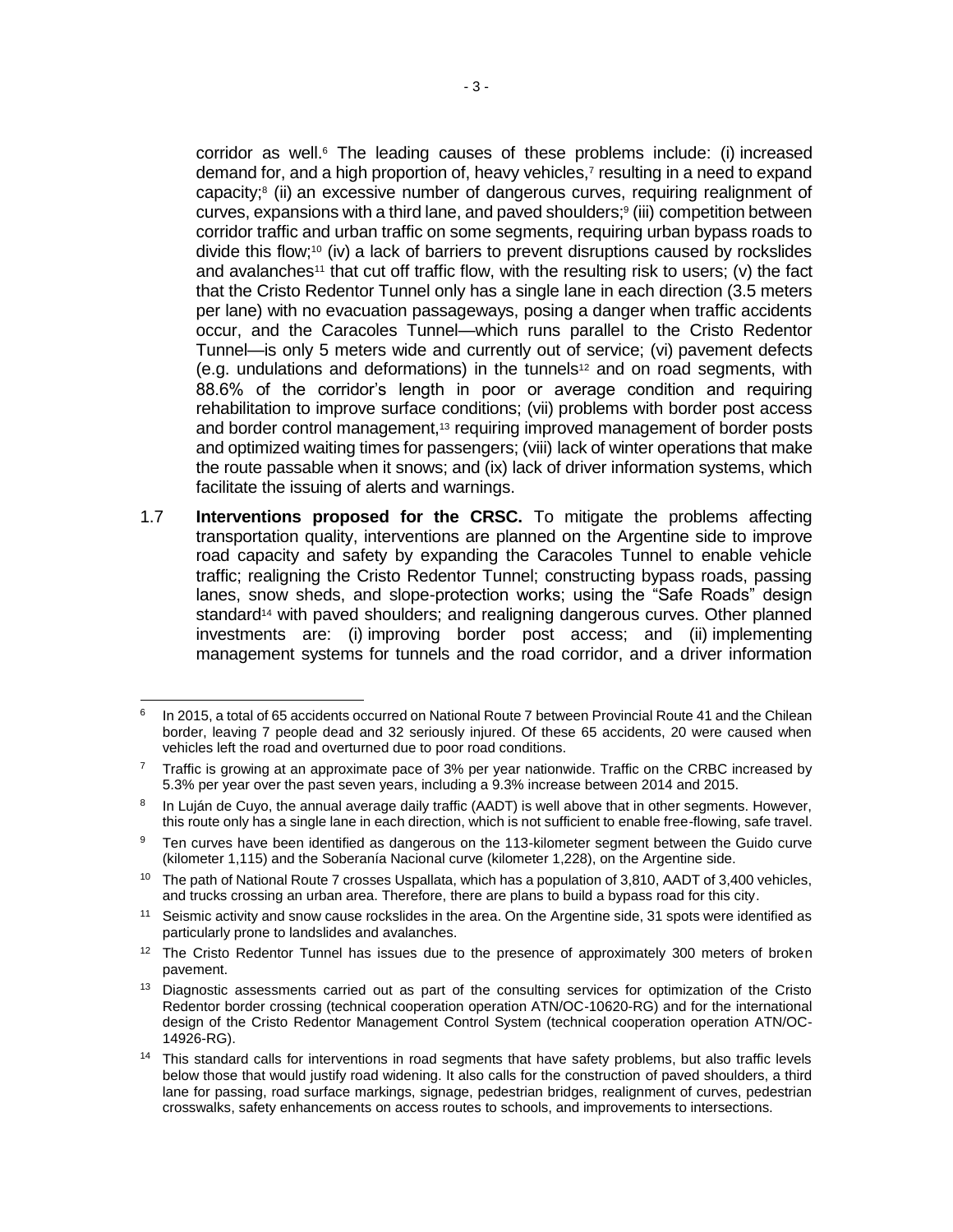system.<sup>15</sup> The interventions proposed on the Chilean side focus on Route 60 and include constructing bypass roads around urban areas (San Felipe-Panquehue), a viaduct and bridge in the San Felipe region, and the Los Libertadores border complex. A binational working group will coordinate the two countries' investments (paragraph 3.2).

- 1.8 **Financing for CRSC interventions.** The interventions targeting access roads on the Chilean side involve infrastructure awarded by concession to the private sector, and therefore the concession holder is responsible for the investments under the terms of the contract signed with the Chilean government. Tunnel works projects on the Chilean side will be funded with public resources. The Argentine government has requested Bank financing through this program for interventions on the Argentine side. Moreover, on 20 May 2018, Argentina and Chile signed an agreement setting forth the investment commitments for each country with respect to the works for both tunnels [\(optional link](http://idbdocs.iadb.org/wsdocs/getDocument.aspx?DOCNUM=EZSHARE-30346992-15) 13).
- 1.9 **CCLIP and the first operation.** To finance the works for the CRSC, the IDB approved a CCLIP (paragraph 2.1) in December 2017. In addition to the CCLIP, a first operation (loan 4418/OC-AR) was approved on the same date. It was structured as a multiple-works loan to support the construction of bypass roads in urban areas and supplementary safety-related works. Contracts have been signed and this operation is currently in execution in the Mendoza region through various works, including the Palmira bypass road and access road works for National Route 7 along the segment between San Juan and Mendoza, totaling US\$164.6 million or 82% of the amount approved for the first operation.
- 1.10 **Proposed interventions for the second operation.** These works will help solve the problems described above (paragraph 1.6) and will include specific eligibility criteria (paragraph 2.3). The eligibility of works will be subject to the Bank's no objection. The works projects prioritized by the Argentine government in the CRSC, which constitute the sample for the first operation, include expansion of the Caracoles Tunnel and retrofitting of the Cristo Redentor Tunnel.
- 1.11 **Problems specific to the Caracoles and Cristo Redentor tunnels.** The Caracoles Tunnel was inaugurated in 1910 and has a length of 3,124 meters, of which 1,564 are in Chile and 1,560 in Argentina. The Trans-Andean Railway crossed this tunnel, traveling between the Andes (Chile) and Mendoza (Argentina). This tunnel, which is currently out of service, is only used for emergencies and when the Cristo Redentor Tunnel is congested<sup>16</sup> or obstructed by snow—causing delays in travel times and raising vehicle costs. Given its design characteristics and infrastructure quality, this tunnel poses a high risk of accidents, since it lacks evacuation passageways and the road travels along the railroad tracks. Both tunnels have parallel layouts, with distances that vary approximately from 75 meters to 320 meters (Figures 2 and 3). In addition, the current facilities present shortcomings with respect to safety and operating equipment [\(optional link](http://idbdocs.iadb.org/wsdocs/getDocument.aspx?DOCNUM=EZSHARE-30346992-14) 10).

 <sup>15</sup> Interventions that will enable a vehicle and freight tracking system as part of the design for technical cooperation operation ATN/OC-14926-RG, currently in execution.

<sup>16</sup> [Operations manual for the Cristo Redentor and Caracoles](https://www.piarc.org/ressources/documents/actes-seminaires06/c33-argentine06/8780,raul_ramirez_torres,_hector_rodrigu.pdf) tunnels.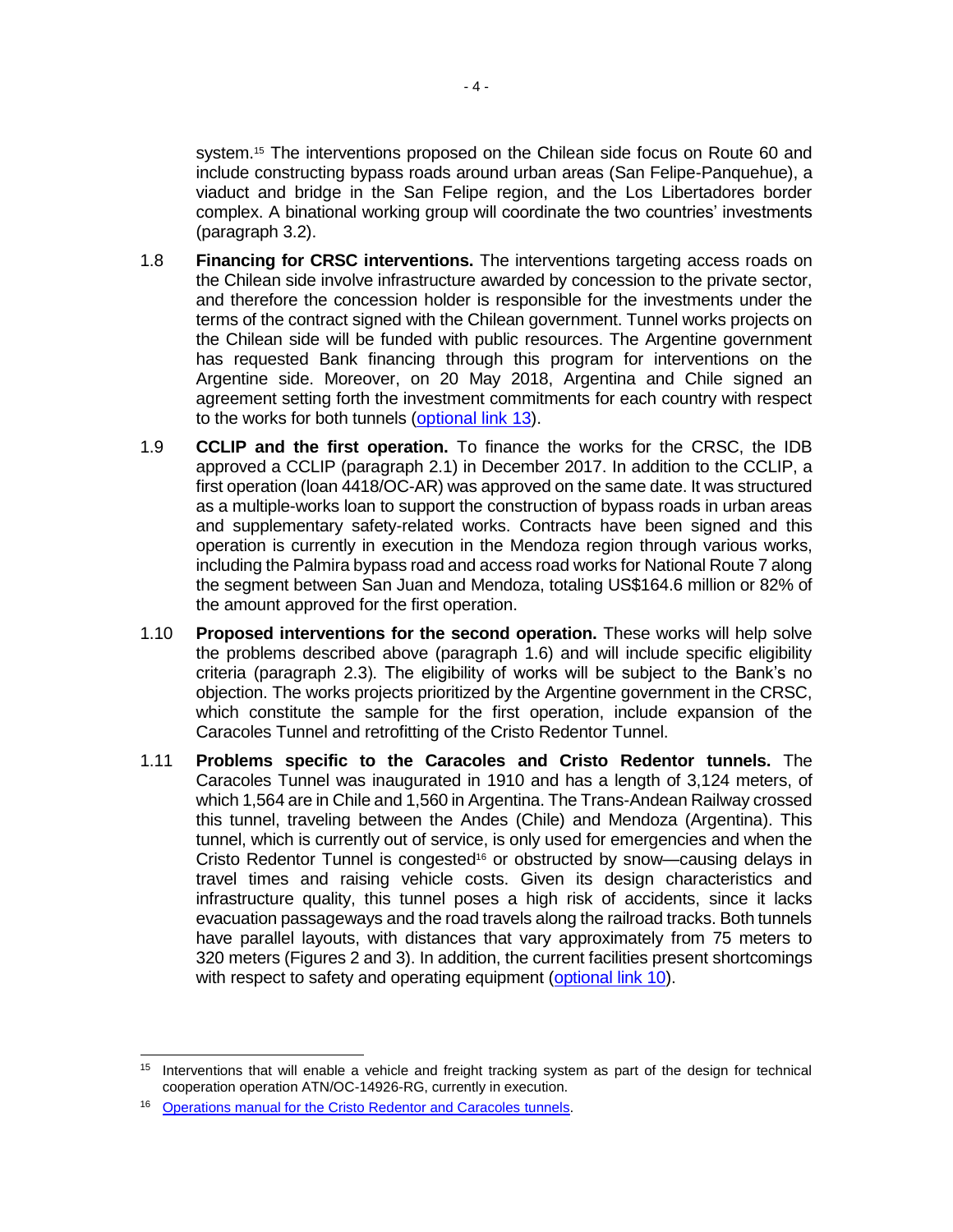

**Figure 2. Map of the CRSC and works projects planned in Argentina**

Source: Argentine Highway Administration (DNV).

ARGENTINA Túnel<br>CRISTO REDENTOR Túnel<br>CARACOLES

**Figure 3. Map with tunnel locations**

Source: DNV.

1.12 **Evidence of the effective impact of infrastructure investments on regional integration.** Infrastructure investments help reduce transport costs with the resulting increases in economies' global competitiveness. Trade flows are highly sensitive to transport costs (Krugman and Livas, 1996). According to Venables (1996), improving transportation infrastructure helps reduce inequalities between the countries of a region, because the location of companies in areas with low logistical costs and high unemployment helps reduce unemployment and raise the population's living standards (Puga, 1999). This contributes to regional economic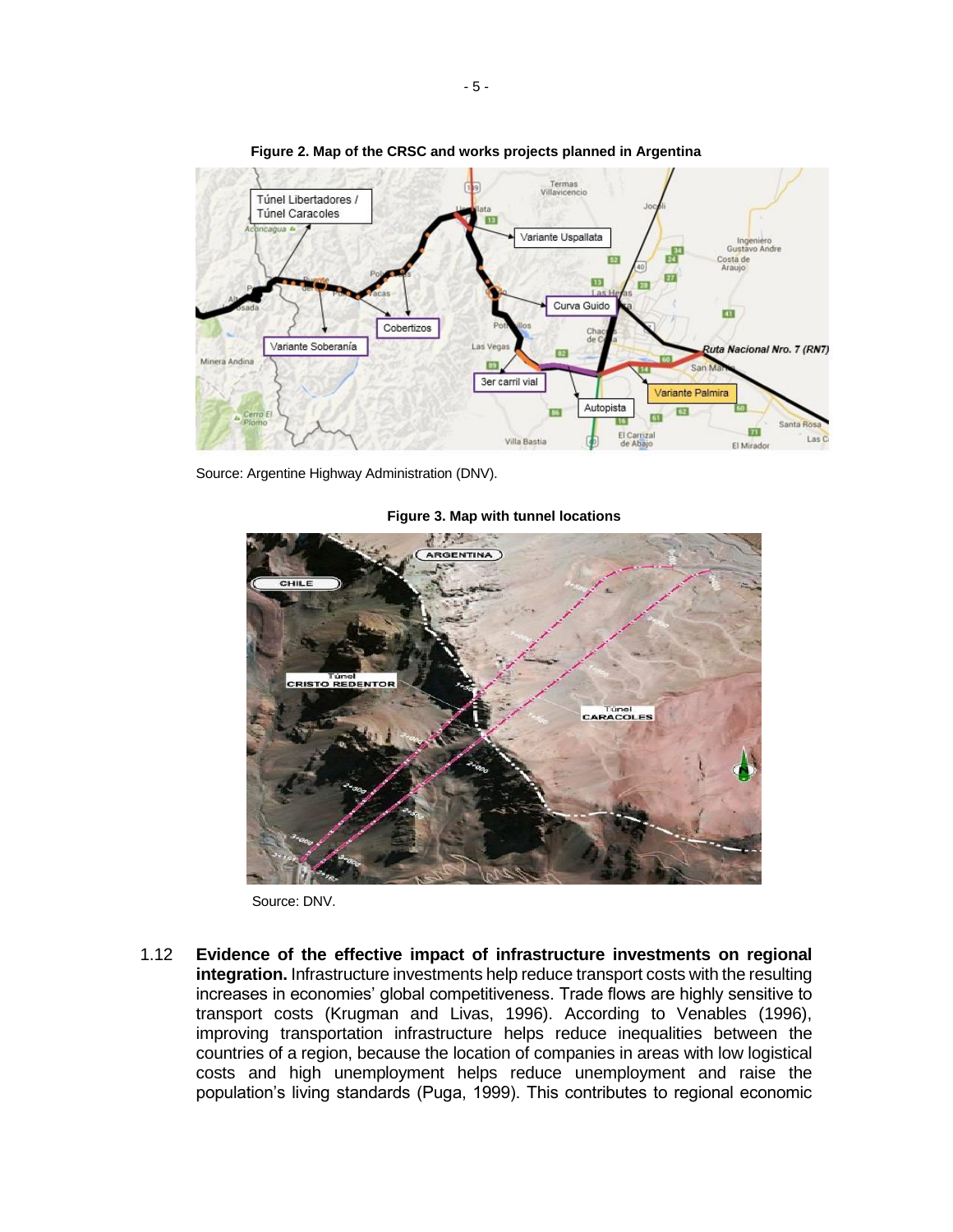convergence, which entails a reduction in the GDP-per-capita gap between member countries of an economic bloc.<sup>17</sup> Lastly, international evidence indicates that delays have a significant impact on the costs and times involved in international trade. Each additional day that a product is delayed prior to shipment reduces trade by more than 1%, equivalent to a country distancing itself from its trade partners by about 70 kilometers on average.<sup>18</sup> Empirical evidence from Latin American countries (Brazil, Chile, Colombia, Mexico, and Peru) shows that improvements in transport infrastructure with a 1% ad valorem reduction in domestic transport costs may increase exports by an average of 5% (see Moreira et al., 2013).<sup>19</sup>

- 1.13 **Evidence of the effective impact of roadworks projects on productivity.<sup>20</sup>** According to Fedderke and Bogetić (2009),<sup>21</sup> interventions on infrastructure, such as interurban roads, facilitate investment or act as a multiplier, decreasing production costs and providing access to new markets. Therefore, they create new production, trade, and economic opportunities. With respect to impacts on transportation effectiveness, research by Felkner and Linkow (2014) on the impact of interurban roads in Georgia concluded that road improvements increased traffic volume an average of 44.2 vehicles per day (4.2%), while the average speed increased by 13.6 kilometers per hour (24.4%). The project also led to increased industrial investments in 19 communities near the improved roads, since the number of industrial facilities rose by 26.9%.
- 1.14 Evidence in Central American countries indicates that shortcomings in transportation infrastructure—especially border crossings—increase the cost of transporting goods by 4% to 12%,<sup>22</sup> thus eroding the competitiveness of their economies. Lastly, Fernald  $(1999)^{23}$  finds significant increases in total factor productivity after the expansion of highways in the United States after 1970.
- 1.15 **Technology and innovation to optimize and modernize the border corridor.**  The adoption of cutting-edge technology that incorporates the concept of Intelligent Transportation Systems and is based on international practices such as the European Directive on safety requirements for tunnels will help improve safety monitoring in tunnels and vehicle and freight tracking along the corridor. It will also enhance incident management as well as safety and border control protocols. The design of the tunnels and the road corridor will include sensors, cameras, and fiber laser technology that will gather data to feed into the Integrated Corridor Management System [\(optional link](http://idbdocs.iadb.org/wsdocs/getDocument.aspx?DOCNUM=EZSHARE-30346992-20) 14). This system will assemble the information

 $\overline{a}$ <sup>17</sup> The theory of regional convergence is found in Robert A. Mundell, *A Theory of Optimum Currency Areas*, American Economic Review (1961).

<sup>&</sup>lt;sup>18</sup> International evidence indicates that delays have a significant harmful impact on international trade (Djankov, S., et al., 2006*. Trading on Time.* World Bank Policy Research Working Paper 3909*).* Moreover, each day that a good is in transit accounts for between 0.6% and 2% of its value (David Hummels, 2012). www.researchgate.net/publication/5081736\_Time\_as\_a\_Trade\_Barrier.

<sup>19</sup> Moreira, Mesquita, et al., 2013. *Too Far to Export: Domestic Transport Costs and Regional Export Disparities in Latin America and the Caribbean*. Special Report on Integration and Trade. IDB.

<sup>20</sup> Djankov, S., C.S. Phan et al., 2006. *Trading on Time.* World Bank Policy Research Working Paper.

<sup>21</sup> Fedderke, J. W., and Ž. Bogetić. *Infrastructure and growth in South Africa: Direct and indirect productivity impacts of 19 infrastructure measures*. World Development (2009).

<sup>&</sup>lt;sup>22</sup> Competitive Advantage: Moving Ahead of the Global Competition. IDB (2013).

<sup>23</sup> Fernald, John G. *Roads to prosperity? Assessing the link between public capital and productivity*. American Economic Review (1999).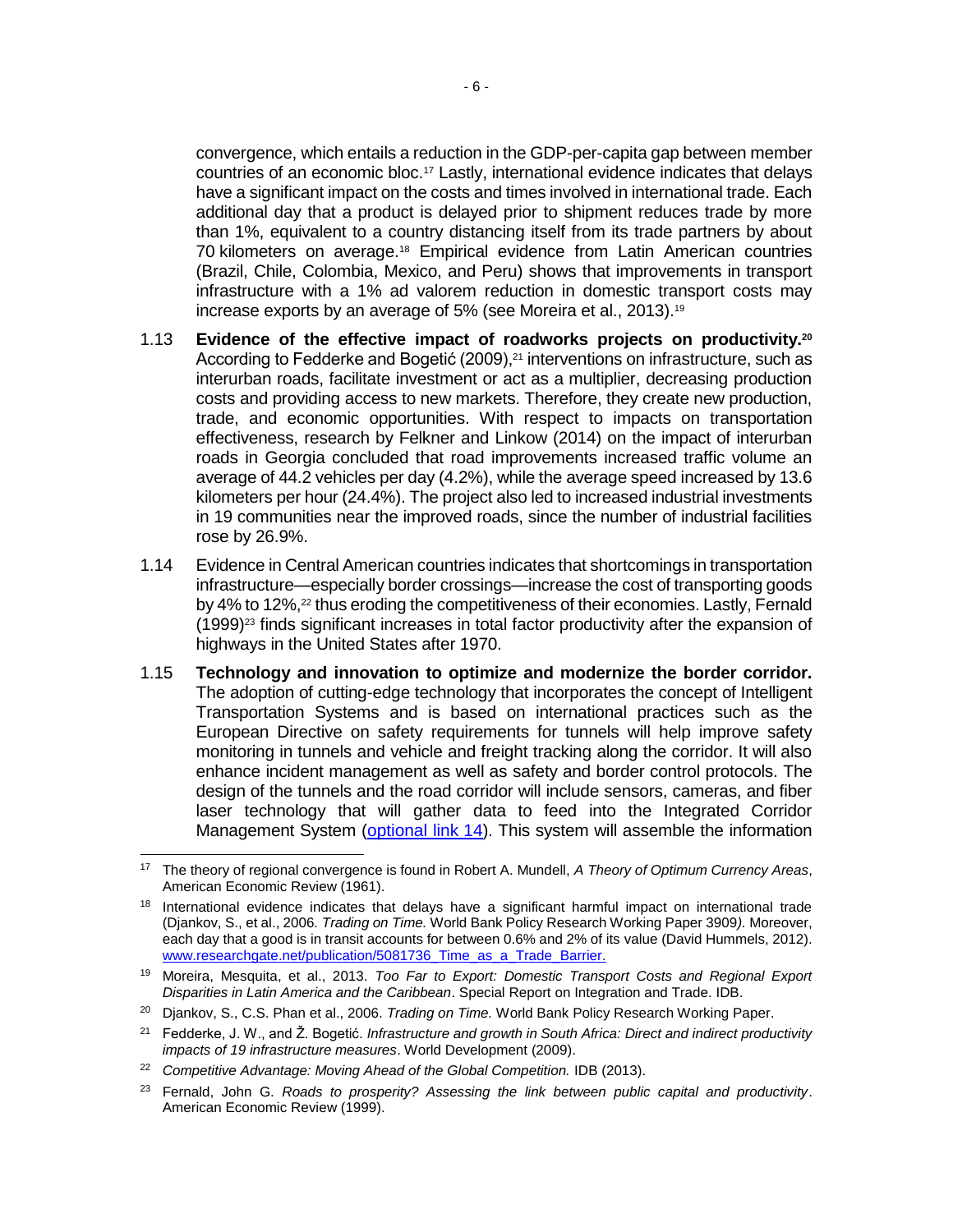provided by the various systems installed in the tunnels and along the corridor and transmit it to authorities and monitoring stations, enabling real-time monitoring and control of the corridor. This innovative system provides a "smart tunnel and corridor"<sup>24</sup> [\(optional link](http://idbdocs.iadb.org/wsdocs/getDocument.aspx?DOCNUM=EZSHARE-30346992-9) 11).

- 1.16 **Road safety considerations** [\(optional link](http://idbdocs.iadb.org/wsdocs/getDocument.aspx?DOCNUM=EZSHARE-30346992-14) 10)**.** The expansion to two one-way tunnels will help reduce the potential for serious head-on collisions.<sup>25</sup> Complemented by expanded clearances and cross-section widths, the project will enable large vehicles to use these tunnels (even those recently included in Argentine law). There will also be safe stopping locations for emergencies, as well as safer spaces for pedestrian traffic. Road safety will also be improved with modern lighting inside<sup>26</sup> and in tunnel-exit transition zones.<sup>27</sup> The implementation of the technologies mentioned in the previous paragraph will significantly contribute to road safety, because users can be informed about what is occurring in the tunnel, and can be prevented from entering when accidents happen inside. Connections between the tunnels will reduce further problems in case of accidents by providing evacuation routes. In addition, improvements to the National Route 7 corridor will help reduce accidents and subsequent fatalities by improving horizontal curves.<sup>28</sup>
- 1.17 **Climate change.** During the design and construction of the road works under this operation, the potential effects of climate change in the Center-West region of Argentina were taken and will be taken into account. A study by the Argentine Institute of Snow Science, Glaciology, and Environmental Science<sup>29</sup> shows that climate change has resulted in very high variability of snowfall, with years of excess and deficit. However, in the region the trend is toward a decrease, with periods of higher rainfall coinciding with particular atmospheric circulation conditions such as the El Niño phenomenon. In addition to reinforcing drainage and bridge structures in a manner that takes into account the increased rainfall amounts, some specific infrastructure such as snow sheds and slope-protection works will be designed to address the snowfall and rainfall variability in the area.
- 1.18 **The Bank's experience supporting regional transportation integration projects.** The Bank has broad experience in supporting efforts to design and implement regional transportation projects. Through the Fund for Initiatives for

  $24$  A management system enables monitoring departments to have real-time data (weight, license plate, type of vehicle, security seals, passengers, etc.) to verify the safety of the freight, vehicle, or driver based on the information declared.

<sup>25</sup> *Manual of Road Tunnels.* World Road Association (PIARC) (2015).

<sup>&</sup>lt;sup>26</sup> Studies in Norway and Switzerland estimate that tunnel lighting can reduce injury accidents inside by 35%. *The Handbook of Road Safety Measures*. Elvik, R., and T. Vaa.

<sup>&</sup>lt;sup>27</sup> International evidence shows that accident rates in tunnels are higher in the transition zones between the tunnel and the road above ground, because of changes in lighting as well as the wet conditions or slippery roads often found in these locations. The number of injury accidents per million vehicle kilometers in the last 50 meters before tunnels goes up to 0.30, compared with 0.13 for the center zone of tunnels. *The Handbook of Road Safety Measures*. Elvik, R., and T. Vaa.

<sup>&</sup>lt;sup>28</sup> The effect of road reconstruction and rehabilitation, including road signs and improved road layouts in rural areas, was studied in several countries. Results showed an average reduction of 20% in road accident fatalities. *The Handbook of Road Safety Measures*. Elvik, R., and T. Vaa.

<sup>29</sup> *Impacto del cambio climático en los oasis del oeste argentino*, CONICET (2014).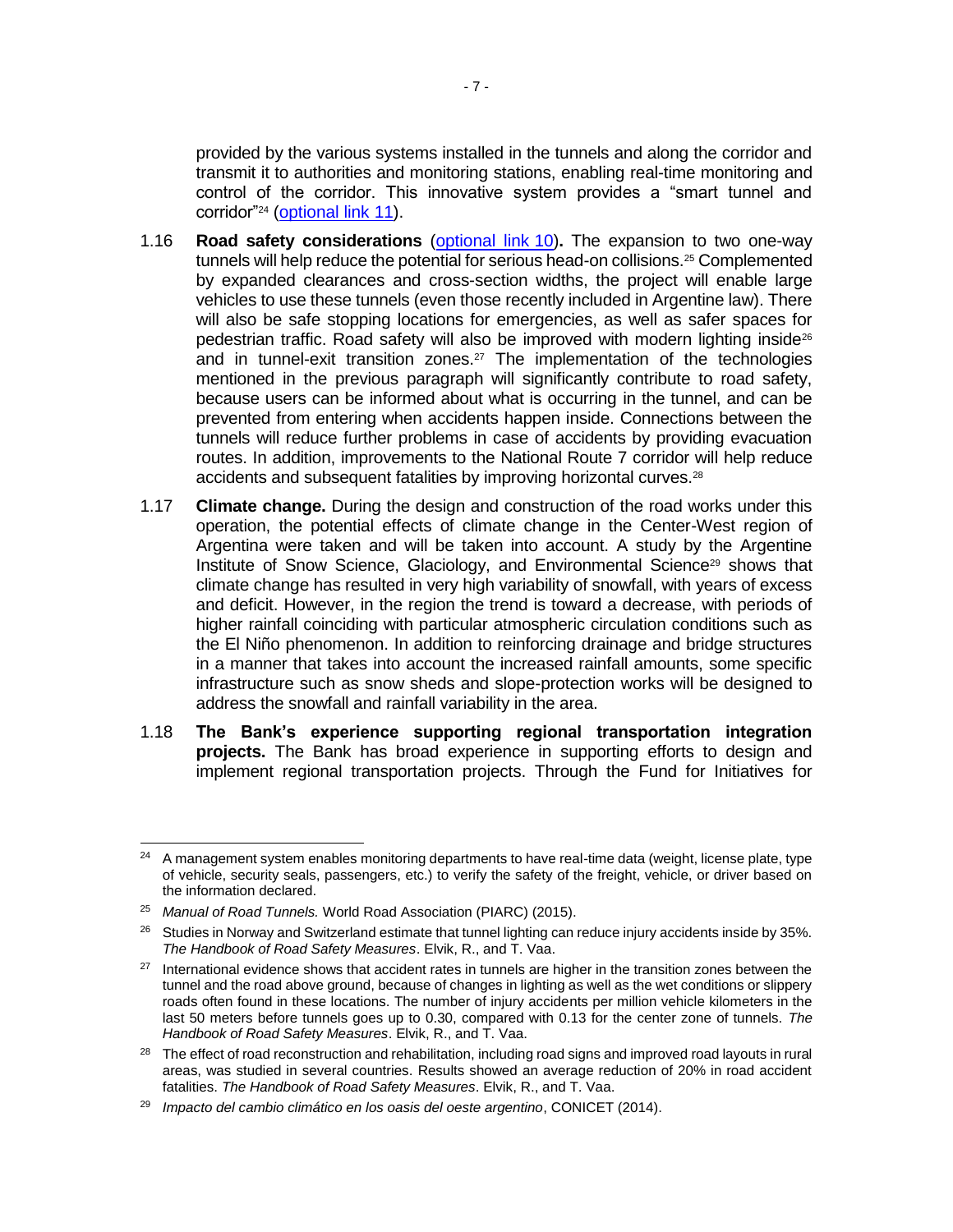Regional Infrastructure Integration, nine technical cooperation operations<sup>30</sup> have been financed in South America alone, including regional border and multimodal corridor studies. Between 2016 and 2017, the Bank approved: (i) a US\$40 million loan for the Agua Negra Pass International Tunnel Structuring Program to finance the preinvestment studies for the Agua Negra Tunnel (loans 3867/OC-RG and 3868/OC-RG);<sup>31</sup> and (ii) a CCLIP to finance the Agua Negra Pass International Tunnel works (loans 4338/OC-RG and 4339/OC-RG). The Bank has been recognized for facilitating dialogue through coordination of multinational monitoring committees. This mechanism produced greater ownership of outcomes and has laid the foundation for coordinated implementation of future programs. The Bank's experience in electrical integration, both in the Central American Electric Interconnection System and in the Pacific Alliance, is noteworthy as it relates to integration infrastructure and harmonization of institutions and regional policies.<sup>32</sup>

- 1.19 **The Bank's road sector expertise.** The Bank has financed many highway programs in Argentina and Chile. Since 2000, it has provided loans to 25 transportation operations in Argentina [\(optional electronic link 2\)](http://idbdocs.iadb.org/wsdocs/getDocument.aspx?DOCNUM=EZSHARE-30346992-22) for more than US\$2 billion. It is currently executing the National Route 19 project (loan 3836/OC-AR) in Córdoba province, Argentina—which is part of the interoceanic corridor where the Agua Negra Pass International Tunnel is located—as well as the operation for the structuring of the Agua Negra Pass International Tunnel between Argentina and Chile (loan 3867/OC-RG). The Bank has also been a leader in the design and execution of border crossing operations with Ecuador-Colombia, Guatemala-Nicaragua, Argentina-Chile, and Costa Rica-Panama.<sup>33</sup>
- 1.20 **Lessons learned.** The main lessons learned from regional integration projects and integration-related road projects have been incorporated in the design of this operation. These include: (i) interventions should follow a comprehensive and complementary approach; (ii) binational coordination is essential, at both the project management and technical levels; and (iii) bidding documents must be complete and include engineering designs of high technical quality. The Bank has taken these lessons into account by, respectively: (i) using the CCLIP instrument; (ii) forming a binational working group; and (iii) financing preinvestment studies.
- 1.21 **The Bank's country strategy.** The program is aligned with the IDB Group Country Strategy with Argentina 2016-2019 (document GN-2870-1) through the strategic objective of improving infrastructure for investment and inclusion. This results in improved road infrastructure quality and reduced logistics costs. The CCLIP, in its regional integration capacity, is aligned with the objective of improving export insertion levels and profile through the outcome of reduced export costs and times. This operation is included in the Update to Annex III of the 2018 Operational Program Report (document GN-2915-2).

 <sup>30</sup> Operations ATN/OC-10620-RG, ATN/OC-10847-RG, ATN/OC-11400-RG, ATN/OC-10774-RG, ATN/OC-13350-RG, ATN/OC-13632-RG, ATN/OC-13872-RG, ATN/OC-13289-RG, and ATN/FG-15606-RG.

<sup>&</sup>lt;sup>31</sup> The Agua Negra Tunnel Binational Entity is operating and coordinating activities to ensure that the conditions precedent to disbursement of this loan are met in each country. The technical cooperation operations for this program are supporting the preparation of bidding documents.

<sup>32</sup> *[La integración de la infraestructura regional en los países andinos](https://publications.iadb.org/bitstream/handle/11319/3482/La%20Integracion%20de%20la%20Infraestructura%20Regional%20en%20los%20Paises%20Andinos%20.pdf?sequence=1&isAllowed=y)* (IDB), 2013.

<sup>33</sup> Operations 3324/OC-EC, 3484/BL-NI, 3488/OC-CR, PN-L1107, ATN/JF-14202-RG, and ATN/OC-14926- RG.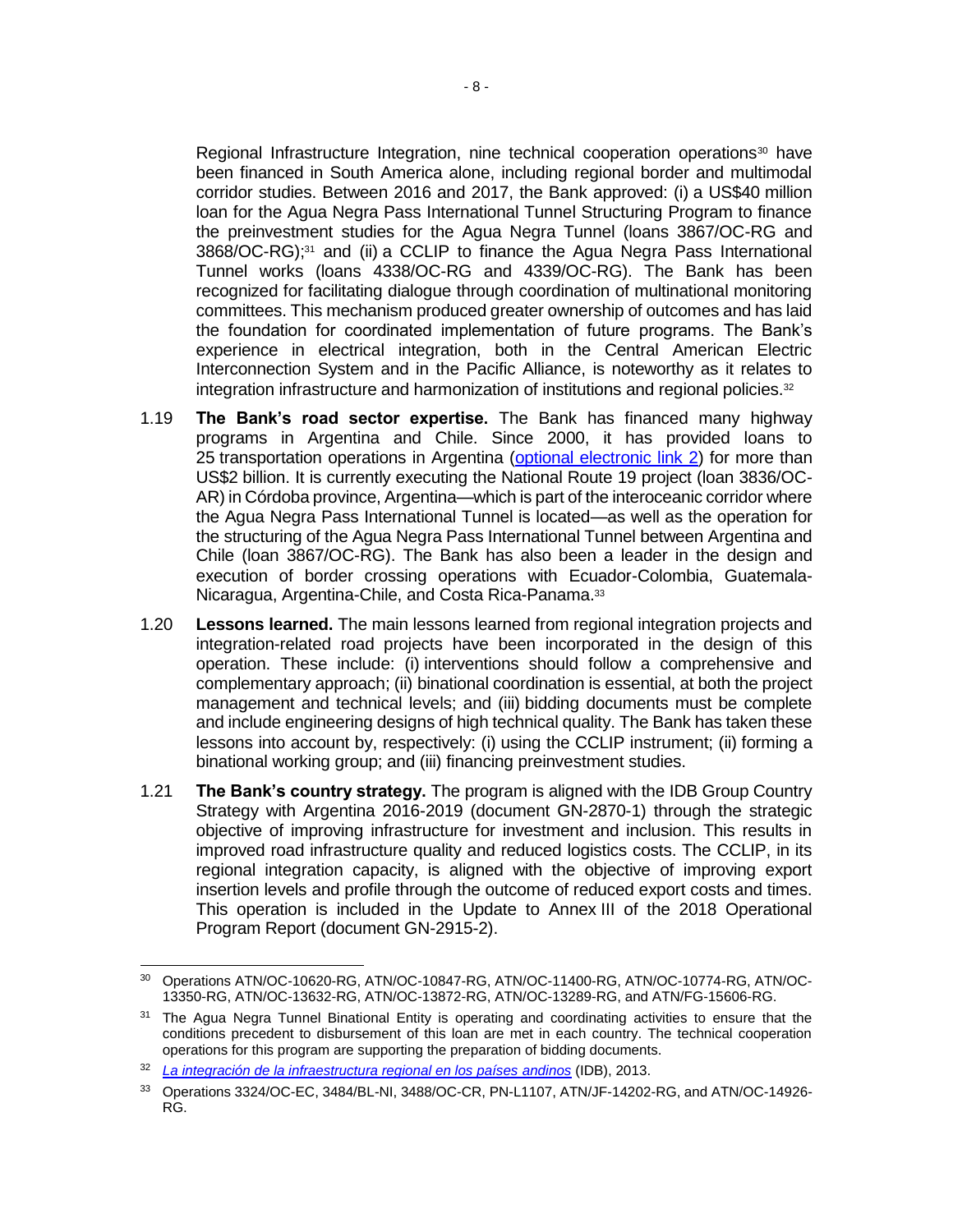- 1.22 **Strategic alignment.** The program is consistent with the Update to the Institutional Strategy 2010-2020 (document AB-3008) and is strategically aligned with the following development challenges: (i) productivity and innovation, under the criterion of provision of suitable, reliable, and affordable infrastructure and public services, as the interventions will enhance accessibility and facilitate connectivity by reducing travel times and transportation costs; (ii) economic integration, through improvements to transnational road infrastructure, by connecting not only the two countries involved in the project, but also the other countries in the region that will benefit from an upgraded road system on the MERCOSUR-Chile and the Pacific Alliance-Argentina axis of integration and development; and (iii) the crosscutting theme of climate change and environmental sustainability, as design and construction of the roadworks and snow sheds will address the recurrence of snowslides, rockslides, and flooding in the area of influence (paragraph 1.17). Approximately 6.06% of program resources will be invested in climate change mitigation activities, in accordance with the [Joint Multilateral Development Banks'](http://idbdocs.iadb.org/wsdocs/getDocument.aspx?DOCNUM=EZSHARE-30346992-6)  [Report on Climate Finance.](http://idbdocs.iadb.org/wsdocs/getDocument.aspx?DOCNUM=EZSHARE-30346992-6) These resources contribute to the IDB Group's target of increasing financing for climate change projects to 30% of all operations approved by the end of 2020.
- 1.23 The operation will contribute to the Corporate Results Framework 2016-2019 (document GN-2727-6) through the outcome indicator of kilometers of roads built or upgraded.
- 1.24 The program is also aligned with the Sector Strategy to Support Competitive Global and Regional Integration (document GN-2565-4) in the following criteria: (i) cross-country focus, as it will support national actions aimed at facilitating access to international markets; (ii) national subsidiarity, as it will help implement a project identified as a priority by the supranational initiative COSIPLAN/IIRSA; and (iii) regional additionality, through greater cooperation and its contribution to regional and local economic development.
- 1.25 In addition, the program is consistent with: (i) the IDB Infrastructure Strategy: Sustainable Infrastructure for Competitiveness and Inclusive Growth (document GN-2710-5) by contributing to an improvement in the quality of transport infrastructure and fostering private-sector involvement in building and operating infrastructure; (ii) the Transportation Sector Framework (document GN-2740-7) by contributing to improvements in the coverage, capacity, quality, and connectivity of transportation infrastructure and associated services; and (iii) the Integration and Trade Sector Framework Document (document GN-2715-6) by prioritizing support for the development of integration corridors.

### **B. Objectives, components, and cost**

- 1.26 The overall objective of the CCLIP is to help enhance cross-border integration between Chile and Argentina by reducing travel times and transportation costs on the CRSC through the provision of transportation infrastructure and a border integration system to facilitate regional connectivity.
- 1.27 The specific objective of the second operation is to improve service quality on the CRSC by reducing travel times and transportation costs. This will be achieved by expanding the Caracoles Tunnel, retrofitting the Cristo Redentor Tunnel, constructing bypass roads in urban areas, implementing rehabilitation of works,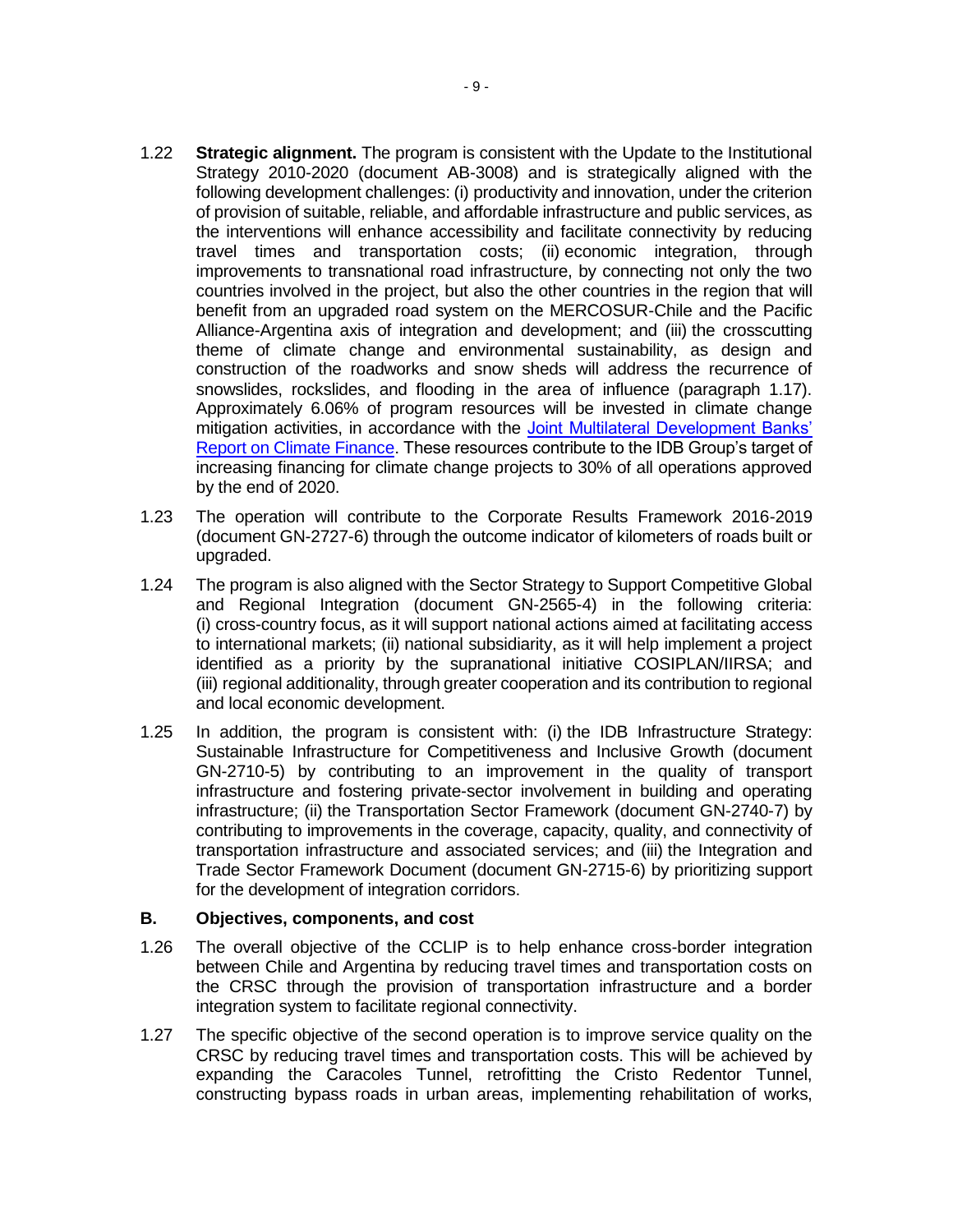expanding capacity, improving road safety, and implementing a corridor management system.

- 1.28 **Component 1. Infrastructure works and technology (US\$526.4 million).**
- 1.29 **Subcomponent 1.1. Civil works (US\$521.9 million).** In Argentina, this subcomponent includes widening the Caracoles Tunnel; construction of tunnel cross-connection passageways; retrofitting and repair of pavement in the Cristo Redentor Tunnel;<sup>34</sup> construction of bypass roads in urban areas, snow sheds, and slope-protection works;<sup>35</sup> works for capacity expansion, rehabilitation, and curve realignment; and other road safety works.
- 1.30 **Subcomponent 1.2. Corridor Management Control System (US\$4.5 million).** This subcomponent includes improvements to access roads to border posts, installation of fiber optics throughout the corridor to establish communications links, and other interventions related to implementing an Intelligent Transportation System.<sup>36</sup>
- 1.31 **Component 2. Preinvestment studies (US\$5 million).** This component includes works supervision as well as preinvestment studies (engineering, economic, and socioenvironmental studies) for works and systems to be financed under this operation.<sup>37</sup>
- 1.32 **Audits (US\$500,000).** Financing will be provided for an external audit and monitoring and evaluation costs.

| <b>Components</b>                                                       | <b>IDB contribution</b> | Local<br>contribution | <b>Total</b> |
|-------------------------------------------------------------------------|-------------------------|-----------------------|--------------|
| <b>Component 1: Infrastructure works and</b><br>technology              | 318,800,000             | 207,600,000           | 526,400,000  |
| 1.1: Civil works                                                        | 314,300,000             | 207,600,000           | 521,900,000  |
| <b>Caracoles Tunnel</b>                                                 | 57,813,375              | 38,186,625            | 96,000,000   |
| <b>Cristo Redentor Tunnel</b>                                           | 50,586,702              | 33,413,298            | 84,000,000   |
| Supplementary rehabilitation and safety works<br>in National Route 7    | 205,899,923             | 136,000,077           | 341,900,000  |
| 1.2: Corridor Management Control System                                 | 4,500,000               | $\bf{0}$              | 4,500,000    |
| Cristo Redentor Management Control System<br>and access to border posts | 4,500,000               | $\Omega$              | 4,500,000    |
| <b>Component 2: Preinvestment studies</b>                               | 5,000,000               | $\bf{0}$              | 5,000,000    |
| Studies, preinvestment, and support for civil<br>works supervision      | 5,000,000               | $\Omega$              | 5,000,000    |
| Audits                                                                  | 500,000                 | $\Omega$              | 500,000      |
| Total:                                                                  | 324,300,000             | 207,600,000           | 531,900,000  |

1.33 **Cost.** Table 1 presents the consolidated budget by component:

**Table 1. Budget by component (US\$)**

<sup>&</sup>lt;sup>34</sup> Technical and socioenvironmental designs are available for tunnel works [\(optional electronic link 3\)](http://idbdocs.iadb.org/wsdocs/getDocument.aspx?DOCNUM=EZSHARE-30346992-11).

<sup>&</sup>lt;sup>35</sup> One of the purposes of reinforcing the structure of snow sheds, drains, and bridges is to increase the infrastructure's resilience to climate change, which is necessary due to fluctuations in snowfall and rainfall in the area.

<sup>36</sup> These include message signs with LED technology, video-surveillance cameras, and vehicle height detectors.

<sup>&</sup>lt;sup>37</sup> Studies for works that are not part of the sample will be financed.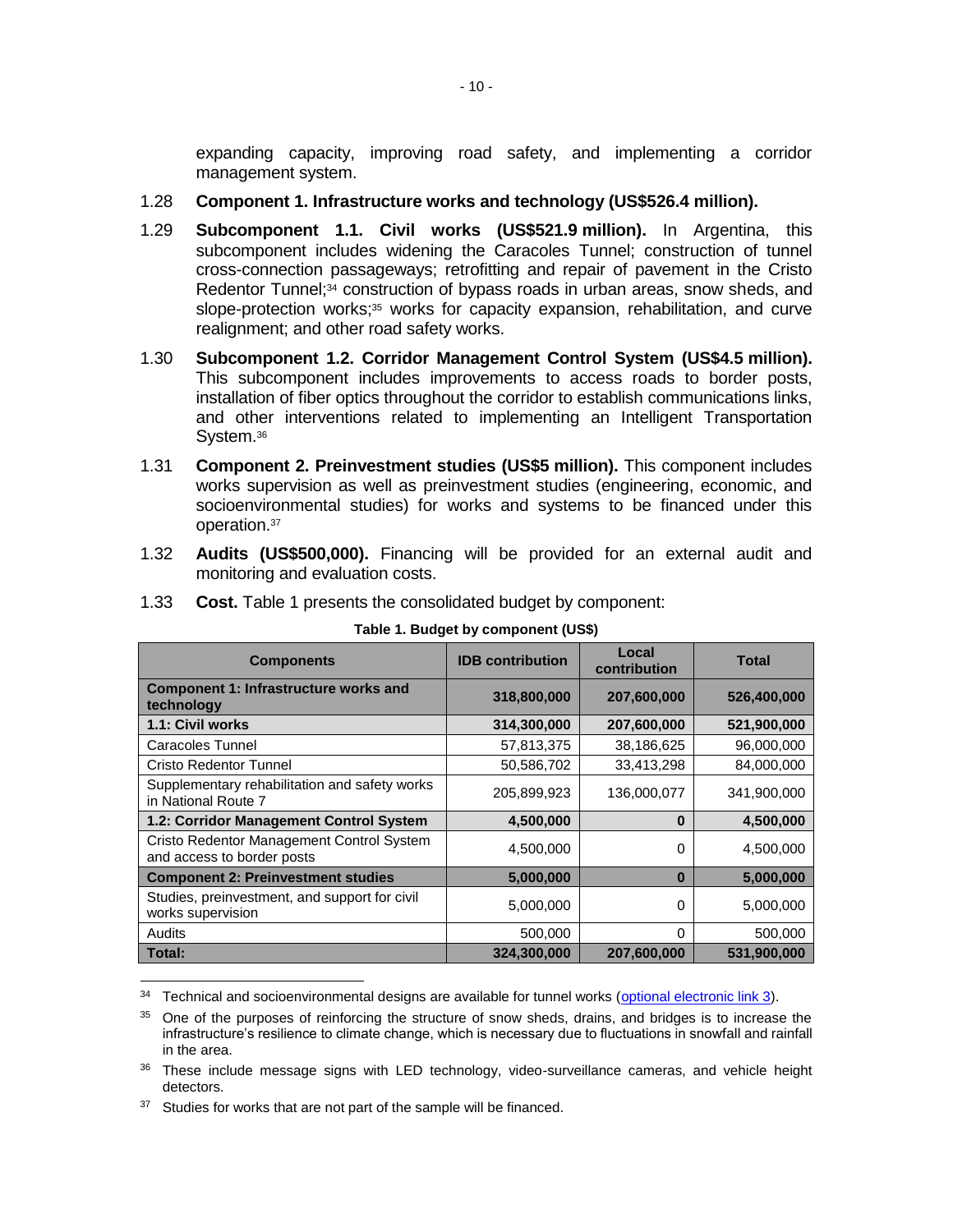## **C. Key results indicators**

- 1.34 The main impact expected is an increase in the volume of freight transported through both tunnels. The expected outcomes are: (i) fewer number of days per year that the CRSC is closed; (ii) increase in the number of vehicles traveling on the tunnel system; (iii) reduced operating costs and travel-time costs; (iv) reduced waiting times for passengers; (v) reduced waiting times for freight; and (vi) reduced waiting times for passengers to complete customs and immigration formalities.
- 1.35 **Technical and economic viability of the corridor projects and the sample project.** The approach selected to determine the technical and economic viability<sup>38</sup> was to evaluate the benefits of a road project by establishing transport cost savings for users, comparing "with project" and "without project" scenarios.
- 1.36 To determine the viability, there was a technical and economic evaluation of 21 homogeneous segments<sup>39</sup> consisting of all the specific projects for the CRSC (Figure 2), including road investments and the two tunnels.
- 1.37 The incremental economic benefits were quantified using the Highway Development and Management Model, Version 4 (HDM-4) to analyze the "with project" and "without project" scenarios, as determined by savings in overall transport costs (vehicle operating costs plus travel time costs) and savings in investment and maintenance costs. For the tunnels, the following additional benefits were calculated: (i) reduce the annual number of impassable days by 25; and (ii) reduce the opportunity cost for carriers due to delays by 25 days per year.
- 1.38 The evaluation parameters were: (i) analysis period of 20 years; (ii) discount rate of 12%: (iii) financial to economic value conversion factor of 0.707;<sup>40</sup> (iv) deadlines for works execution were prepared based on an estimated execution program for the entire corridor; (v) annual average daily traffic updated as of the startup year, with a 3% annual increase; (vi) normal traffic growth rate of 3% starting in 2018; (vii) for bypass road execution, traffic is detoured toward these roads with shorter paths and using a four-lane speed-capacity model; and (viii) third-lane segments use a threelane speed-capacity model.
- 1.39 **Cost-benefit analysis results.** Based on this analysis, the program is found to be robust, with an economic internal rate of return (EIRR) of 22.4% and a net present value of US\$253.52 million. The total invested from 2019 to 2024 will be US\$543.6 million, which will be invested in 188.5 kilometers to develop the corridor for National Route 7 and its access roads, from the intersection with National Route 40 in Luján de Cuyo to the border with Chile. The sensitivity analysis showed that by increasing costs by 20%, the EIRR is 18.8%. With a 20% decrease in benefits, the EIRR is 18.1%. In a combined scenario of 15% in cost increases and 15% in benefit reductions, the EIRR is 16.8%. One of the sensitivity analysis scenarios estimated investments in tunnels independently, yielding an EIRR of 10.7%. The

<sup>38</sup> The evaluation involved technical aspects because it included a simulated deterioration for every homogeneous segment that was assessed.

<sup>&</sup>lt;sup>39</sup> This includes road widenings, third lanes, rehabilitations, curve realignments, bypass roads, and investments in both tunnels. The comprehensive plan resulted in the design of 21 homogeneous segments that took into account demand characteristics, surface conditions, and type of road (concrete or asphalt), since the deterioration models are different.

<sup>&</sup>lt;sup>40</sup> Office of the Cabinet Chief through the Argentine Public Investment Administration.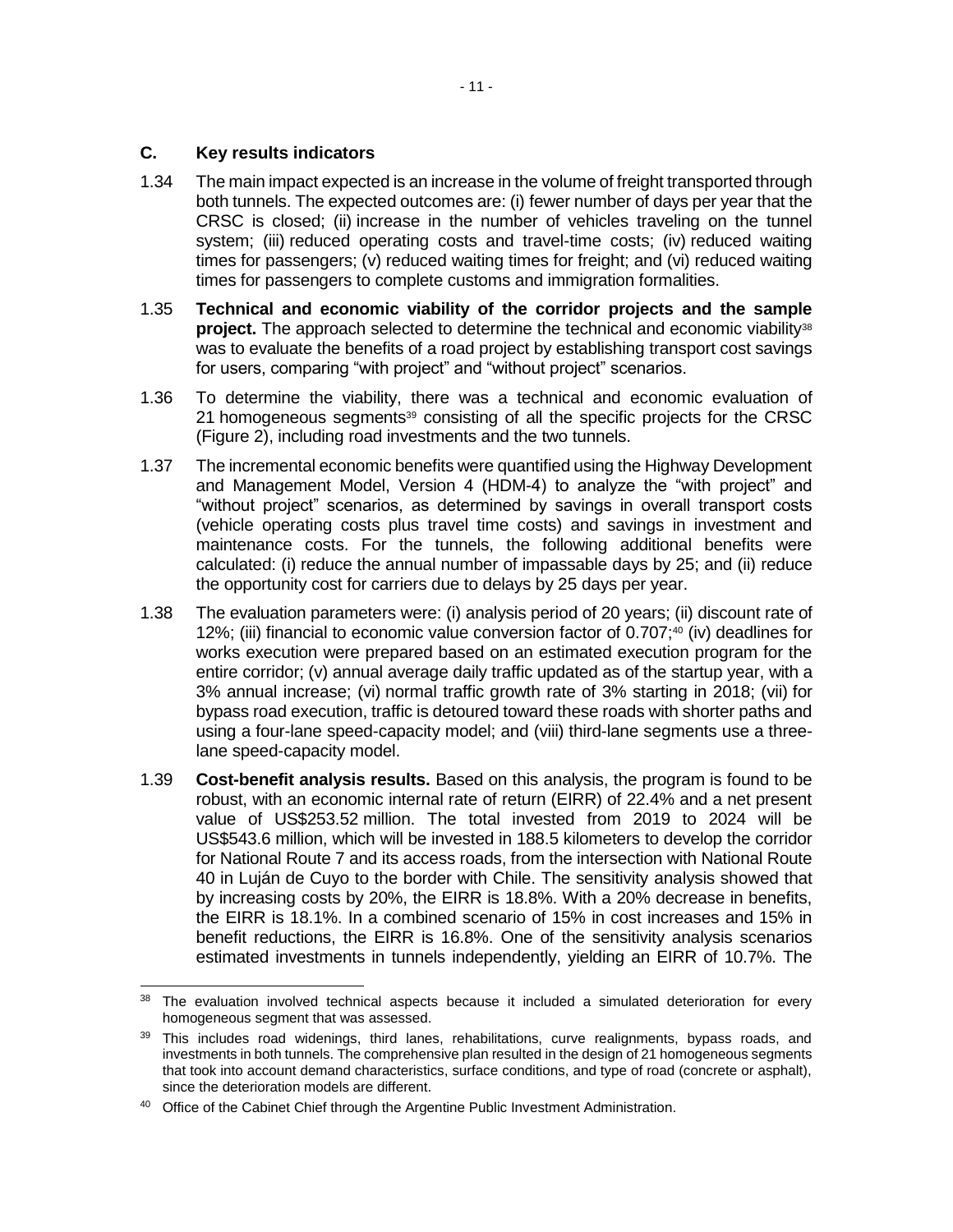results showed that investments in the CRSC are profitable. In addition, tunnel investments showed reasonable rates of return that are aligned with estimates for these types of investments.<sup>41</sup>

- 1.40 **Direct beneficiaries.** The direct beneficiaries are passengers and freight carriers who pass through the cities of Mendoza, Potrerillos, Uspallata, and cities near the corridor. These direct beneficiaries are quantified through the average vehicle volume traveling on National Route 7 and National Route 40 to the border with Chile on the Argentine side. The average flow is between 7,650 vehicles per day at the start of the corridor and 2,350 vehicles per day at the border crossing with Chile. They will benefit from reduced vehicle operating costs and travel times, and increased safety levels.
- 1.41 **Indirect beneficiaries.** The indirect beneficiaries of the program are the 1,266,822 residents of the cities in Mendoza province that are located in the seven $42$ departments through which National Route 7 passes on the segment from Palmira to the vicinity of Potrerillos, as all of them will benefit from the socioeconomic impact of the work, taking into account the first and second operations under the CCLIP. The indirect beneficiaries also include transportation service providers, because reduced travel times for products enable them to increase the number of daily trips undertaken with the same number of vehicles.

## **II. FINANCING STRUCTURE AND MAIN RISKS**

## **A. Financing instruments**

2.1 **Type of financing.** This operation is structured as a multiple-works investment loan of up to US\$531.9 million, consisting of US\$324.3 million from the Bank's Ordinary Capital and US\$207.6 million in local counterpart funding, with a six-year disbursement period. A CCLIP was selected due to its strategic nature, because it provides for medium- and long-term horizons for planning and a frame of reference for resources. The multiple-works instrument was chosen in order to include smaller works with similar characteristics but independent of each other.

| <b>Source</b>        | Year 1 | Year 2  | Year <sub>3</sub> | Year 4  | Year 5  | Year 6 | <b>Total</b> |  |  |  |  |  |  |
|----------------------|--------|---------|-------------------|---------|---------|--------|--------------|--|--|--|--|--|--|
| <b>US\$ millions</b> | 33.02  | 140.836 | 135,006           | 112.607 | 102.950 | 7.48   | 531.9        |  |  |  |  |  |  |
| %                    |        | 26      | 25                | າາ      | 19      |        | 100          |  |  |  |  |  |  |

| Table 2. Disbursement schedule |  |
|--------------------------------|--|
|--------------------------------|--|

2.2 **Eligibility of the second operation.** This operation meets all the eligibility criteria set forth in documents GN-2246-9 and OP-1622-1: (i) the executing agency of the program is the same as that of the previous program; (ii) the program (AR-L1279) in execution with the credit line is satisfactory and will probably meet its development objectives; (iii) the executing agency has the same capacity; (iv) at least 75% of the funds of the previous program within the credit line have been committed

 $\overline{a}$ <sup>41</sup> *Tasa de descuento social y evaluación de proyectos: algunas reflexiones prácticas para ALC*, IDB (2016); *Discounting Costs and Benefits in Economic Analysis of World Bank Projects*, OPSPQ (May 2016).

<sup>&</sup>lt;sup>42</sup> These include the provincial capital city of Mendoza and the departments of Guaymallén, Maipú, Junín, Godoy Cruz, Las Heras, and Luján de Cuyo.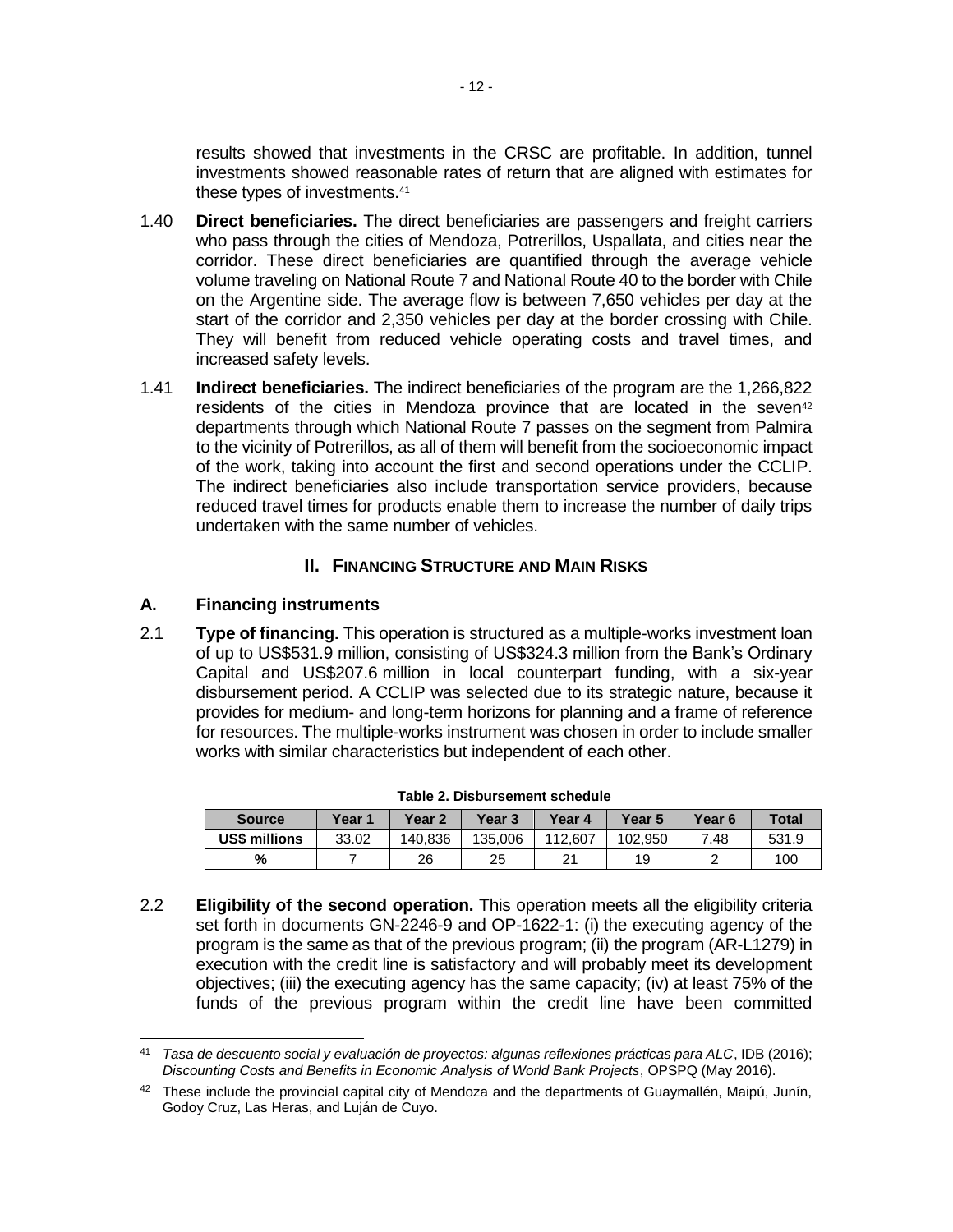(paragraph 1.9); and (v) financial and operational reports were prepared and submitted in a timely manner and are of acceptable quality.

- 2.3 **Eligibility criteria for works in the second operation.** The eligibility criteria for works financed by the second operation are: (i) to be located on the CRSC or its access roads; (ii) to be classified as one of the following: (a) expansion or retrofitting of tunnels; (b) construction of bypass roads in urban areas; (c) expansion of road capacity and construction of passing lanes; (d) realignment of curves; (e) snow sheds and slope-protection works; or (f) safety-related works; (iii) to have a sufficient level of technical, environmental, and social feasibility, including that they cannot be classified as a category "A" operation; and (iv) to be economically feasible, as measured by the EIRR. The eligibility of works will be subject to the Bank's no objection.
- 2.4 **Works of the sample project.** The works of the representative sample on the Argentine side of the border consist of the expansion of the Caracoles Tunnel, the comprehensive upgrading of the Cristo Redentor Tunnel, and the construction of interconnection galleries between the two tunnels [\(optional electronic link 3\)](http://idbdocs.iadb.org/wsdocs/getDocument.aspx?DOCNUM=EZSHARE-30346992-11). These works will consolidate the tunnel system's operability with modern features and a high level of safety, based on international standards. The estimated cost for the Caracoles Tunnel expansion and passageway construction is US\$96 million, while the estimated cost for the Cristo Redentor Tunnel enhancement is US\$84 million. These works represent approximately 33% of the total amount for the second operation.

### **B. Environmental and social risks**

- 2.5 **Environmental and social safeguards.** The expansion of the Caracoles Tunnel and retrofitting of the Cristo Redentor Tunnel are a representative sample of the program, which has been classified as a category "B" operation. There are no homes located in the work area, or economic activities that would be significantly impacted by the works, since there are no plans for road closures. The program will not have an impact on natural habitats, cultural sites, or indigenous populations. There is a business in the area of the sample works, which will remain accessible during construction.
- 2.6 The socioenvironmental impacts during construction and operation will be localized and of short to medium term, and there are effective mitigation measures with which the transportation and construction sector has experience. The construction stage presents the following environmental risks or impacts: (i) soil and water pollution caused by hazardous materials, including pollution of groundwater due to excavation activities; (ii) changes in the terrain (generation of new pit slopes) due to borrow pits and garbage dumps; (iii) impacts on rivers and the runoff regime due to filling of borrow pits, garbage dumps, and water intakes; (iv) landscape changes; and (v) generation of hazardous waste by removing fiber cement containing asbestos. There will also be impacts from setting up temporary campsites during construction. To mitigate these risks, specific measures were included in the environmental and social management plan. These include management programs for explosives, asbestos, and remediation of environmental liabilities (quarries and garbage dumps used for tunnel construction several decades ago); risk management for natural disasters; and occupational and community health and safety management.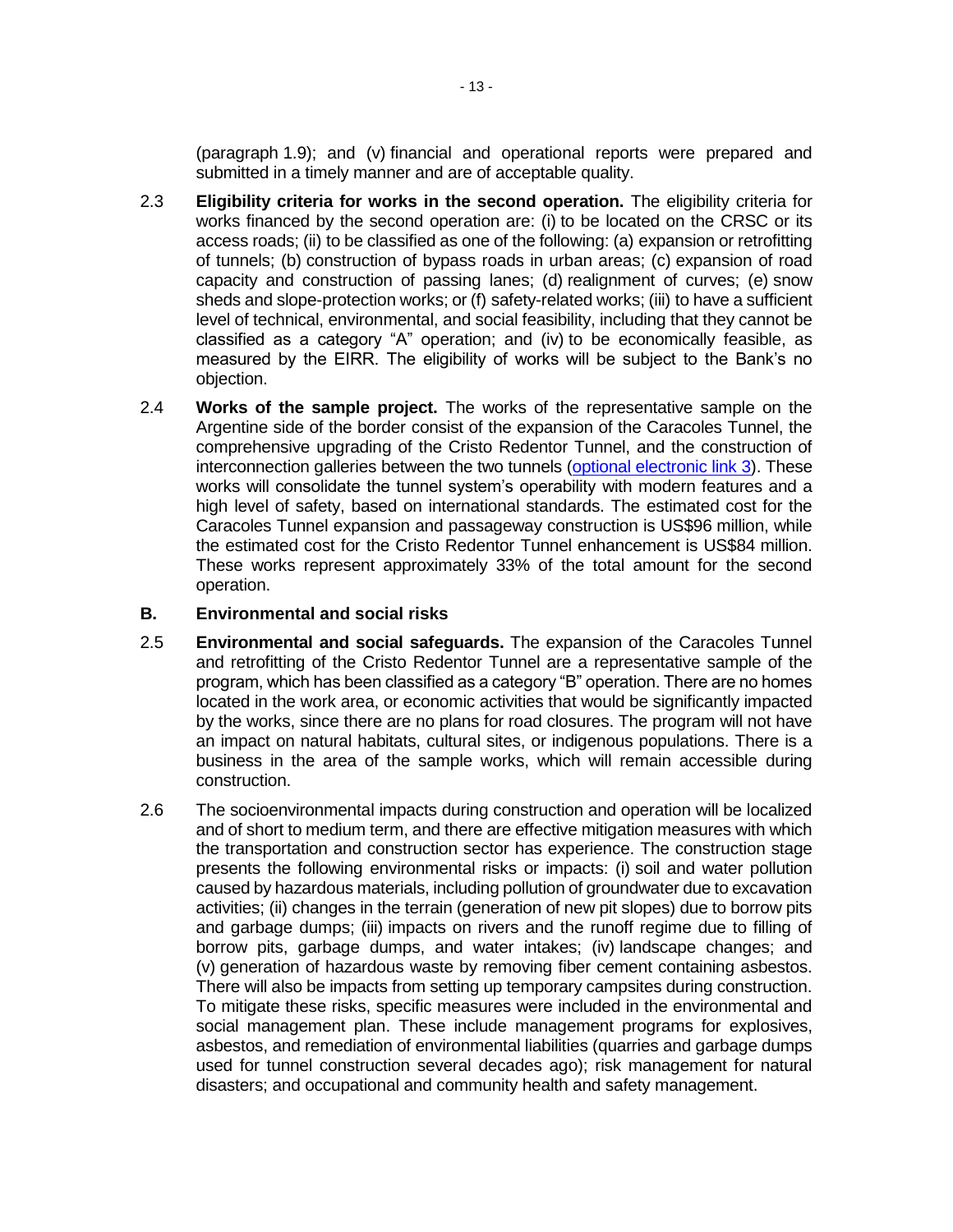- 2.7 **Social impacts.** The arrival of foreign workers may impact the quality of public services due to increased demand from more people or construction workers (electricity, drinking water, telecommunications services, and healthcare). In addition, increased traffic from heavy machinery could cause accidents that impact the population or road users. Specific plans were developed to mitigate these potential social impacts. A mechanism to address complaints and claims was developed and implemented.
- 2.8 **Gender.** As part of the framework of the Argentina-Chile Meeting of the CRBC Integration Committee, the Working Group on Gender<sup>43</sup> was established to mainstream gender actions in the dialogue between the two countries. The Bank will support this endeavor with its experience and best practices for integrating women into the workforce and providing transport infrastructure services with a gender inclusion perspective.
- 2.9 During the operation stage, having more traffic in the tunnel is not expected to have a significant negative socioenvironmental impact, since the works will improve traffic safety inside the tunnel. In addition, the cross-connection passageways for vehicles and pedestrians will enable a more efficient response in emergencies.
- 2.10 If future works have impacts with respect to resettlement, indigenous populations, economic displacement, or other impacts other than those related to the sample, specific mitigation measures will be implemented based on the environmental and social management framework included in the strategic environmental and social assessment that was prepared for the operation.
- 2.11 An evaluation of the environmental and social impacts of this operations was conducted. Accordingly, and in fulfillment of the Bank's operational policies, programs to manage and mitigate these impacts have been instituted. In addition, robust public consultations have been held in both Argentina and Chile.

## **C. Fiduciary risks**

2.12 **Fiduciary considerations.** The institutional capacity assessment of the Administration and Finance Coordination Office (GEAF) performed using the Institutional Capacity Assessment System (ICAS) tool in 2018—coupled with the fiduciary team's experience with the operations currently in execution by the DNV demonstrates that the DNV's execution capacity is acceptable to the Bank and has a low level of risk, as indicated in Annex III. However, opportunities for improvement were identified, which will strengthen internal coordination among the program's managing units. Therefore, fiduciary strengthening measures will be implemented, as necessary, to ensure effective program execution. The ICAS report details the suggested strengthening actions, which include: (i) formalizing monitoring and supervision mechanisms or procedures to help fulfill program commitments and objectives; (ii) reviewing and improving, as necessary, the fiduciary processes in order to streamline them; and (ii) including outcome indicators and means of verification in the annual work plan and the monitoring and evaluation plan [\(required](http://idbdocs.iadb.org/wsdocs/getDocument.aspx?DOCNUM=EZSHARE-30346992-10)  [link](http://idbdocs.iadb.org/wsdocs/getDocument.aspx?DOCNUM=EZSHARE-30346992-10) 2).

 <sup>43</sup> Operating since 2011, the Working Group is attached to the Integration and Gender Commission. According to its last minutes of meeting (May 2018) the Women's Rights Office, a dependency of the Argentine Foreign Affairs Ministry, also participates.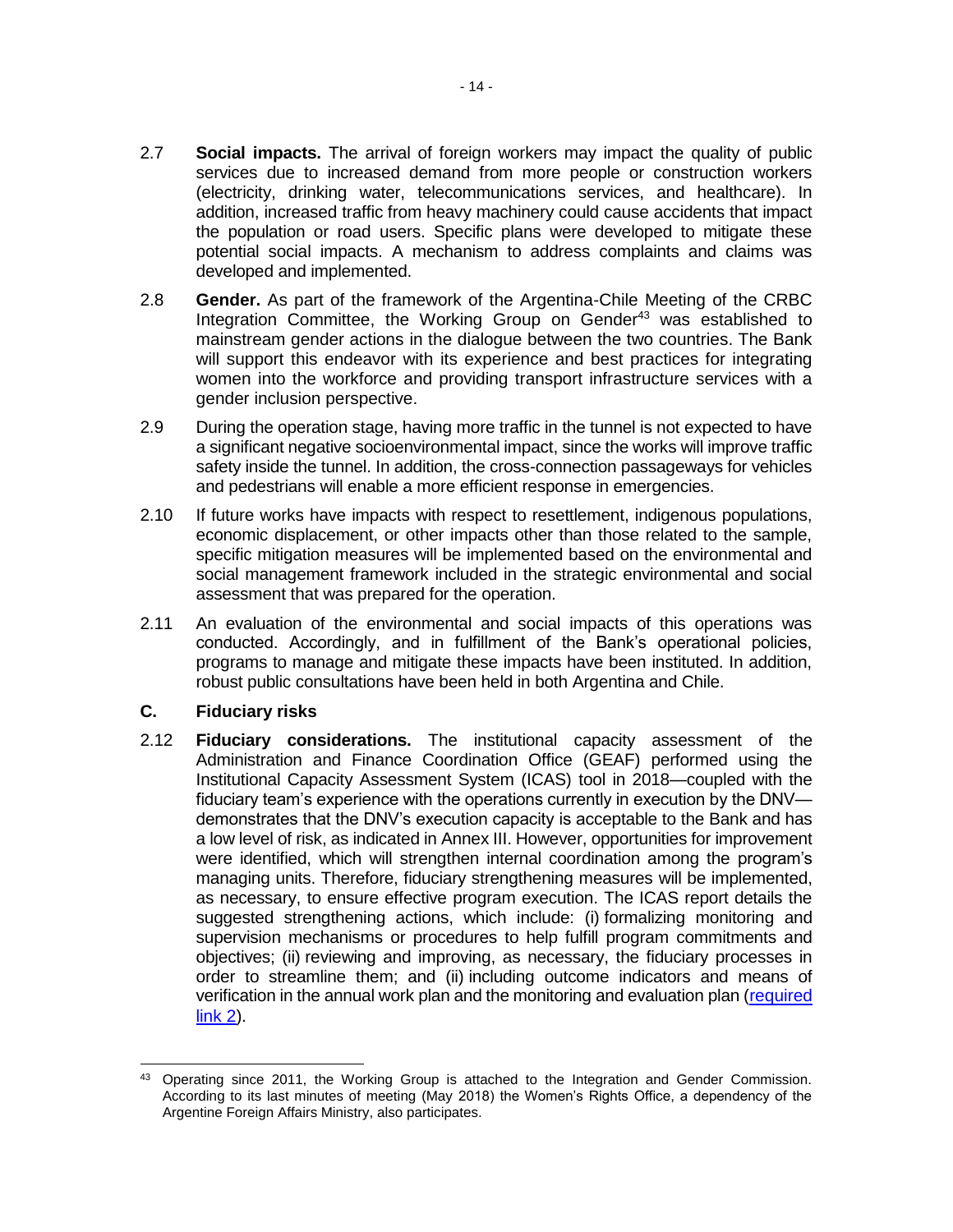## **D. Other risks**

- 2.13 **Public management and governance risks.** To mitigate the identified mediumlevel risk related to potential coordination issues between Argentina and Chile for tendering and execution of tunnel works, the binational technical working group will be strengthened (paragraph 3.2). This working group will be responsible for managing the timetable of CRSC-related works in both countries, as well as for validating technical solutions and supervising design work, procurement processes, and execution of tunnel works.
- 2.14 **Macroeconomic risk.** There are macroeconomic risks associated with high public and external financing needs, the existence of excess liquidity due to high short-term debt stocks at the Central Bank, and a high current account deficit. These factors make the country vulnerable to increased tightening of global financial and trade conditions. The government has taken significant measures to mitigate these risks, starting with a US\$50 billion Stand-By Arrangement with the International Monetary Fund. Under this arrangement, the government agreed to significantly accelerate fiscal consolidation and suspend monetary financing of the Treasury, contributing to the targets of disinflation and reduced financial vulnerability. In addition, a decision was made to eliminate the Central Bank's draft stock by year-end 2018, which will ease the pressure on external liquidity. Amid growing financial volatility, however, the government reformulated its economic program in September 2018, reaching a new arrangement with the IMF. The new program increases IMF financing by US\$7.1 billion through 2021, and provides for the advance payment of the disbursements scheduled for 2018 and 2019, amounting to US\$19 billion. The devaluation of the currency and inflation may result in price increases above projections, thus impacting the cost of the works. Accordingly, bids and contracts will be closely monitored to ensure that physical scope of the works proposed in the operation is attained.
- 2.15 **Sustainability of investments.** To ensure that the investment is sustainable, the DNV will be responsible for maintaining the roads addressed in this operation and will include them as part of its force-account funding allocated to District IV of the national road network in Mendoza.

## **III. IMPLEMENTATION AND MANAGEMENT PLAN**

## **A. Summary of implementation arrangements**

3.1 **Borrower and executing agency.** The borrower for this operation will be the Argentine Republic, and the executing agency will be the DNV, a decentralized agency of the Ministry of Transportation. The operation will be coordinated by the GEAF, through the IDB Programs and Projects Coordination Unit<sup>44</sup> (SCPP) already in place at the DNV for the execution of Bank loans. A program leader will be designated. The responsibilities of the SCPP will include: (i) monitoring fulfillment of contractual clauses established in the loan contract; (ii) assisting in procurement processes for works, goods, and services; (iii) processing loan disbursements with the Bank and submitting updates on the physical progress of the works; (iv) making arrangements for the external audit and dealing with control agencies;

<sup>44</sup> Formerly the program coordination unit.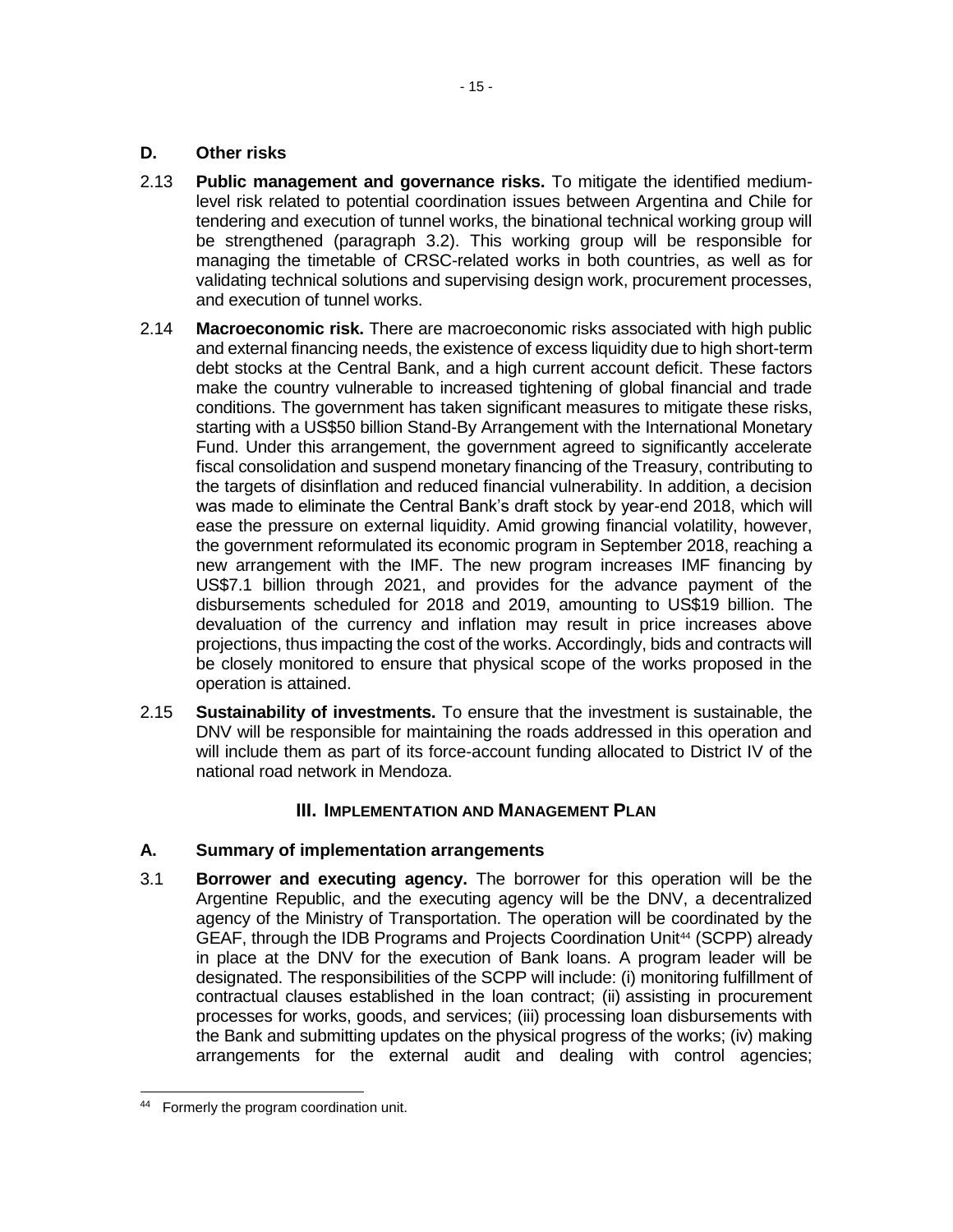(v) coordinating the preparation and submission of mandatory periodic reports to the Bank, including the financial plan, the procurement plan [\(required link](http://idbdocs.iadb.org/wsdocs/getDocument.aspx?DOCNUM=EZSHARE-30346992-2) 4), and the annual work plan [\(required link](http://idbdocs.iadb.org/wsdocs/getDocument.aspx?DOCNUM=EZSHARE-30346992-3) 1); (vi) submitting reports—including audit, progress, and evaluation reports—and other program documents to the Bank; (vii) assisting in supervision and monitoring of works and service contracts;<sup>45</sup> (viii) coordinating portfolio reviews among the National Office of Projects with International Lending Agencies, the Office of the Chief of the Cabinet of Ministers, and the DNV; and (ix) coordinating the progress of indicators and financing matrices established in the loan contract. The DNV has fiduciary experience in Bank-financed programs and, acting through its different areas, will carry out strategic monitoring of the program and ensure coordination between the areas involved in program execution.

- 3.2 **Binational coordination.** To coordinate the interventions to be carried out in the CRSC, Argentina and Chile formed a binational technical working group to manage the timetable for studies and works on the corridor and to validate the technical solutions for the tunnels. The working group meets every two months, is tied to the infrastructure group of the CRSC (paragraph 1.5), and has a coordinator from each country, representing Argentina's DNV and Chile's Ministry of Public Works (paragraph 1.8). The countries jointly prepared the studies and preliminary bidding documents (with support from the Bank and a binational technical-cooperation operation). The bidding will take place separately in each country. Consequently, the bidding documents will be adapted to local regulations.<sup>46</sup> Chile already included the tunnel works in its budget. Argentina is in the process of preparing bidding documents. During the bidding and execution of works stages, both highway administrations will include in the binational working group the qualified specialists needed for each stage of the program. This will facilitate progress monitoring and ensure the continuity of the construction systems.<sup>47</sup>
- 3.3 **As a special contractual condition precedent to the first disbursement of the financing, the Ministry of Finance and the DNV will have signed a subsidiary agreement for the transfer of loan proceeds and the execution of program activities,** in order to fulfill the country's domestic requirements, at the borrower's request.
- 3.4 **Special contractual execution conditions.** Prior to the commencement of each of the works, the DNV will have submitted evidence to the Bank of: (i) the release of 30% of the route for each of the works, so as to ensure uninterrupted execution for the first year; (ii) the designation or hiring of a leader for each works project to serve as the point of contact in dealing with the Bank, and to be linked to the DNV's functional units, to ensure the integration of all program activities, including procurement, financial, socioenvironmental, and technical aspects; and (iii) the

 <sup>45</sup> Works supervision will be carried out by an in-house team at the DNV, coordinated by a program leader and with support from a works supervisor.

<sup>&</sup>lt;sup>46</sup> Because the bidding processes are being held separately, the works may be awarded to different contractors.

<sup>&</sup>lt;sup>47</sup> With the view to coordinating the execution and supervision of works, a protocol is being developed to govern the specific activities, management, and monitoring of this operation between the two highway administrations.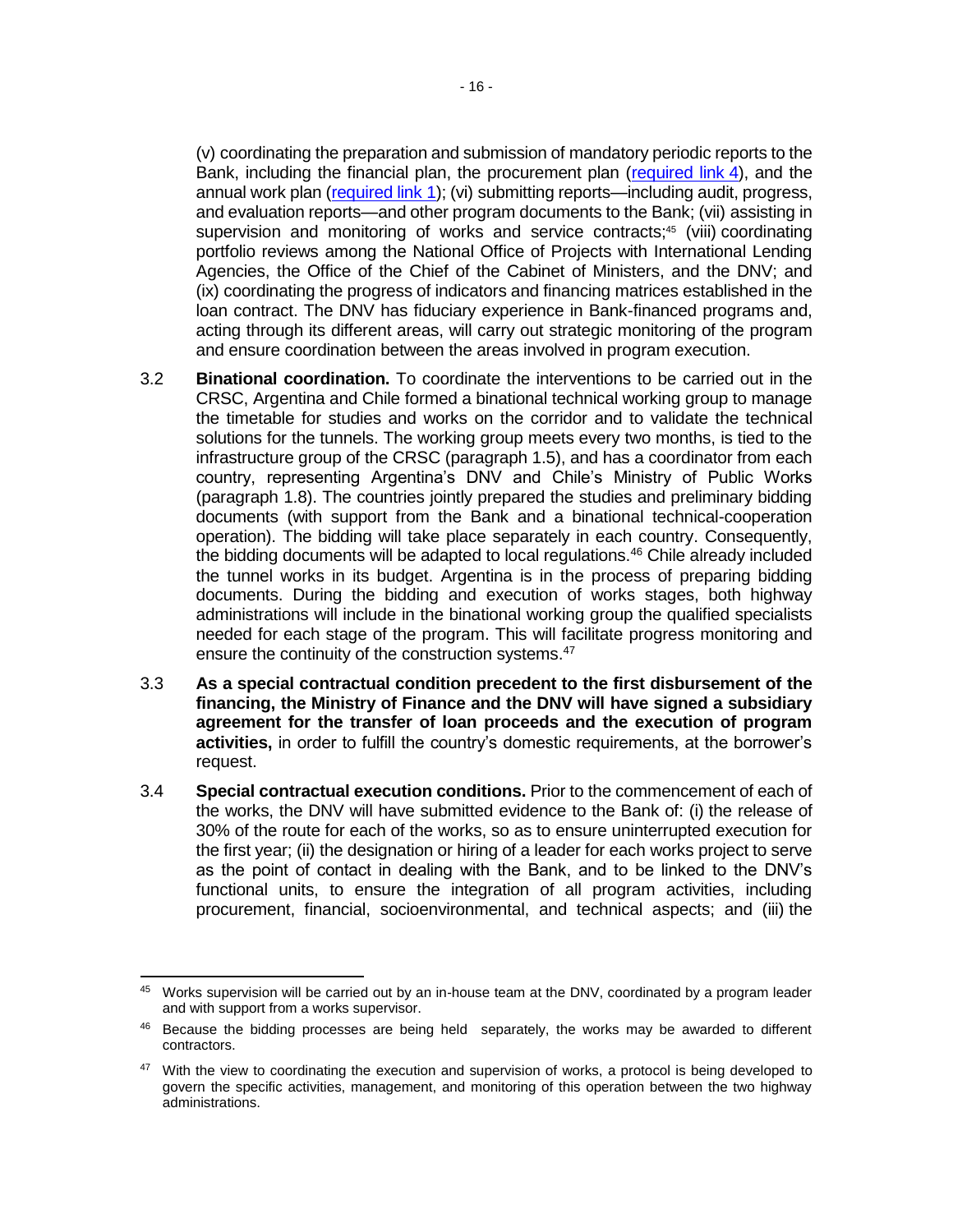designation or hiring of works inspectors to ensure that they assist in the works from their inception and on a full-time basis.

- 3.5 **Special contractual condition.** The deadline for the physical start of all program works will be four years, given that as part of the planned timetable, smaller works are expected to start during the fourth year.
- 3.6 **Procurement.** Works, goods, and consulting services will be procured in accordance with the Policies for the Procurement of Goods and Works Financed by the Inter-American Development Bank (document GN-2349-9) and the Policies for the Selection and Contracting of Consultants Financed by the Inter-American Development Bank (document GN-2350-9). All procurement processes must be included in the procurement plan [\(required link](http://idbdocs.iadb.org/wsdocs/getDocument.aspx?DOCNUM=EZSHARE-30346992-2) 4) approved by the Bank through the Procurement Plan Execution System and adhere to the methods and ranges indicated therein, as described in Annex III.
- 3.7 **Disbursements.** The program will disburse resources using the advances of funds modality, based on actual liquidity needs. The DNV may request a new advance of funds when justification has been provided for at least 80% of the total previous advance. Supervision will be on an ex post basis, as in previous loans to the same executing agency, which were free of qualifications by external auditors in their annual reviews.
- 3.8 **External audit.** The borrower will submit to the Bank, on an annual basis within 120 days after the end of each fiscal year, the operation's financial statements duly audited by an independent auditing firm acceptable to the Bank. The cost of the audit will be financed with the loan proceeds.

### **B. Summary of arrangements for monitoring results**

3.9 **Monitoring and evaluation.** The objective of the monitoring and evaluation plan [\(required link](http://idbdocs.iadb.org/wsdocs/getDocument.aspx?DOCNUM=EZSHARE-30346992-10) 2) is to track program execution, implementation of the proposed activities, and physical and financial execution of the outputs. The plan consists of three principal areas of monitoring: (i) program administration and control; (ii) activities and outputs; and (iii) program outcomes. Ex ante and ex post methodologies and ex post cost-benefit analyses will be used to monitor and evaluate program outcomes. The evaluation is based primarily on use of HDM-4 (paragraph 1.37), an empirical methodology to estimate the benefits of road infrastructure improvements for highway users (reductions in vehicle maintenance costs, fuel consumption, and travel times). The executing agency will prepare a final evaluation report and submit it to the Bank within 90 days after the date of the last disbursement of the loan proceeds. This report will serve as an input for the program completion report.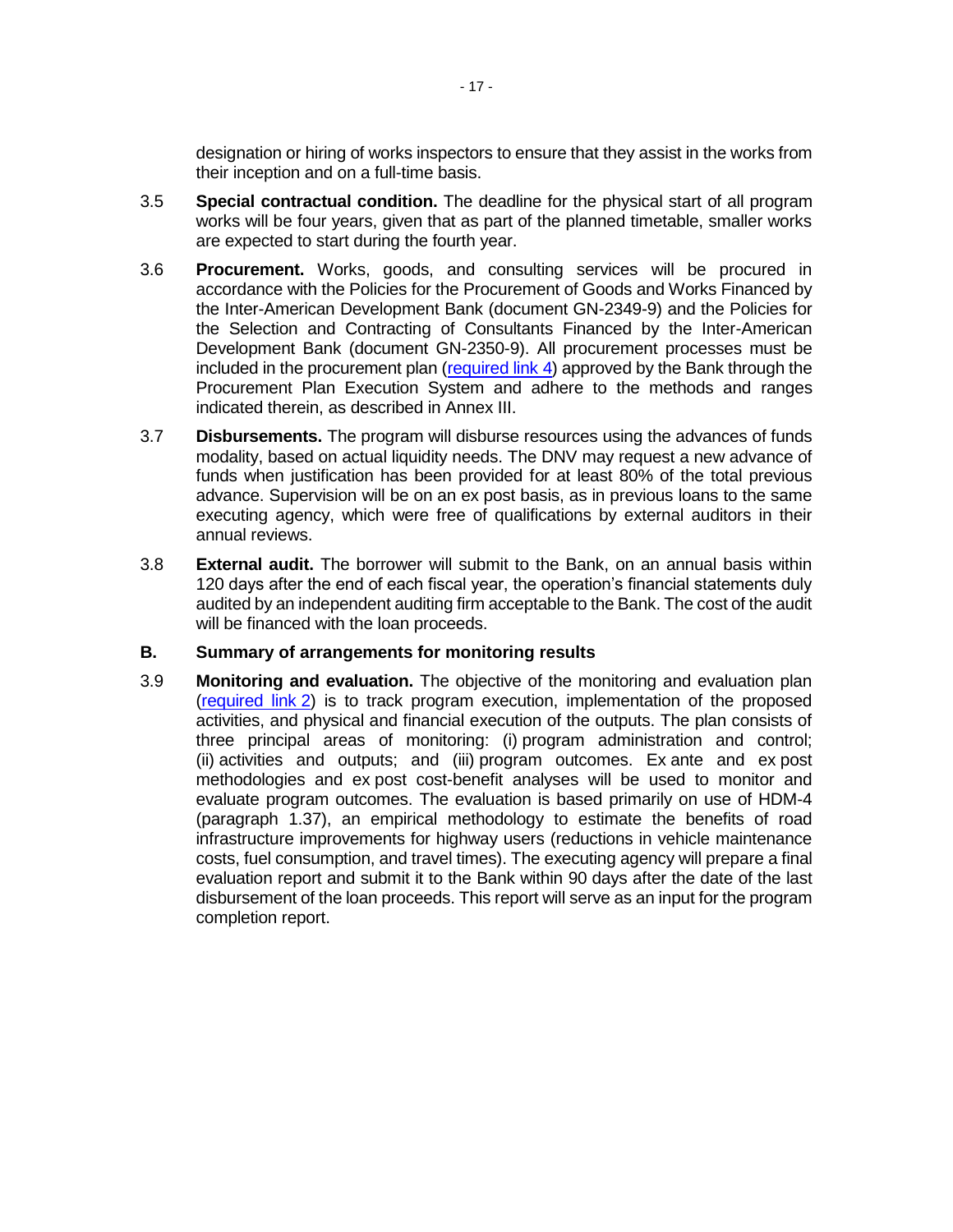| <b>Development Effectiveness Matrix</b>                                                                                                                                     |                                                                                                                      |                                                                      |  |  |  |  |  |  |  |
|-----------------------------------------------------------------------------------------------------------------------------------------------------------------------------|----------------------------------------------------------------------------------------------------------------------|----------------------------------------------------------------------|--|--|--|--|--|--|--|
| <b>Summary</b>                                                                                                                                                              |                                                                                                                      |                                                                      |  |  |  |  |  |  |  |
| <b>Corporate and Country Priorities</b>                                                                                                                                     |                                                                                                                      |                                                                      |  |  |  |  |  |  |  |
| . IDB Development Objectives                                                                                                                                                | Yes                                                                                                                  |                                                                      |  |  |  |  |  |  |  |
| Development Challenges & Cross-cutting Themes                                                                                                                               | Productivity and Innovation<br><b>Economic Integration</b><br><b>Climate Change and Environmental Sustainability</b> |                                                                      |  |  |  |  |  |  |  |
| <b>Country Development Results Indicators</b>                                                                                                                               | Roads built or upgraded (km)*                                                                                        |                                                                      |  |  |  |  |  |  |  |
| <b>Country Development Objectives</b>                                                                                                                                       |                                                                                                                      | Yes                                                                  |  |  |  |  |  |  |  |
| <b>Country Strategy Results Matrix</b>                                                                                                                                      | GN-2870-1                                                                                                            | Infrastructure improvement for investment and inclusion              |  |  |  |  |  |  |  |
| <b>Country Program Results Matrix</b>                                                                                                                                       | GN-2915-2                                                                                                            | The intervention is included in the 2018 Operational<br>Program.     |  |  |  |  |  |  |  |
| Relevance of this project to country development challenges (If not aligned to country<br>strategy or country program)                                                      |                                                                                                                      |                                                                      |  |  |  |  |  |  |  |
| II. Development Outcomes - Evaluability                                                                                                                                     |                                                                                                                      | <b>Evaluable</b>                                                     |  |  |  |  |  |  |  |
| 3. Evidence-based Assessment & Solution                                                                                                                                     | 9.6                                                                                                                  |                                                                      |  |  |  |  |  |  |  |
| 3.1 Program Diagnosis                                                                                                                                                       | 3.0                                                                                                                  |                                                                      |  |  |  |  |  |  |  |
| 3.2 Proposed Interventions or Solutions                                                                                                                                     |                                                                                                                      | 3.6                                                                  |  |  |  |  |  |  |  |
| 3.3 Results Matrix Quality                                                                                                                                                  |                                                                                                                      | 3.0                                                                  |  |  |  |  |  |  |  |
| <b>Ex ante Economic Analysis</b>                                                                                                                                            |                                                                                                                      | 9.0                                                                  |  |  |  |  |  |  |  |
| 4.1 Program has an ERR/NPV, or key outcomes identified for CEA                                                                                                              |                                                                                                                      | 3.0                                                                  |  |  |  |  |  |  |  |
| 4.2 Identified and Quantified Benefits and Costs                                                                                                                            | 3.0<br>1.0                                                                                                           |                                                                      |  |  |  |  |  |  |  |
| 4.3 Reasonable Assumptions<br>4.4 Sensitivity Analysis                                                                                                                      | 2.0                                                                                                                  |                                                                      |  |  |  |  |  |  |  |
| 4.5 Consistency with results matrix                                                                                                                                         | 0.0                                                                                                                  |                                                                      |  |  |  |  |  |  |  |
| <b>Monitoring and Evaluation</b>                                                                                                                                            | 8.5                                                                                                                  |                                                                      |  |  |  |  |  |  |  |
| 5.1 Monitoring Mechanisms                                                                                                                                                   | 2.5                                                                                                                  |                                                                      |  |  |  |  |  |  |  |
| 5.2 Evaluation Plan                                                                                                                                                         | 6.0                                                                                                                  |                                                                      |  |  |  |  |  |  |  |
| <b>Risks &amp; Mitigation Monitoring Matrix</b>                                                                                                                             |                                                                                                                      |                                                                      |  |  |  |  |  |  |  |
| Overall risks rate = magnitude of risks*likelihood                                                                                                                          |                                                                                                                      | Medium                                                               |  |  |  |  |  |  |  |
| Identified risks have been rated for magnitude and likelihood                                                                                                               | Yes                                                                                                                  |                                                                      |  |  |  |  |  |  |  |
| Mitigation measures have been identified for major risks                                                                                                                    | Yes                                                                                                                  |                                                                      |  |  |  |  |  |  |  |
| Mitigation measures have indicators for tracking their implementation                                                                                                       |                                                                                                                      | Yes                                                                  |  |  |  |  |  |  |  |
| Environmental & social risk classification                                                                                                                                  |                                                                                                                      | $\overline{B}$                                                       |  |  |  |  |  |  |  |
| IV. IDB's Role - Additionality<br>The project relies on the use of country systems                                                                                          |                                                                                                                      |                                                                      |  |  |  |  |  |  |  |
| Fiduciary (VPC/FMP Criteria)                                                                                                                                                | Yes                                                                                                                  | Financial Management: Budget, Treasury, Accounting and<br>Reporting. |  |  |  |  |  |  |  |
| Non-Fiduciary                                                                                                                                                               | Yes                                                                                                                  | <b>Strategic Planning National System.</b>                           |  |  |  |  |  |  |  |
| The IDB's involvement promotes additional improvements of the intended beneficiaries<br>and/or public sector entity in the following dimensions:                            |                                                                                                                      |                                                                      |  |  |  |  |  |  |  |
| Additional (to project preparation) technical assistance was provided to the public<br>sector entity prior to approval to increase the likelihood of success of the project |                                                                                                                      |                                                                      |  |  |  |  |  |  |  |

Note: (\*) Indicates contribution to the corresponding CRF's Country Development Results Indicator.

*The Corredor Sistema Cristo Redentor (CSCR for its initials in Spanish) is a roadway that connects Argentina and Chile and receives 77% of total terrestrial commerce between the two countries. The government of Argentina is seeking to improve its physical condition given a high demand for its use and that its transitability is affected by*  frequent interruptions due to storms and snow and high congestion as well as existing roadway conditions that sometimes result in grave accidents. One of its main tunnels<br>has only one lane in each direction and does not h *improving the quality of service in the CSCR reducing both the time and transport costs by widening the Caracoles Tunnel and reopening the Cristo Tunnel through rehabilitation works and investments in higher capacity and security. The Results Matrix is adequate and captures benefits such as the reduction in the number of days a year the CSCR is closes as well as in the costs and times to traverse it. The cost benefit analysis shows the project is viable. At closure, this economic analysis will be updated.*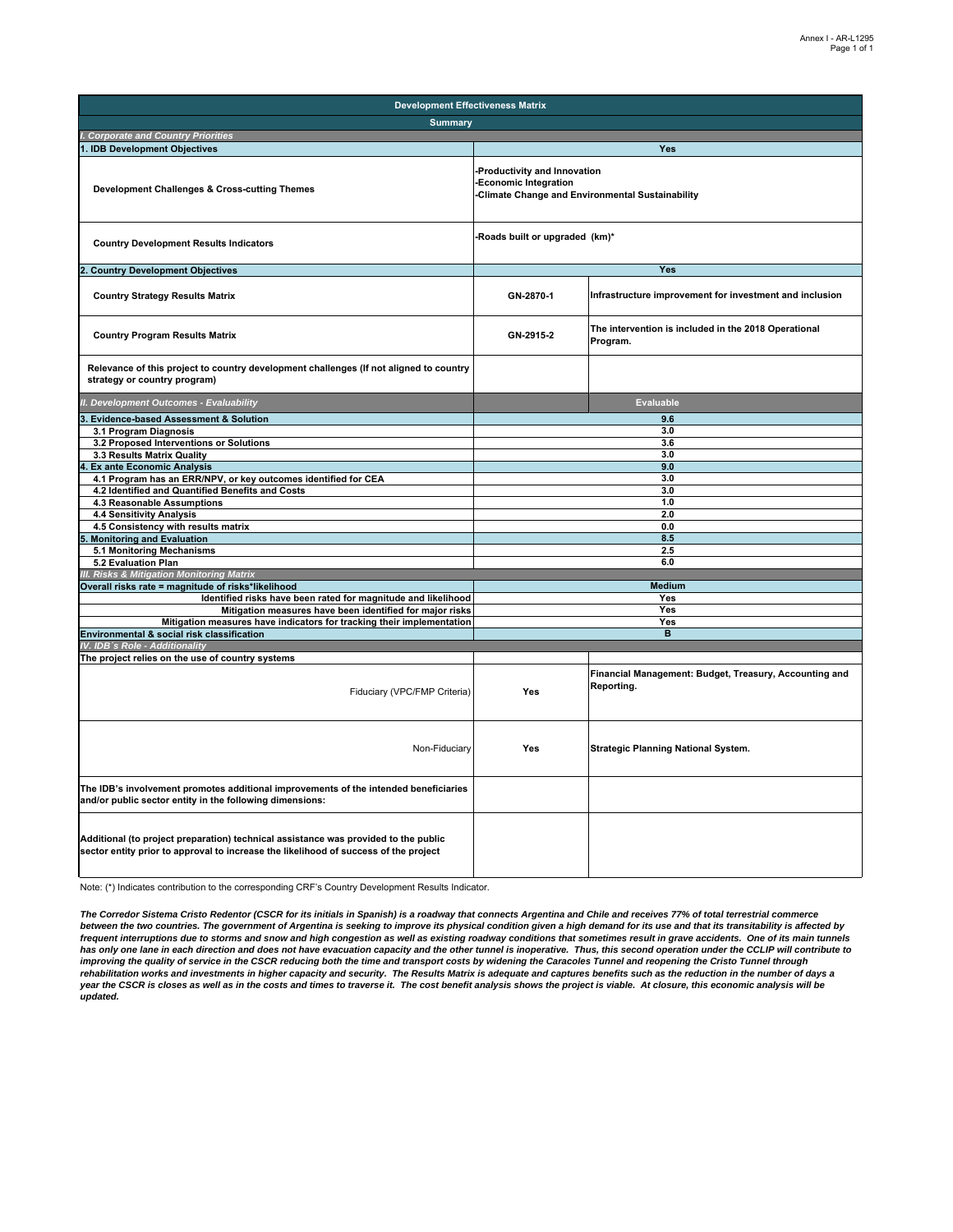# **RESULTS MATRIX**

|                    | The overall objective of the Conditional Credit Line for Investment Projects (CCLIP) is to help enhance cross-border integration between Chile and<br>Argentina by reducing travel times and transportation costs on the Cristo Redentor System Corridor (CRSC) through the provision of transportation<br>infrastructure and a border integration system to facilitate regional connectivity.        |
|--------------------|-------------------------------------------------------------------------------------------------------------------------------------------------------------------------------------------------------------------------------------------------------------------------------------------------------------------------------------------------------------------------------------------------------|
| Program objective: | The specific objective is to improve service quality on the CRSC by reducing travel times and transportation costs. This will be achieved by expanding<br>the Caracoles Tunnel, retrofitting the Cristo Redentor Tunnel, constructing bypass roads in urban areas, implementing rehabilitation of works,<br>expanding capacity, improving road safety, and implementing a corridor management system. |

## **EXPECTED IMPACT**

| <b>Indicator</b>                                                                            | <b>Unit of</b><br>measure    | 2016<br><b>baseline</b> | Year<br>2019 | Year 2<br>2020 | Year 3<br>2021 | Year 4<br>2022 | Year 5<br>2023 | Year 6<br>2024    | <b>Means of</b><br>verification                                                                                                 | <b>Comments</b>                                                                                                                                                                    |  |
|---------------------------------------------------------------------------------------------|------------------------------|-------------------------|--------------|----------------|----------------|----------------|----------------|-------------------|---------------------------------------------------------------------------------------------------------------------------------|------------------------------------------------------------------------------------------------------------------------------------------------------------------------------------|--|
| Impact 1: Increased volume of freight transported on the Libertadores and Caracoles tunnels |                              |                         |              |                |                |                |                |                   |                                                                                                                                 |                                                                                                                                                                                    |  |
| Volume of freight<br>transported on the<br>Libertadores and<br>Caracoles tunnels            | Millions of<br>tons per year | 2.39 <sup>1</sup>       | 2.61         | 2.69           | 2.77           | 2.85           | 3.05           | 3.27 <sup>2</sup> | Sources: 2016 traffic<br>studies by the DNV<br>and average freight<br>per truck. <sup>3</sup><br>DNV annual activity<br>report. | <b>Baseline:</b> 2.39 million tons per<br>year, for baseline year 2016.<br>Target: 3.27 million tons per year<br>in 2024 after the opening of the two<br>improved tunnels in 2023. |  |

<sup>&</sup>lt;sup>1</sup> The baseline is for 2016, with 94 light trucks per day (freight load of 18 tons per truck) and 249 heavy trucks (average freight load of 30 tons per truck), and with 74% of heavy trucks and 59% of short-distance light trucks carrying freight. The annual traffic growth is 3% until the year when both tunnels are in service, and an additional 4% for traffic generated when both tunnels are in service in 2023 and 2024.

<sup>&</sup>lt;sup>2</sup> Target for 2024 after the two tunnels are in service (2023). Based on traffic studies updated to 2016 by the Argentine Highway Administration (DNV) and projected to 2024, with the Caracoles Tunnel being in operation by 2021 and the Cristo Redentor border crossing (CRBC) by year-end 2023.

<sup>&</sup>lt;sup>3</sup> Source: **DNV origin/destination inspections**. The baseline was calculated from 2016 inspections. The ex post analysis will include new inspections.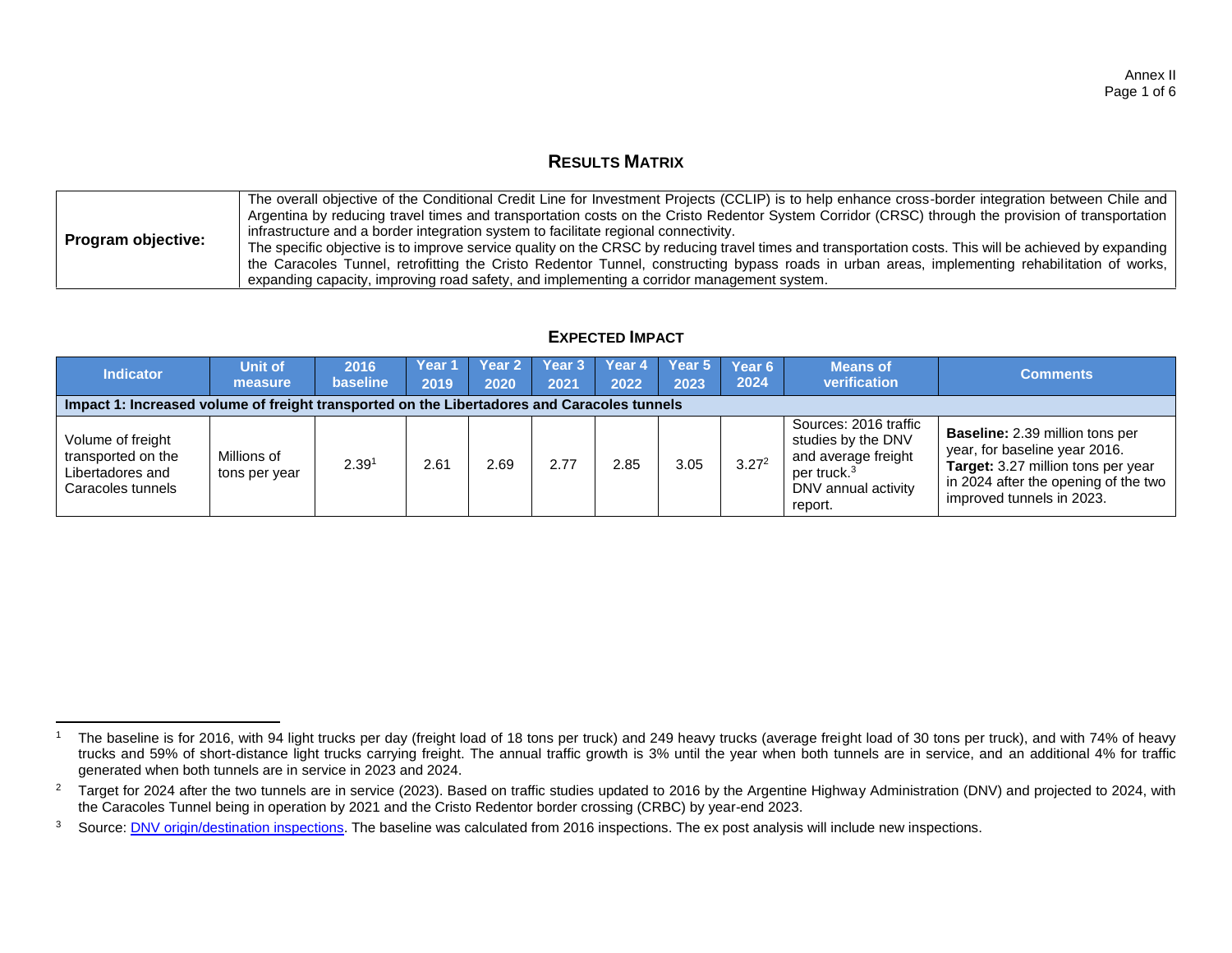## **EXPECTED OUTCOMES**

| <b>Indicators</b>                                                                                  | <b>Unit of</b><br>measure     | 2016<br>baseline | Year <sub>1</sub><br>2019 | Year 2<br>2020 | Year 3<br>2021 | Year 4<br>2022 | Year 5<br>2023 | Year <sub>6</sub><br>2024 | <b>Total</b> | <b>Means of</b><br>verification                                                                                                                                              | <b>Comments</b>                                                                                                                                                                                                                                                                                                                                                                                                         |  |
|----------------------------------------------------------------------------------------------------|-------------------------------|------------------|---------------------------|----------------|----------------|----------------|----------------|---------------------------|--------------|------------------------------------------------------------------------------------------------------------------------------------------------------------------------------|-------------------------------------------------------------------------------------------------------------------------------------------------------------------------------------------------------------------------------------------------------------------------------------------------------------------------------------------------------------------------------------------------------------------------|--|
| Outcome 1. Reduced number of days per year of road closures on the CRSC                            |                               |                  |                           |                |                |                |                |                           |              |                                                                                                                                                                              |                                                                                                                                                                                                                                                                                                                                                                                                                         |  |
| Number of<br>days per year<br>that the<br>CRSC is<br>close <sup>4</sup>                            | Number of<br>days per<br>year | $40^{5}$         | 40                        | 40             | 40             | 40             | 15             | $15^{6}$                  |              | DNV management<br>reports with<br>statistics on road<br>closures per year<br>on the CRSC.                                                                                    | Baseline: 40 days per year on average.<br>Target: The risk of road closures at<br>locations prone to avalanches, landslides,<br>and snowslides will be reduced by<br>building snow sheds. The target will be to<br>build 15 snow sheds and slope-protection<br>works during the second operation,<br>thereby reducing the average number of<br>road-closure days per year by 25 days<br>(reduction from 40 to 15 days). |  |
| Outcome 2. Increased number of vehicles traveling on the Libertadores and Caracoles tunnel system7 |                               |                  |                           |                |                |                |                |                           |              |                                                                                                                                                                              |                                                                                                                                                                                                                                                                                                                                                                                                                         |  |
| Cars traveling<br>on the<br>system                                                                 | No. of<br>vehicles<br>per day | 1,974            | 2,157                     | 2,222          | 2,288          | 2,357          | 2,522          | 2,699                     |              | Annual traffic<br>measurements by<br>the DNV. Annual<br>average daily traffic<br>(AADT) and vehicle<br>characteristics<br>indicators<br>measured by the<br>DNV. <sup>8</sup> | <b>Baseline: "Without project" equals 0 for</b><br>AADT on the Caracoles Tunnel and the<br>current traffic on the Libertadores Tunnel.<br>Target: AADT on the tunnels is estimated<br>on the basis of the DNV's traffic study.                                                                                                                                                                                          |  |
| <b>Buses</b><br>traveling on<br>the system                                                         |                               | 33               | 36                        | 37             | 38             | 39             | 42             | 45                        |              |                                                                                                                                                                              |                                                                                                                                                                                                                                                                                                                                                                                                                         |  |

 <sup>4</sup> Due to avalanches and landslides resulting from adverse weather and geotechnical conditions.

<sup>&</sup>lt;sup>5</sup> Snowslide- and rockslide-related road closures occur on an estimated 40 days per year, requiring the construction of additional snow sheds (*DNV project profile*).

<sup>&</sup>lt;sup>6</sup> The construction of 16 snow sheds on the corridor is expected to reduce road closures from 40 to 15 days per year.

<sup>&</sup>lt;sup>7</sup> No vehicles travel on the Caracoles Tunnel, which is currently out of service. Once improvements are completed in the Caracoles Tunnel (2021) and the CRBC (2023), capacity will increase and traffic will be divided between the two tunnels.

<sup>8</sup> Idem 3.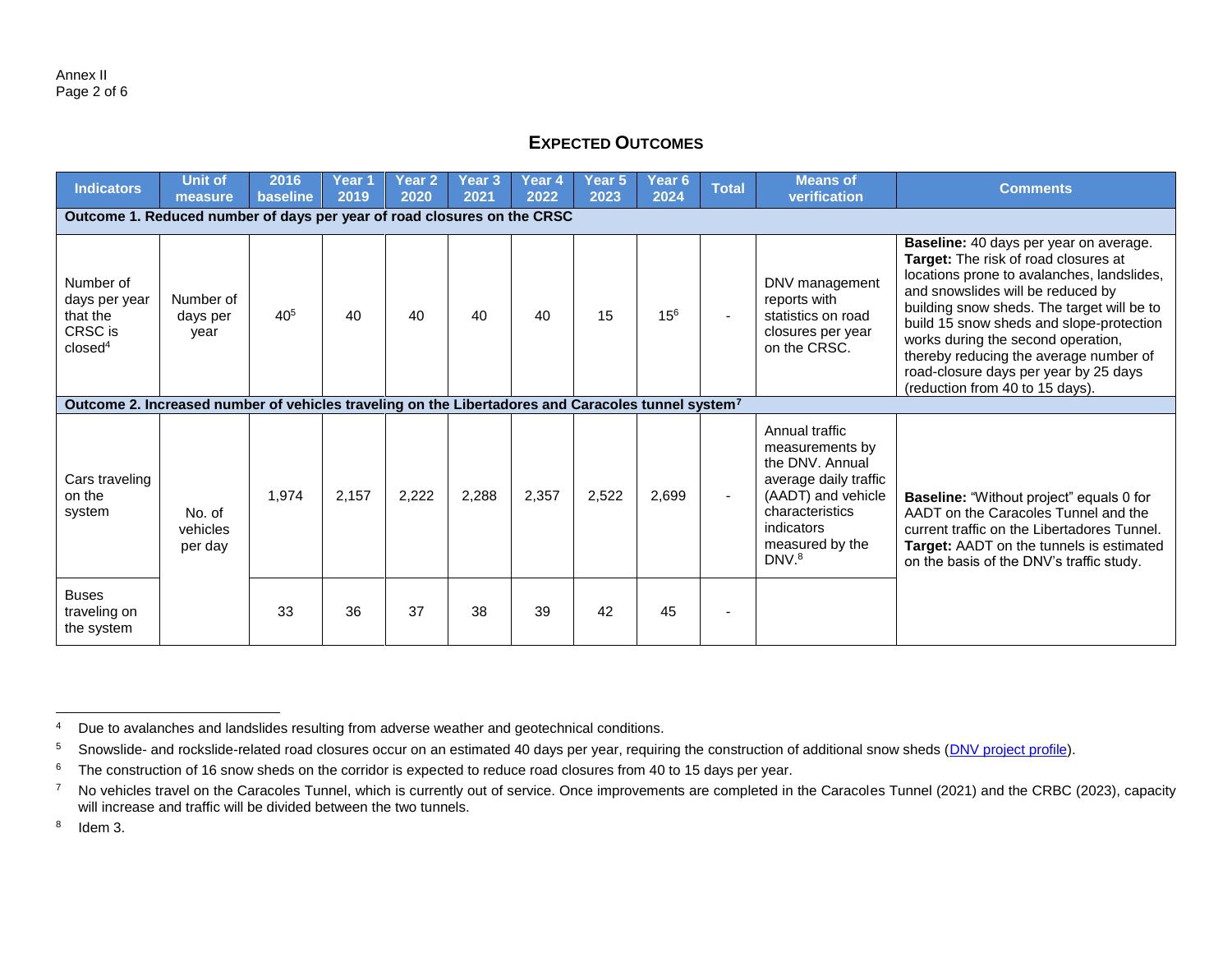| <b>Indicators</b>                                                                       | <b>Unit of</b><br>measure | 2016<br>baseline | Year 1<br>2019 | Year <sub>2</sub><br>2020 | Year <sub>3</sub><br>2021 | Year <sub>4</sub><br>2022 | Year 5<br>2023 | Year <sub>6</sub><br>2024 | <b>Total</b>             | <b>Means</b> of<br>verification                  | <b>Comments</b>                                                                                                                                                                                                                                                                                                                                                                                                                                                               |
|-----------------------------------------------------------------------------------------|---------------------------|------------------|----------------|---------------------------|---------------------------|---------------------------|----------------|---------------------------|--------------------------|--------------------------------------------------|-------------------------------------------------------------------------------------------------------------------------------------------------------------------------------------------------------------------------------------------------------------------------------------------------------------------------------------------------------------------------------------------------------------------------------------------------------------------------------|
| Light trucks<br>traveling on<br>the system                                              |                           | 94               | 103            | 106                       | 109                       | 112                       | 120            | 129                       |                          |                                                  |                                                                                                                                                                                                                                                                                                                                                                                                                                                                               |
| Heavy trucks<br>traveling on<br>the system                                              |                           | 249              | 272            | 280                       | 289                       | 297                       | 318            | 341                       |                          |                                                  |                                                                                                                                                                                                                                                                                                                                                                                                                                                                               |
|                                                                                         |                           |                  |                |                           |                           |                           |                |                           |                          |                                                  | Outcome 3. Reduced operating cost and travel-time cost as part of the overall travel cost <sup>9</sup> by vehicle type on the Libertadores and Caracoles tunnel system                                                                                                                                                                                                                                                                                                        |
| Operating<br>cost per km<br>per vehicle in<br>the tunnel<br>system (cars)               |                           | 0.57             | 0.57           | 0.63                      | 0.63                      | 0.63                      | 0.52           | 0.52                      |                          |                                                  |                                                                                                                                                                                                                                                                                                                                                                                                                                                                               |
| Operating<br>cost per km<br>per vehicle in<br>the tunnel<br>system<br>(buses)           | US\$ per                  | 4.52             | 4.50           | 5.10                      | 5.12                      | 5.13                      | 4.09           | 4.09                      |                          | DNV annual activity<br>report, based on<br>HDM-4 | <b>Baseline:</b> The total annual operating cost<br>for cars, buses, light trucks, and heavy<br>trucks.<br>Target: Overall travel cost based on the<br>expanded capacity with the Caracoles<br>Tunnel being in service and the expansion<br>and improvement of the Libertadores<br>Tunnel. <sup>10</sup><br>Source: HDM-4. Modeling of the<br>economic evaluation "with project" and<br>"without project." HDM-4 output reports on<br>vehicle operating costs and travel-time |
| Operating<br>cost per km<br>per vehicle in<br>the tunnel<br>system (light<br>trucks)    | km per<br>vehicle         | 1.08             | 1.08           | 1.17                      | 1.17                      | 1.18                      | 1.00           | 1.00                      | $\overline{\phantom{0}}$ |                                                  |                                                                                                                                                                                                                                                                                                                                                                                                                                                                               |
| Operating<br>cost per km<br>per vehicle in<br>the tunnel<br>system<br>(heavy<br>trucks) |                           |                  | 1.84           | 2.05                      | 2.06                      | 2.06                      | 1.63           | 1.63                      | costs.                   |                                                  |                                                                                                                                                                                                                                                                                                                                                                                                                                                                               |

<sup>&</sup>lt;sup>9</sup> The overall travel cost was adopted as an indicator that includes operating and travel-time costs. Operating cost includes expenditures for gas and lubricants, tires and vehicle parts, labor costs, depreciation, interest, taxes, and insurance; it varies by vehicle type, travel speed, and road deterioration. Travel-time cost includes the value of time  $(work + leisure)$ .

<sup>&</sup>lt;sup>10</sup> Costs increase from 2019-2022 due to deterioration of the Cristo Redentor Tunnel. Cost reductions apply at the end of the investment stage for both tunnels. This is based on expanding the level of service capacity by executing works for the Caracoles Tunnel (completion in 2021) and Cristo Redentor border crossing (completion in 2023). Therefore, the overall travel cost target decreases starting in 2023.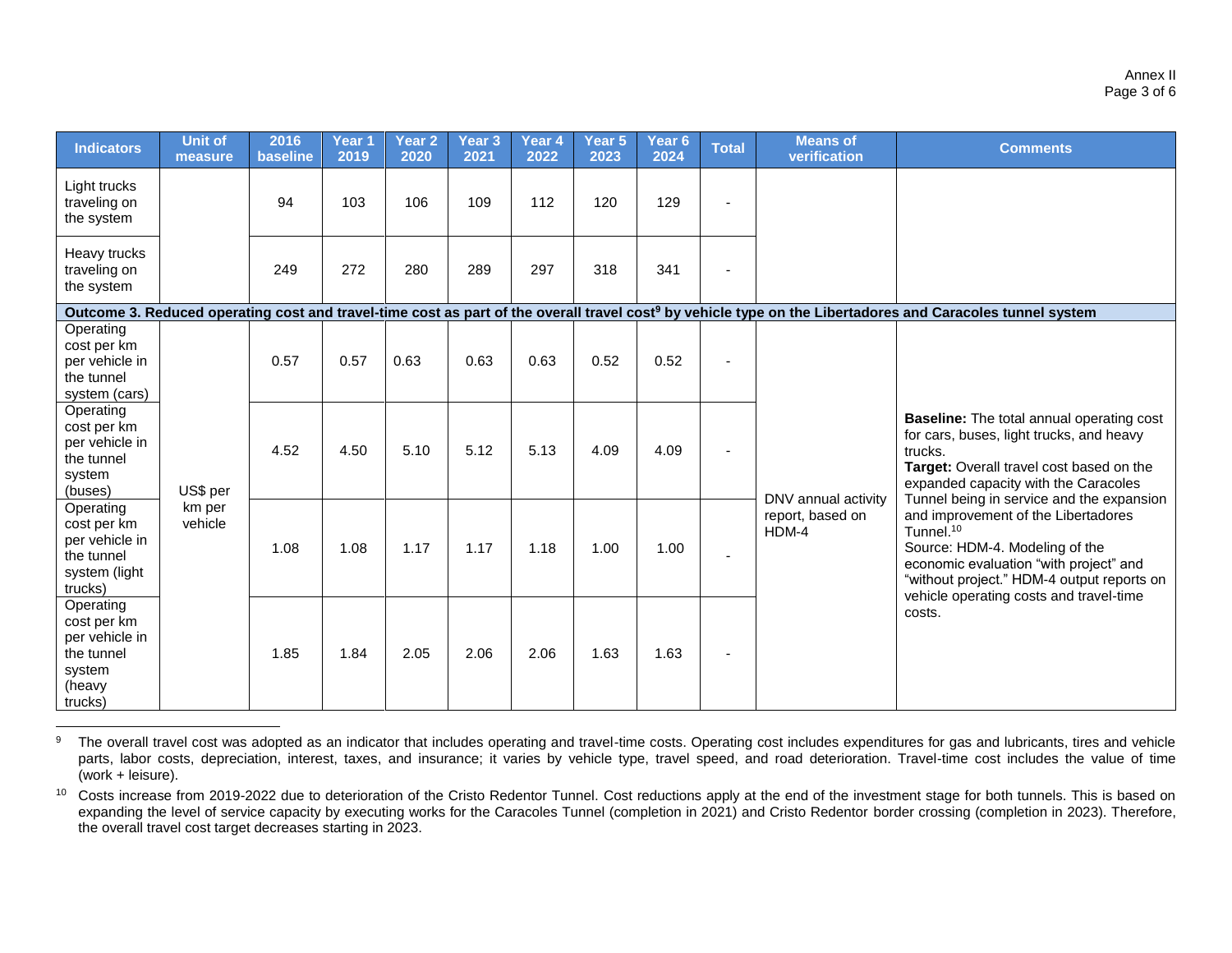| <b>Indicators</b>                                                                                                            | <b>Unit of</b><br>measure                                                                             | 2016<br>baseline | Year 1<br>2019 | Year <sub>2</sub><br>2020 | Year <sub>3</sub><br>2021 | Year 4<br>2022 | Year 5<br>2023 | Year 6<br>2024 | <b>Total</b> | <b>Means of</b><br>verification                                                                          | <b>Comments</b>                                                                                                                                                                                                                                                                                                                                                                                     |
|------------------------------------------------------------------------------------------------------------------------------|-------------------------------------------------------------------------------------------------------|------------------|----------------|---------------------------|---------------------------|----------------|----------------|----------------|--------------|----------------------------------------------------------------------------------------------------------|-----------------------------------------------------------------------------------------------------------------------------------------------------------------------------------------------------------------------------------------------------------------------------------------------------------------------------------------------------------------------------------------------------|
| Outcome 4. Reduced travel times for passengers due to delays resulting from disruptions in the CRSC                          |                                                                                                       |                  |                |                           |                           |                |                |                |              |                                                                                                          |                                                                                                                                                                                                                                                                                                                                                                                                     |
| Average<br>waiting times<br>for<br>passengers<br>throughout<br>the corridor <sup>11</sup>                                    | Thousands<br>of total<br>hours per<br>year for the<br>passengers<br>affected by<br>road<br>closures   | 90.2             | 92.9           | 95.7                      | 98.6                      | 101.6          | 40.8           | 39.2           |              | DNV annual report.<br>Times measured by<br>DNV in ex post<br>scenario.                                   | <b>Baseline:</b> Weighted average waiting<br>times for passengers of the vehicle fleet.<br>Target: Reduced average waiting times<br>for the entire standard fleet, set by means<br>of surveys and measurements. <sup>12</sup> Reduced<br>average waiting times per passenger.<br>Reduction of 63%, due to the decrease in<br>road closures from 40 to 15 days per<br>year.                          |
| Outcome 5. Reduced waiting times for freight due to delays caused by disruptions in the CRSC                                 |                                                                                                       |                  |                |                           |                           |                |                |                |              |                                                                                                          |                                                                                                                                                                                                                                                                                                                                                                                                     |
| Volume of<br>freight<br>delayed per<br>year <sup>13</sup>                                                                    | Millions of<br>tons per<br>year                                                                       | 262.0            | 286.3          | 294.8                     | 303.7                     | 312.8          | 125.5          | 134.3          |              | DNV report based<br><sub>on</sub><br>origin/destination<br>inspections and<br>records of<br>disruptions. | Baseline: 262 million tons affected by<br>interruptions of 40 days per year.<br>Target: Reduction in tons affected by<br>63%, achieving a target of 134.3 million<br>tons by 2024 as a result of reducing<br>disruptions from 40 to 15 days per year.                                                                                                                                               |
|                                                                                                                              |                                                                                                       |                  |                |                           |                           |                |                |                |              |                                                                                                          | Outcome 6. Reduced waiting times for passengers to complete customs and immigration formalities, as a result of improvements to border control posts                                                                                                                                                                                                                                                |
| Reduced<br>average<br>waiting times<br>per vehicle to<br>complete<br>customs and<br>immigration<br>formalities <sup>14</sup> | Reduced<br>average<br>hours of<br>waiting<br>time per<br>vehicle for<br>cars,<br>buses, and<br>trucks | $\Omega$         | $\Omega$       | 0                         | 0                         | 0.5            | 0.5            | 0.5            | 1.5          | DNV report.<br>Baseline to be<br>measured by the<br>DNV.                                                 | <b>Baseline:</b> Average waiting times for the<br>vehicle fleet to complete both customs<br>and immigration formalities. The DNV will<br>determine the baseline at the startup of<br>the operation by measuring waiting times.<br>Target: Reduced average waiting times<br>per vehicle <sup>15</sup> as a result of streamlined<br>immigration formalities and improved<br>facility infrastructure. |

 <sup>11</sup> Resulting from the number of days per year with disruptions caused by weather factors.

<sup>13</sup> Freight affected by waiting times for trucks due to days per year with disruptions.

<sup>14</sup> As a result of improvements in infrastructure, fiber optics, and other Intelligent Transportation System elements throughout the corridor.

<sup>&</sup>lt;sup>12</sup> The number of people affected annually per day of road closure was calculated, based on traffic and average vehicle occupancy. For the "without project" evaluation, the average was 40 days of road closures per year (2019-2022); for 2023 and 2024, with the completion of works, the target adopted is 15 days per year. These are calculations for the number of people affected by the 40 days, the intermediate values, and the 15-day target. The number of people per day was multiplied by the number of days of disruption per year, and then multiplied by 24 hours per day to obtain the total number of hours per year that passengers wait.

<sup>&</sup>lt;sup>15</sup> Based on studies financed under technical cooperation operation ATN/OC-10620-RG, by using technology and infrastructure investments that take into account integrated optimization methods, the reduction in average waiting times would be 0.75 hours/vehicle for cars, 1.55 hours/vehicle for buses, and 1.22 hours/vehicle for trucks (1.49 hours/vehicle into Chile and 0.95 hours/vehicle into Argentina). The weighted average based on the standard fleet's composition shows reduced times of 0.9 hours/vehicle. An average reduction of 0.5 hours was estimated after part of the solution has been implemented, which consists of investments in technology and other infrastructure works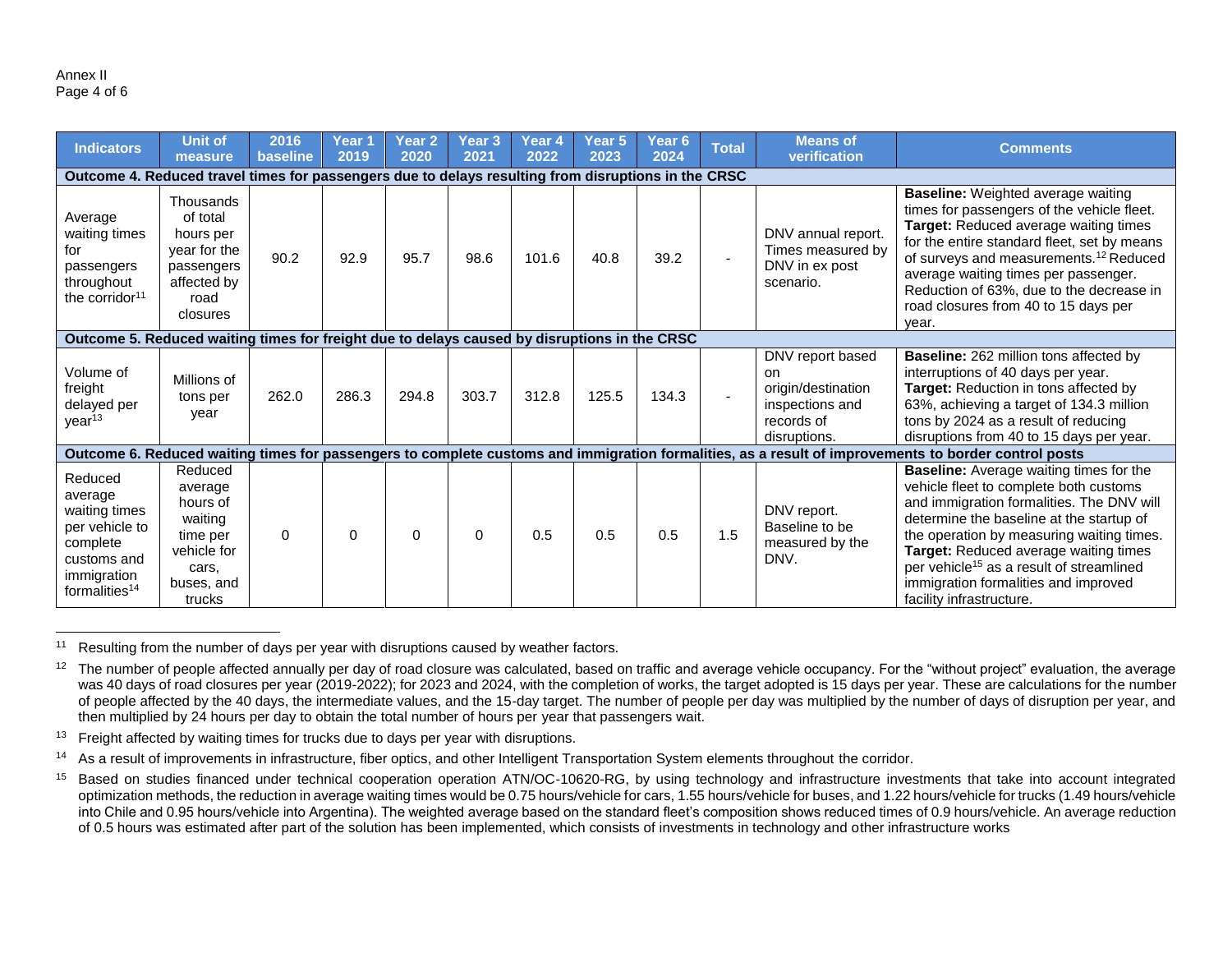## **OUTPUTS**

| <b>Indicators</b>                                                                             | <b>Unit</b> | <b>Baseline</b><br>2016 | Year <sub>1</sub><br>2019 | Year <sub>2</sub><br>2020 | Year <sub>3</sub><br>2021 | Year <sub>4</sub><br>2022 | Year 5<br>2023 | Year <sub>6</sub><br>2024 | <b>Total</b> | <b>Means of</b><br>verification                                                                                              | <b>Comments</b>                                                                                                                                                                                                                                                                  |
|-----------------------------------------------------------------------------------------------|-------------|-------------------------|---------------------------|---------------------------|---------------------------|---------------------------|----------------|---------------------------|--------------|------------------------------------------------------------------------------------------------------------------------------|----------------------------------------------------------------------------------------------------------------------------------------------------------------------------------------------------------------------------------------------------------------------------------|
| Component 1. Subcomponent 1.1. Civil works.                                                   |             |                         |                           |                           |                           |                           |                |                           |              |                                                                                                                              |                                                                                                                                                                                                                                                                                  |
| 1.1.1 Kilometers of<br>expansion of the Caracoles<br>Tunnel                                   | km          | 0                       |                           |                           |                           | 3.17                      |                |                           | 3.17         | DNV annual<br>activity report.                                                                                               | Tunnel length in kilometers.                                                                                                                                                                                                                                                     |
| 1.1.2 Kilometers of<br>expansion and<br>improvements of the Cristo<br><b>Redentor Tunnel</b>  | km          | 0                       |                           |                           |                           |                           |                | 3.08                      | 3.08         | DNV annual<br>activity report                                                                                                | Tunnel length in kilometers.                                                                                                                                                                                                                                                     |
| 1.1.3 Kilometers of road<br>widenings built in the<br><b>CRBC</b>                             | km          | 0                       | 1.6                       | 3.6                       | 4.1                       | 3.5                       | 1.2            |                           | 14           | DNV annual<br>activity report                                                                                                | Uspallata and Soberanía<br>bypass roads.                                                                                                                                                                                                                                         |
| 1.1.4 Kilometers of<br>roadway rehabilitated and<br>improved through safety-<br>related works | km          | 0                       | 16.3                      | 32.7                      | 32.6                      | 32.6                      | 32.7           | 16.3                      | 163.2        | DNV annual<br>activity report                                                                                                | The target is indicative and<br>includes potential safety-<br>related works, at an<br>average cost to be<br>established through<br>detailed designs.                                                                                                                             |
| 1.1.5 Number of snow<br>sheds and slope-protection<br>works built                             | Number      | $\Omega$                | $\Omega$                  | $\overline{2}$            | 4                         | 4                         | 5              |                           | 15           | DNV annual<br>activity report                                                                                                | Target will be to build snow<br>sheds to protect against<br>snowslides. To be<br>established through<br>detailed designs.                                                                                                                                                        |
| Component 1. Subcomponent 1.2. Corridor Management Control System                             |             |                         |                           |                           |                           |                           |                |                           |              |                                                                                                                              |                                                                                                                                                                                                                                                                                  |
| 1.2.1 Developed and<br>implemented<br>improvements to the border<br>control system            | Number      | $\Omega$                | $\Omega$                  | $\Omega$                  | 1                         | $\mathbf{1}$              |                |                           | 3            | DNV annual<br>activity report,<br>including<br>approved works<br>certification and<br>completed<br>technological<br>services | Includes access roads,<br>fiber optics, and other<br>Intelligent Transportation<br>System elements<br>throughout the corridor.<br>Measured as a whole<br>based on the location to be<br>targeted for intervention, in<br>three border-control<br>locations (to be<br>determined) |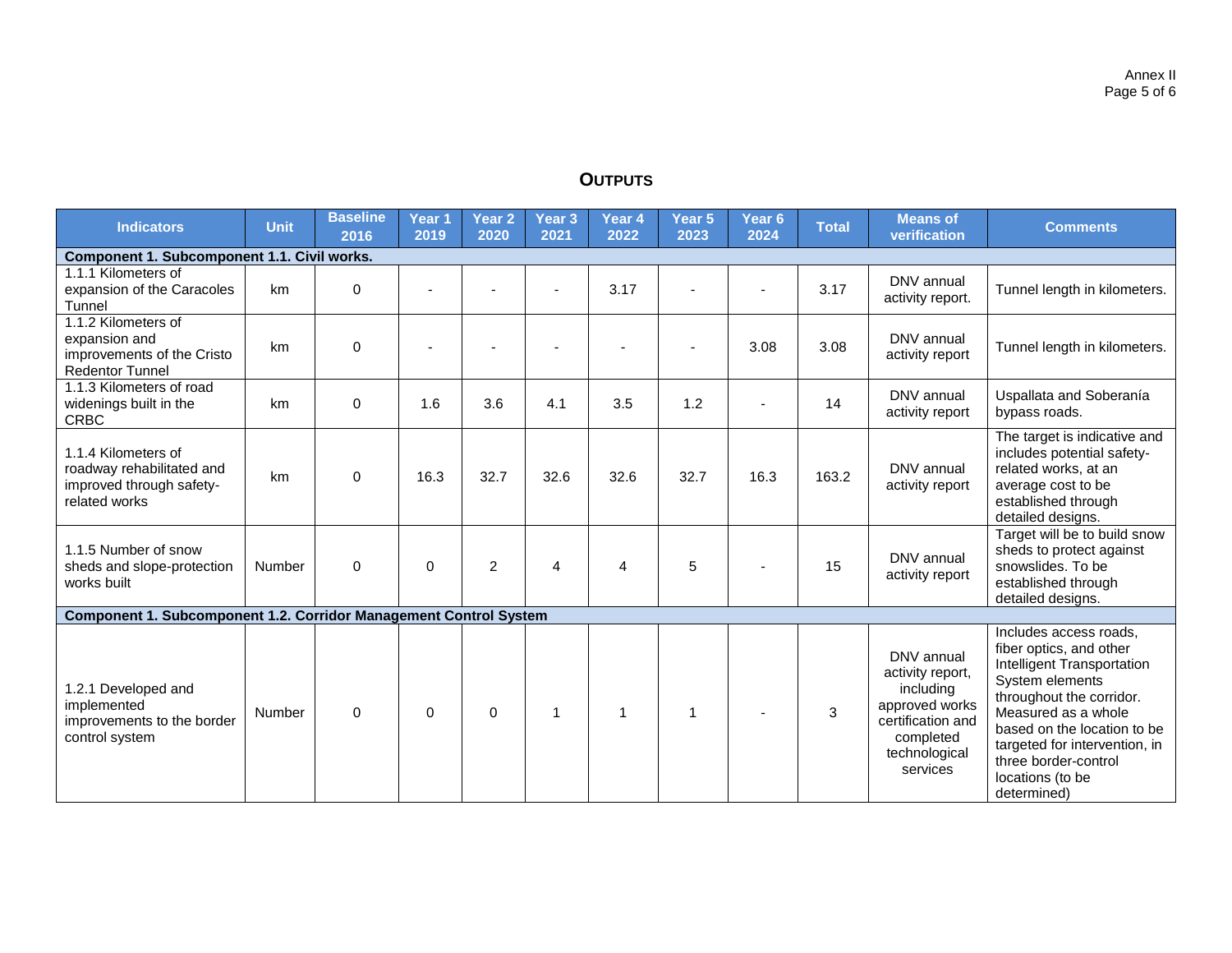#### Annex II Page 6 of 6

| <b>Indicators</b>                               | <b>Unit</b> | <b>Baseline</b><br>2016 | Year<br>2019 | Year 2<br>2020 | Year 3<br>2021 | Year 4<br>2022 | Year 5<br>2023           | Year <sub>6</sub><br>2024 | <b>Total</b> | <b>Means of</b><br>verification | <b>Comments</b>                                                                                                      |
|-------------------------------------------------|-------------|-------------------------|--------------|----------------|----------------|----------------|--------------------------|---------------------------|--------------|---------------------------------|----------------------------------------------------------------------------------------------------------------------|
| <b>Component 2. Preinvestment studies</b>       |             |                         |              |                |                |                |                          |                           |              |                                 |                                                                                                                      |
| Prepared studies for other<br><b>CRSC</b> works | Projects    | 0                       |              |                |                |                | $\overline{\phantom{0}}$ |                           | 6            | DNV annual<br>activity report   | Deliverables:<br>Preinvestment studies,<br>including engineering,<br>economic, and<br>socioenvironmental<br>studies. |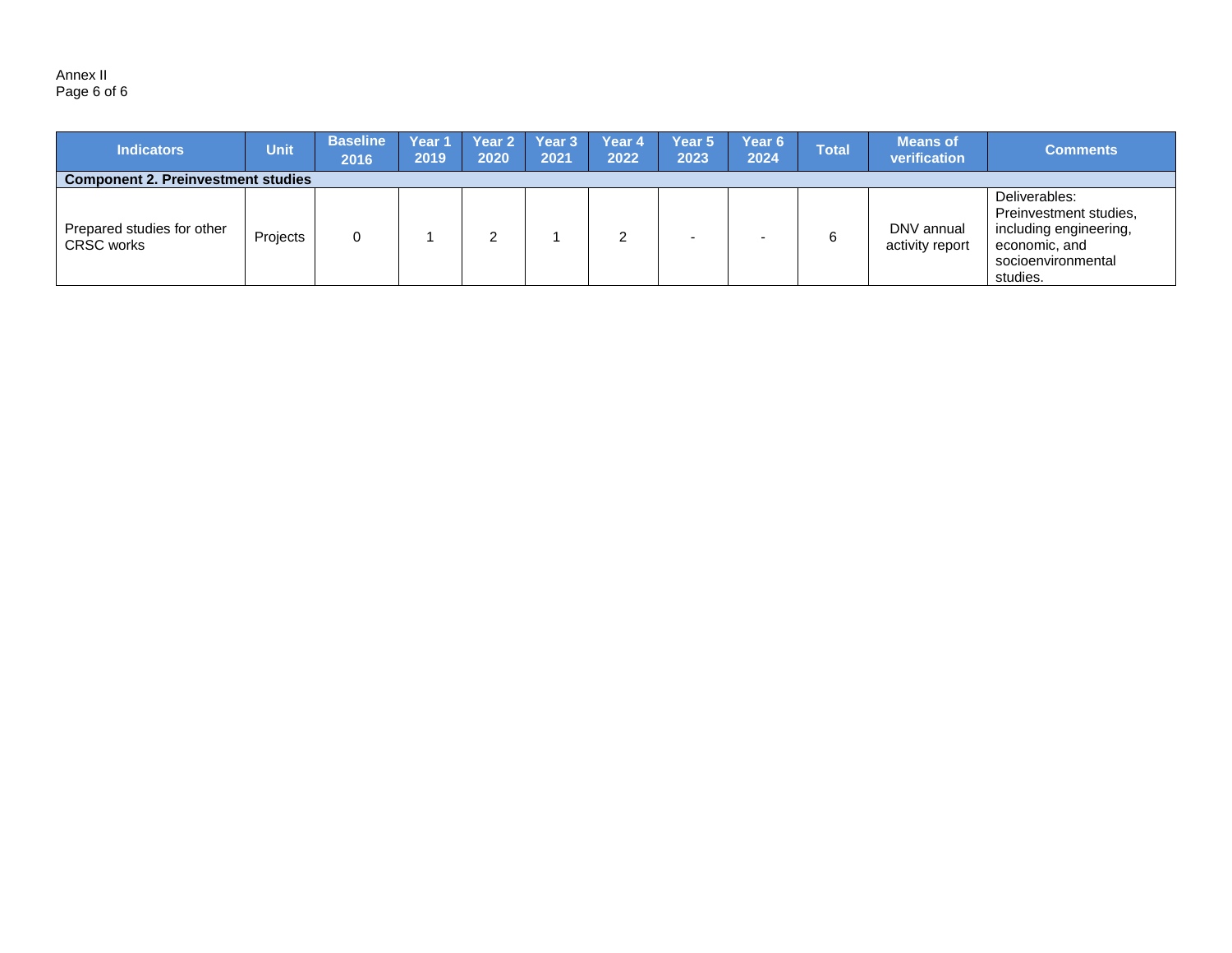#### **FIDUCIARY AGREEMENTS AND REQUIREMENTS**

| Country:                 | Argentina                                                                                                                                                                                                                |  |  |  |  |  |  |  |
|--------------------------|--------------------------------------------------------------------------------------------------------------------------------------------------------------------------------------------------------------------------|--|--|--|--|--|--|--|
| Program number:          | AR-00006 and AR-L1295                                                                                                                                                                                                    |  |  |  |  |  |  |  |
| Program name:            | Second Operation under the Conditional Credit Line for<br>Investment Projects (CCLIP). Phase Two of the Program to<br>Build Capacity and Improve Safety on the Accesses to the<br><b>Cristo Redentor Border Crossing</b> |  |  |  |  |  |  |  |
| <b>Executing agency:</b> | Dirección Nacional de Vialidad [Argentine Highway<br>Administration] (DNV)                                                                                                                                               |  |  |  |  |  |  |  |
| <b>Fiduciary team:</b>   | Brenda Álvarez and Juan Carlos Lazo (FMP/CAR)                                                                                                                                                                            |  |  |  |  |  |  |  |

## **I. EXECUTIVE SUMMARY**

- $1.1$ The Bank conducted an institutional capacity assessment for the program using the Institutional Capacity Assessment System (ICAS) report and the evaluation of institutional capacity for procurement, which were prepared in July 2016.
- $1.2<sub>2</sub>$ The borrower will be the Argentine Republic. The executing agency will be the DNV, which will execute program activities through its technical, administrative, and operational units in accordance with its organizational structure and the responsibilities assigned to each area under current rules and regulations, and in coordination with the IDB Programs and Projects Coordination Unit (SCPP). The DNV has fiduciary experience in Bank-financed projects (e.g. operations 1851/OC-AR, 2698/OC-AR, 3050/OC-AR, 2185/OC-AR, 2655/OC-AR, 3836/OC-AR, 3867/OC-RG, 4338/OC-RG, and 4418/OC-AR).
- $1.3$ The program does not include financing from other multilateral organizations.

## **II. THE EXECUTING AGENCY'S FIDUCIARY CONTEXT**

 $2.1$ The DNV has extensive proven experience in executing loans from international lending organizations in general, and from the IDB in particular, not only as an executing agency and coordinator but also as a subexecuting agency for other loans to the former Ministry of Federal Planning, Public Investment, and Services. In late 2015, as a result of changes made by the executive branch, the DNV became an autonomous agency under the Ministry of Transportation. The DNV is in the process of modifying its organizational structure, including primary responsibilities and activities, which will be carried out by Ministry staff. While the reorganization process has impacted the fluidity of some of its processes, the DNV identified the main risk factors and has been addressing them.<sup>1</sup> Immediate actions, as well as the agency's commitment to continue working with a consulting firm and on the actions recommended in the ICAS report, show that the DNV maintains a

 $\overline{a}$ <sup>1</sup> A consulting firm is analyzing workflows. For the first stage, it is mapping all processes. The next stage will be to propose a process improvement plan.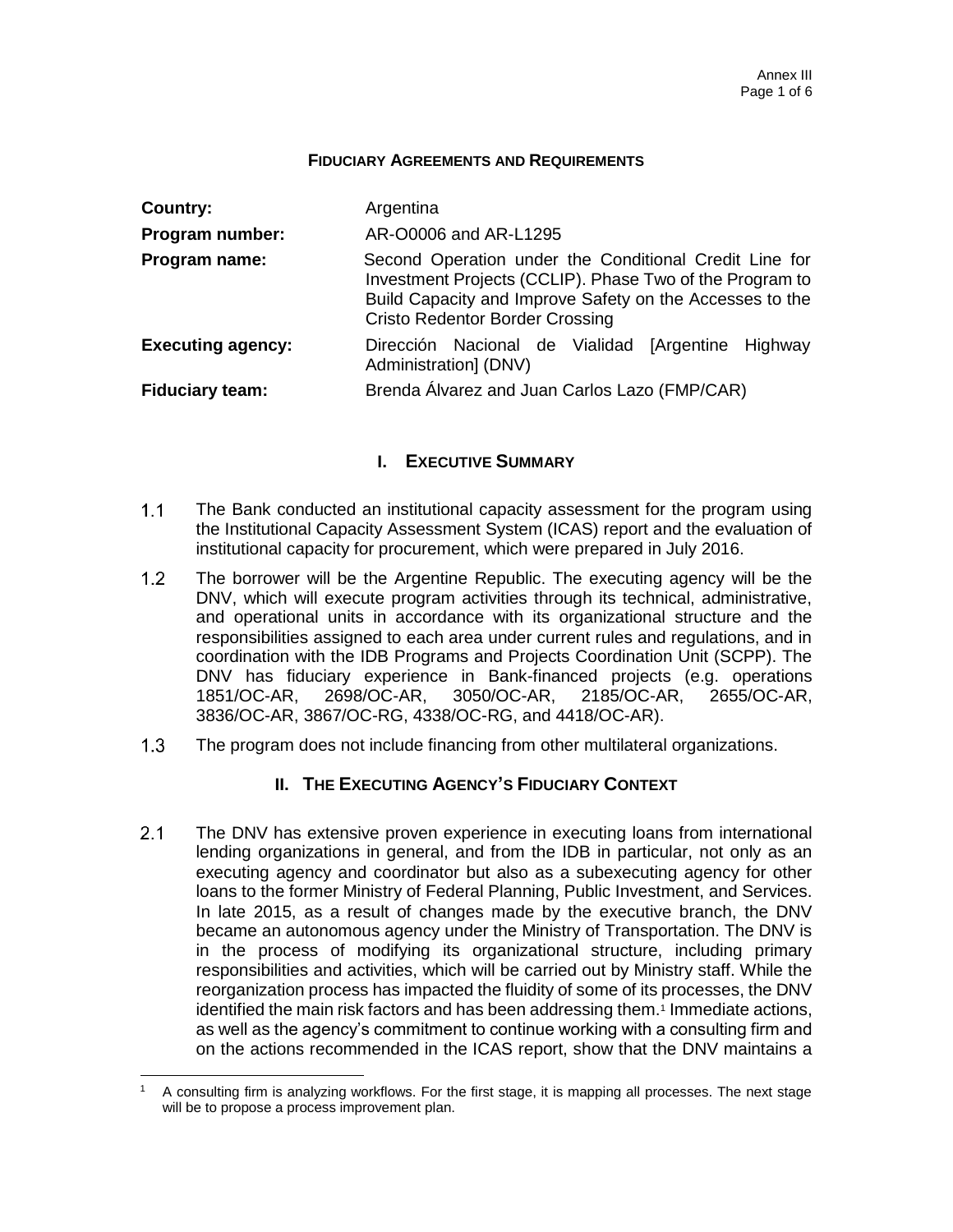high level of execution capacity, associated with a low level of risk in the short and medium term for the executing agency.

## **III. FIDUCIARY RISK EVALUATION AND MITIGATION ACTIONS**

3.1 The institutional capacity assessment that the Administration and Finance Coordination Office (CGAF) performed using the ICAS, coupled with the fiduciary team's experience with the operations currently in execution by the DNV, demonstrated a low level of risk in the DNV's institutional capacity for program execution. The most significant opportunities for improvement identified in the ICAS, and which still remain so to this day, were as follows: (i) to formalize monitoring and supervision mechanisms or procedures to help fulfill program commitments and objectives; (ii) to review, and improve where necessary, fiduciary processes in order to streamline them; and (iii) to include outcome indicators and means of verification in the annual work plan and the monitoring and evaluation plan. Moreover, the program risk management analysis identified no medium- or high-level financial risks.

## **IV. CONSIDERATIONS FOR THE SPECIAL PROVISIONS OF CONTRACTS**

#### A. **Conditions precedent to the first disbursement**

 $4.1$ No fiduciary conditions precedent to the first disbursement are anticipated.

#### В. **Disbursement management**

- $4.2$ The advances-of-funds modality will be used for disbursements in accordance with the financial plan covering a maximum of 180 days. A new advance of funds may be requested when justification has been provided for at least 80% of the immediately preceding advance and the balance on any previous advances.
- $4.3$ The exchange rate to be used for purposes of rendering accounts will be specified in Article 4.10(b)(i) of the loan contract. To determine the equivalency of expenditures incurred in local currency from local contribution proceeds or the reimbursement of expenditures from the loan proceeds, the agreed exchange rate will be the one in effect on the first business day of the month of the payment. Due to limitations in the System for Execution Units of Projects with External Financing (UEPEX), for expenditures paid with IDB funds and with local counterpart funds the exchange rate used will be the one that was used to convert disbursements to local currency ("pesification").

#### $\mathsf{C}$ . **Financial supervision**

In order to have flexibility in the process of procuring audit services for the  $4.4$ operation, the option to commission any of various eligible entities to audit Bankfinanced operations will be kept open. At the time scheduled to initiate the contracting process, the executing agency will ask the Bank for the shortlist of institutions that may be invited to participate.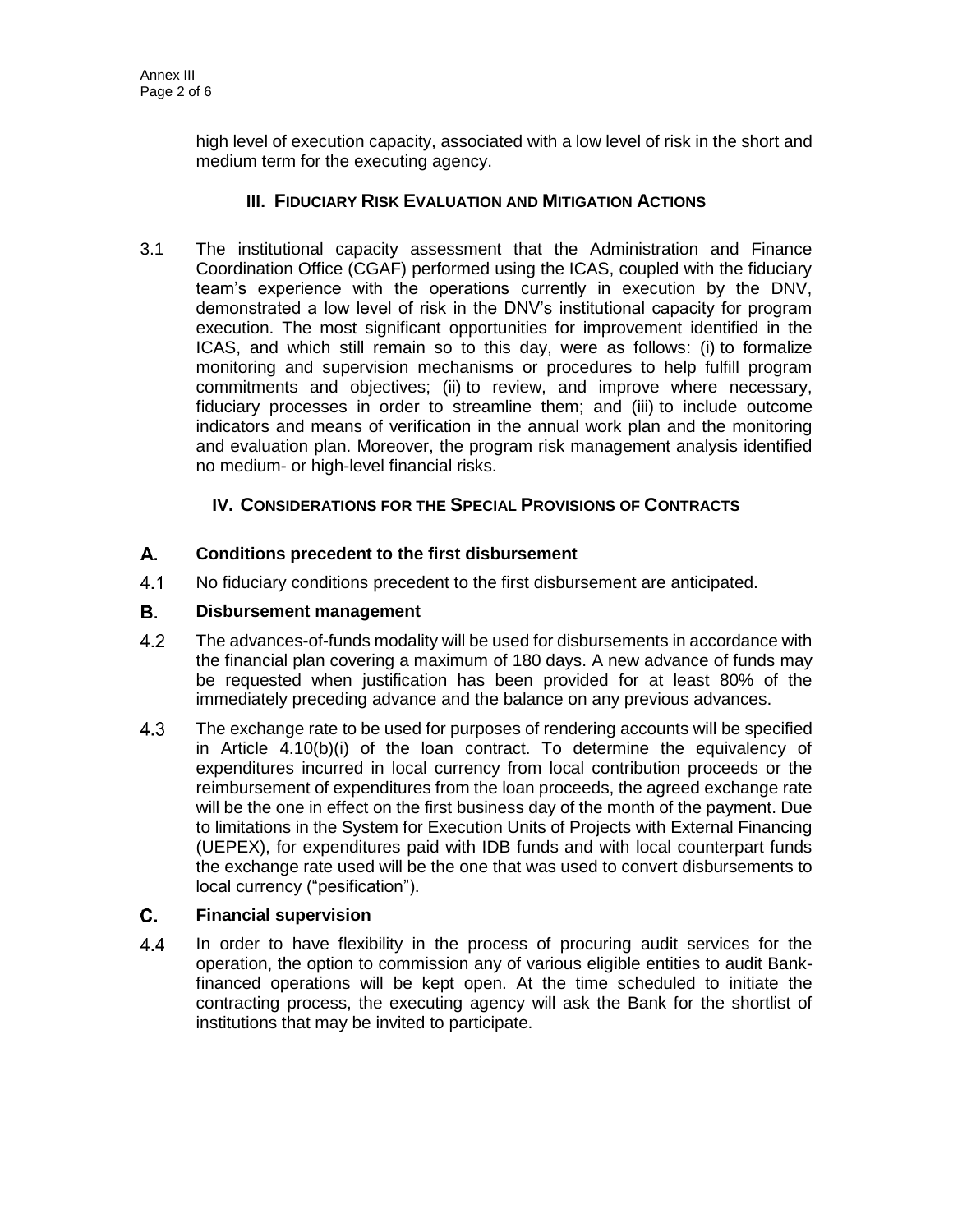## **V. AGREEMENTS AND REQUIREMENTS FOR PROCUREMENT EXECUTION**

 $5.1$ The fiduciary agreements and requirements regarding procurement establish the provisions that apply to the execution of all of the operation's planned procurements.

#### A. **Procurement execution**

- $5.2$ The Policies for the Procurement of Works and Goods Financed by the Bank (document GN-2349-9) and the Policies for the Selection and Contracting of Consultants Financed by the Bank (document GN-2350-9) will apply.
- 5.3 The Bank-approved national subsystem that will be used is the information system.
	- (i) **Procurement of works, goods, and nonconsulting services:** Works, goods, and nonconsulting services<sup>2</sup> arising under the program and subject to international competitive bidding (ICB) will be procured using the standard bidding documents issued by the Bank. Bidding processes subject to national competitive bidding (NCB) will be executed using national bidding documents agreed upon with the Bank. The program sector specialist is responsible for reviewing the technical specifications of procurements during preparation of the selection processes. Direct contracting is not anticipated.
	- (ii) **Selection and contracting of consultants:** Consulting service contracts arising under the program will be executed using the standard request for proposals issued by the Bank. The program sector specialist is responsible for reviewing the terms of reference for the contracting of consulting services.
	- (iii) **Selection of individual consultants:** Individual consultants will be selected on the basis of their qualifications to do the work, based on a comparison of the qualifications of at least three candidates. The program sector specialist is responsible for reviewing the terms of reference for the contracting of consulting services. No single-source contracting of individual consultants is anticipated in this operation.

|                   | <b>Works</b>               |                 |                  | <b>Goods</b>              | <b>Consulting services</b> |                                                   |                                      |
|-------------------|----------------------------|-----------------|------------------|---------------------------|----------------------------|---------------------------------------------------|--------------------------------------|
| <b>ICB</b>        | <b>NCB</b>                 | <b>Shopping</b> | <b>ICB</b>       | <b>NCB</b>                | <b>Shopping</b>            | <b>Consulting</b><br>international<br>advertising | <b>Shortlist</b><br>100%<br>national |
| $\geq$ 25,000,000 | $<$ 25,000,000<br>>350,000 | $<$ 350,000     | $\geq 1,500,000$ | $<$ 1,500,000<br>>100,000 | < 100.000                  | >200.000                                          | $<$ 1,000,000                        |

### **Table 1. Threshold amounts for international competitive bidding and international shortlist**

 $\overline{a}$ <sup>2</sup> Policies for the Procurement of Goods and Works Financed by the Bank (document GN-2349-9), paragraph 1.1: Nonconsulting services are treated as goods.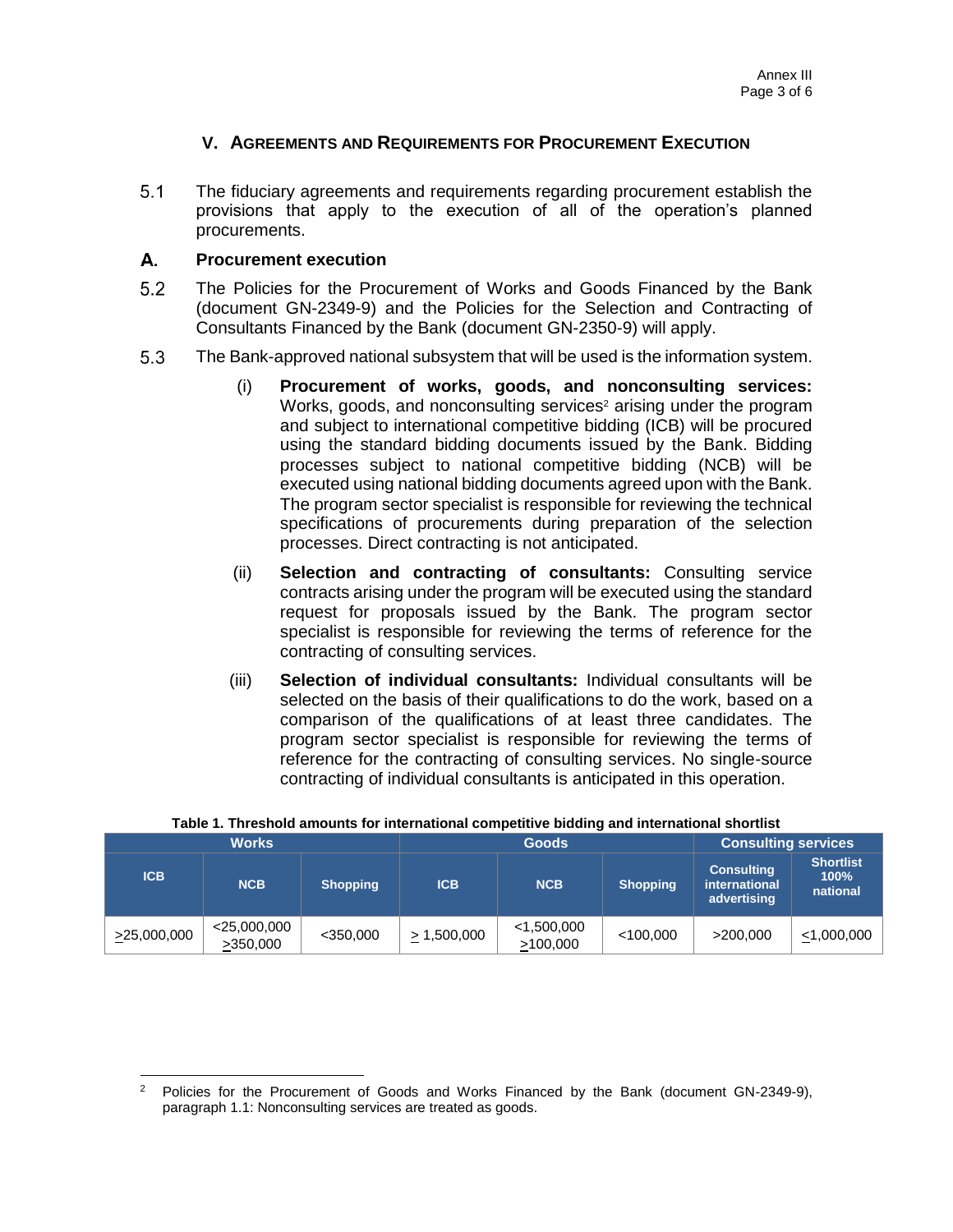#### **B. Main procurement processes**

| <b>Activity</b>                                                                                       | Type of<br>bidding | <b>Estimated</b><br>date | <b>Estimated amount</b><br>(US\$) |
|-------------------------------------------------------------------------------------------------------|--------------------|--------------------------|-----------------------------------|
| <b>Works</b>                                                                                          |                    |                          |                                   |
| Cristo Redentor Tunnel                                                                                | ICB                | 2022                     | 84,000,000                        |
| Caracoles Tunnel                                                                                      | <b>ICB</b>         | 2019                     | 96,000,000                        |
| Supplementary rehabilitation and safety<br>works along National Route 7 and access<br>roads to cities | ICB                | 2021                     | 341,900,000                       |

#### **Table 2. Procurement type and amount**

#### $\mathsf{C}$ . **Procurement supervision**

 $5.4$ Procurement will be supervised on an ex ante basis, with the exception of shopping and individual consultants, which will be supervised ex post. Ex post review visits will take place every 12 months. Ex post review reports will include at least one physical inspection visit, selected from procurement processes subject to ex post review. At least 10% of the reviewed contracts will be physically inspected during the program.

### **Table 3. Thresholds for ex post review<sup>3</sup> (US\$)**

| <b>Works</b>  | <b>Goods</b> | <b>Consulting</b><br><b>services</b> | <b>Individual</b><br>consultants |
|---------------|--------------|--------------------------------------|----------------------------------|
| $<$ 5,000,000 | $<$ 500.000  | $<$ 500.000                          | < 50.000                         |

#### D. **Special provisions**

 $5.5$ **Measures to reduce the likelihood of corruption:** The provisions of documents GN-2349-9 and GN-2350-9 concerning prohibited practices (multilateral organizations' lists of ineligible firms and individuals) will apply.

#### E. **Records and files**

 $\overline{a}$ 

 $5.6$ The documentation of procurement processes will be kept in the offices of the DNV, as the agency responsible for program procurement. For the purposes of ex post review, records and files from all documentation generated from procurement processes will be kept duly organized, sorted, and updated.

## **VI. FINANCIAL MANAGEMENT**

 $6.1$ The Financial Management Policy for IDB-financed Projects (document OP-273-6) and the Financial Management Operational Guidelines (document OP-274-1) will apply.

 $3$  The thresholds for ex post review reflect the executing agency's fiduciary capacity for execution and may be modified by the Bank in the event of any changes in such capacity.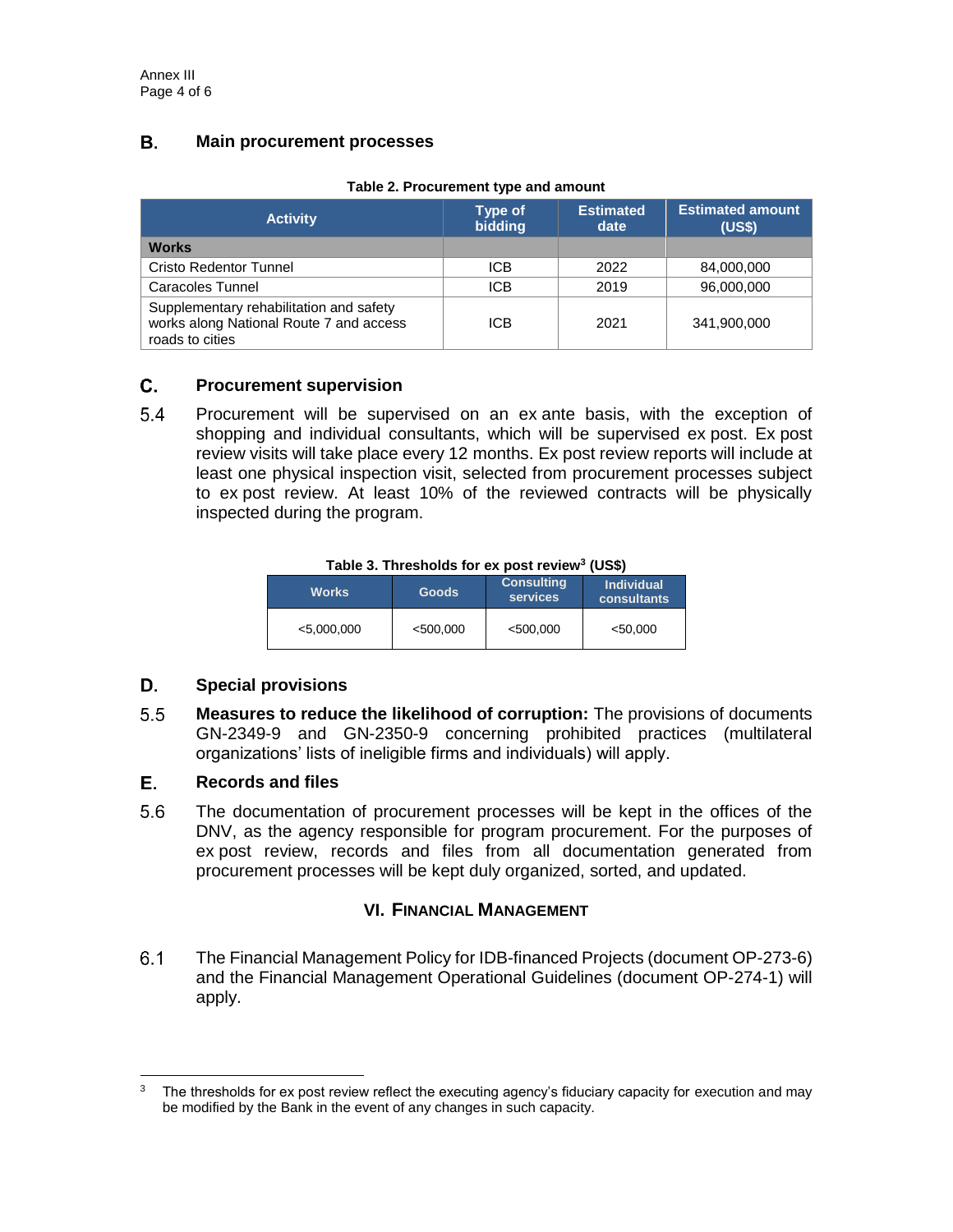#### А. **Programming and budget**

- $6.2$ The CGAF is responsible for budgeting and payments. Expenditure commitments will be made by the corresponding financial units under the responsibility of the financial coordinator, who reports to the CGAF. As the need arises to expand or reallocate budget items, the SCPP will request the changes and facilitate the process for their approval. Budget appropriations will be executed through quarterly commitment and monthly accrual amounts, which are allocated by the National Budget Office (Ministry of Treasury and Public Finance). No problems are anticipated in terms of budgetary management, timeliness of local counterpart funds, or system delays affecting execution.
- $6.3$ The timely availability of local counterpart funds must be ensured.

#### В. **Treasury and disbursement management**

- $6.4$ Disbursements will be made on the basis of a detailed financial plan, a template of which has been agreed upon with the Ministry of Transportation, the Ministry of Finance, and the Office of the Cabinet Chief. The plan will be shared with SCPP staff.
- $6.5$ Once the DNV's structure for the execution of programs financed from sources originating abroad is determined, the Bank will request that the DNV migrate to using e-Disbursements—the IDB web-based system that enables the SCPP to prepare and send disbursement requests to the Bank electronically. This system lowers transaction costs and allows the Bank to review and process the requests sent remotely.

#### C. **Accounting, information systems, and reporting**

- $6.6$ The DNV uses the Integrated Financial Information System's virtual interphase (eSIDIF) and the UEPEX as its financial administration systems, as do all government agencies in Argentina. These systems help to identify program funds and sources of financing. The UEPEX system, in accordance with the list of accounts approved by the Bank, classifies program investments by expenditure category, both for loan proceeds and for other funds. Reconciliation between the aforementioned systems is not automatic, and therefore manual reconciliations are performed periodically. Cash-basis accounting will be used and the International Financial Reporting Standards will be followed when applicable in accordance with established national criteria. The required financial reports will be: (i) financial execution plan for up to 180 days following a request for an advance of funds; (ii) audited financial statements for the program; and (iii) other reports as requested by the fiduciary specialists.
- $6.7$ The exchange rate to be used for purposes of rendering accounts for the financing will be the exchange rate in effect on the date of conversion from the approval currency or disbursement currency to the borrower's local currency: Article 4.10 (b)(i) of the loan contract.
- $6.8$ For disbursements in a currency other than U.S. dollars and Argentine pesos, equivalence to the loan currency will be determined on the basis of the amount actually disbursed by the Bank in situations involving direct payment or reimbursement of a letter of credit guarantee.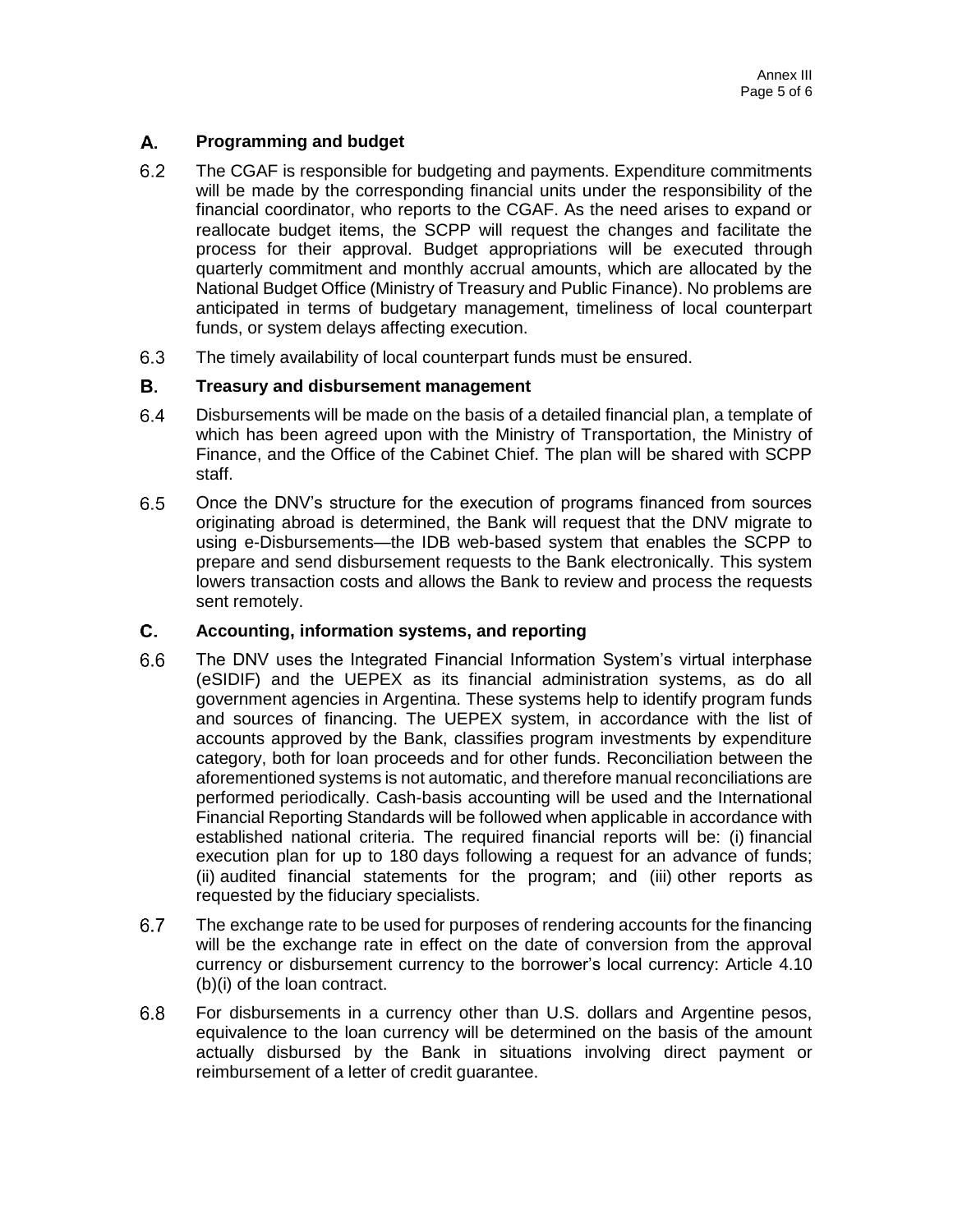#### D. **Internal control and internal audit**

 $6.9$ The national internal control body is the National Audit Office (SIGEN). Internal audit of each executing agency is performed through the Internal Audit Unit. The unit, reporting directly to the Minister, is responsible for conducting audits and making recommendations in accordance with the powers conferred under Law 24156 (Financial Administration Act).

#### E. **External control: External financial audit and program reports**

- $6.10$ In 2011, the Bank completed a diagnostic assessment of government audit practices by the Office of the Auditor General (AGN). This assessment, performed in accordance with Bank guidelines to determine the degree of development of the public finance management systems, concluded by validating the AGN as an auditor of Bank programs.
- $6.11$ However, based on the history of timeliness in submitting audited financial statements in recent years, an agreement was reached with Argentina in October 2014 to reduce the AGN's portfolio in keeping with its actual compliance capabilities.
- $6.12$ In order to have flexibility in the process of procuring audit services for the operation, the option to commission any of various eligible entities to audit Bankfinanced operations will be kept open. At the time scheduled to initiate the contracting process, the executing agency will ask the Bank for the shortlist of institutions that may be invited to participate.

#### F. **Financial supervision plan**

 $6.13$ The initial financial supervision plan is based on risk and fiduciary capacity assessments conducted on the basis of onsite and desk reviews scheduled for the program and includes the scope of operational, financial, and accounting activities; compliance and legal considerations; frequency; and identification of responsible parties. One financial inspection visit per year will be made. Disbursements will be reviewed on an ex post basis.

#### G. **Execution mechanism**

 $6.14$ The executing agency will delegate program execution and management to the CGAF, through the SCPP. The SCPP will coordinate program activities with the applicable DNV areas for proper execution of program components, procurement processes, and financial administration, as well as to monitor and supervise progress and evaluate program outcomes.